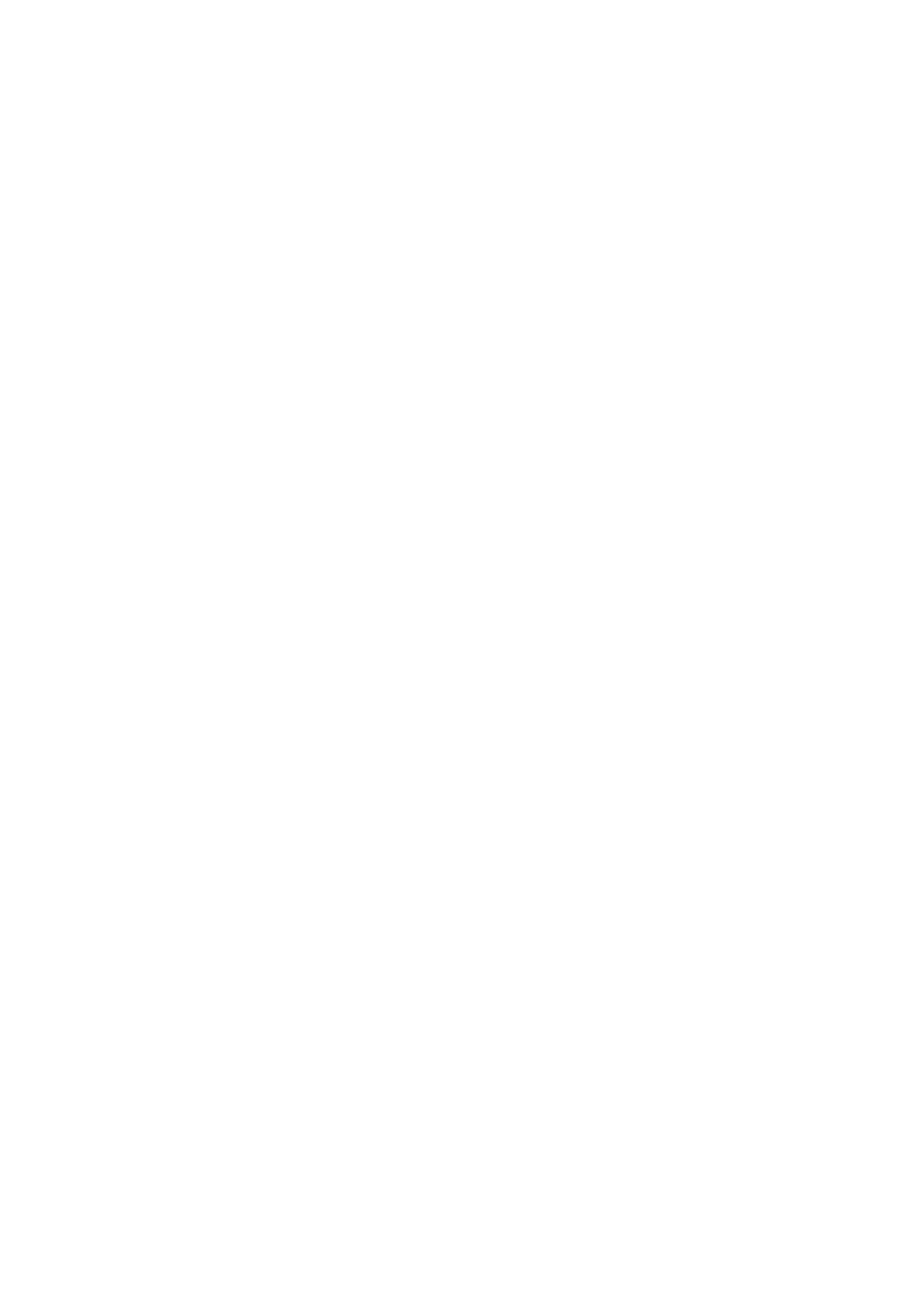# **M20 Learning Trust**

# **Articles of Association**

**Date Adopted: 14th December 2021**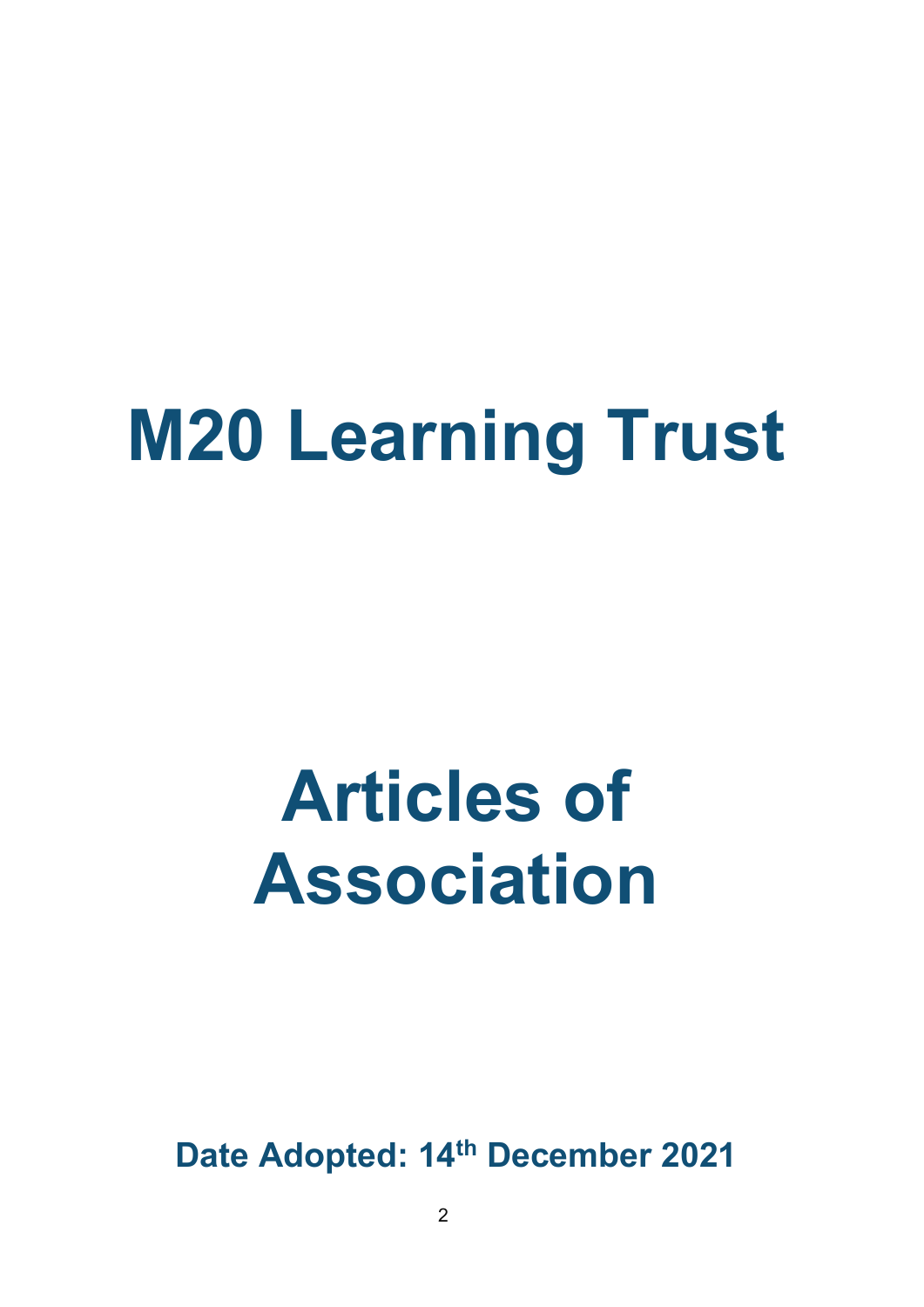# **Contents**

| Interpretation                                                               | 6  |
|------------------------------------------------------------------------------|----|
| Academy Trust name and registered office                                     | 9  |
| Charitable objects                                                           | 9  |
| Powers of the Academy Trust                                                  | 9  |
| Use of income and property                                                   | 12 |
| Trustees benefiting from indemnity arrangements                              | 13 |
| Trustees' reasonable expenses and restrictions on benefits and payments      | 14 |
| <b>Liability of Academy Trust Members</b>                                    | 17 |
| Arrangements for Academy Trust property on closure of trust                  | 17 |
| Restrictions on alterations to articles to protect charitable company status | 17 |
| <b>Members</b>                                                               | 18 |
| <b>Rights to remove Members</b>                                              | 18 |
| Disqualification and termination of membership                               | 19 |
| Appointing and removing Members                                              | 20 |
| Members and the charitable objects                                           | 20 |
| Consent to become a Member                                                   | 20 |
| Member resignation                                                           | 21 |
| <b>General Meetings</b>                                                      | 21 |
| <b>Annual General Meeting</b>                                                | 21 |
| <b>Arrangements for General Meetings</b>                                     | 21 |
| <b>Notice of General Meetings</b>                                            | 21 |
| <b>Proceedings at General Meetings</b>                                       | 22 |
| <b>Votes of Members</b>                                                      | 24 |
| Voting by proxy                                                              | 24 |
| <b>Trustees</b>                                                              | 26 |
| <b>Appointment of Trustees</b>                                               | 27 |
| <b>Parent Trustees</b>                                                       | 27 |
| <b>Election of Parent Trustees and Parent Local Governors</b>                | 28 |
| <b>Chief Executive Officer as Trustee</b>                                    | 29 |
| <b>Co-opted Trustees</b>                                                     | 29 |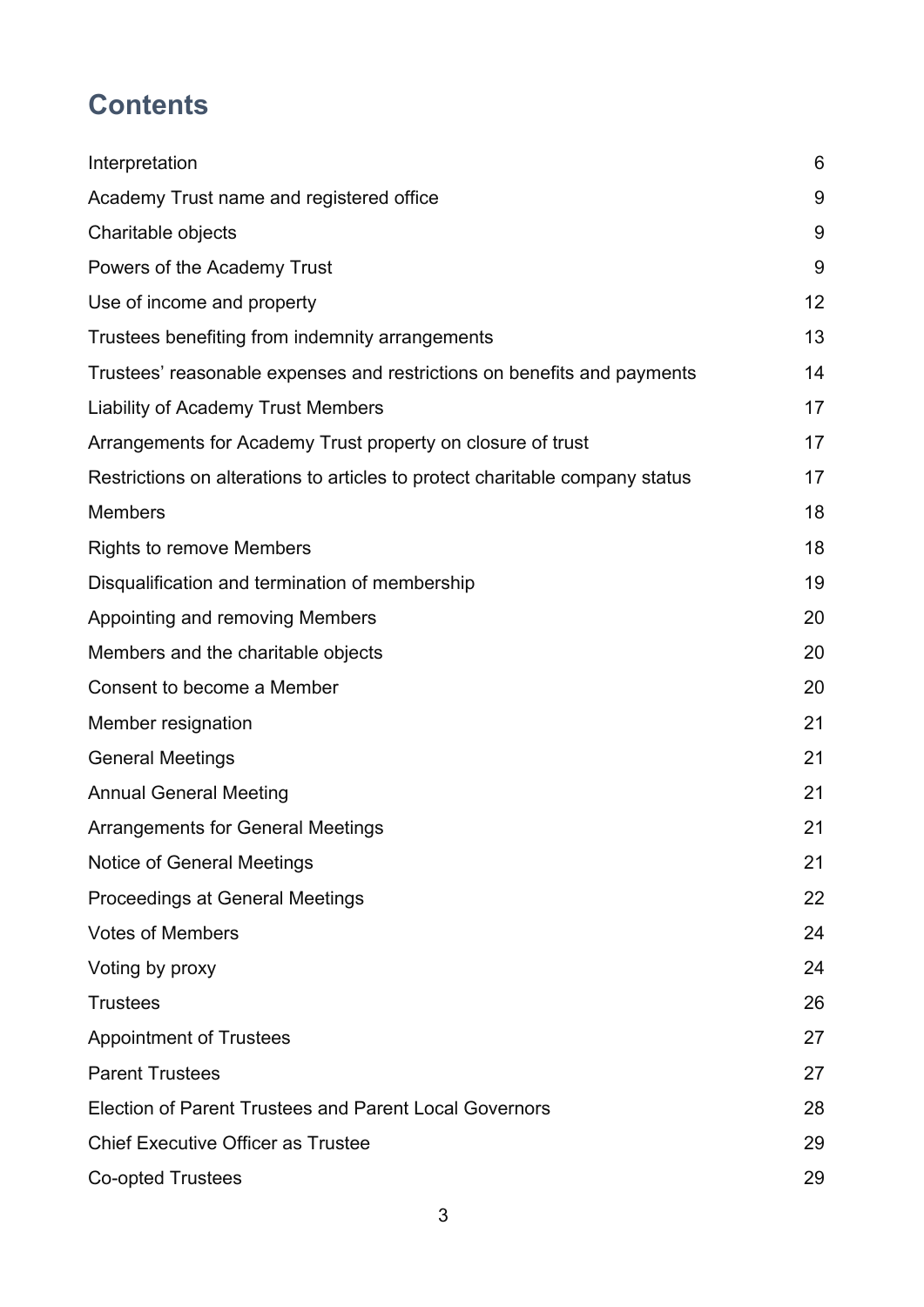| Term of office                                                           | 29 |
|--------------------------------------------------------------------------|----|
| Resignation and removal                                                  | 30 |
| <b>Disqualification of Trustees</b>                                      | 30 |
| Disqualification of those on committees including Local Governing Bodies | 32 |
| Governance Professional to the Trustees                                  | 32 |
| <b>Chair and Vice-Chair of the Trustees</b>                              | 32 |
| <b>Powers of the Trustees</b>                                            | 33 |
| <b>Conflicts of interest</b>                                             | 34 |
| The minutes                                                              | 34 |
| Committees                                                               | 35 |
| Delegation                                                               | 35 |
| Appointing and delegating to Chief Executive Officer                     | 36 |
| Meetings of the Trustees                                                 | 36 |
| Proceedings at Trustee meetings                                          | 36 |
| <b>Quorum for Trustee meetings</b>                                       | 38 |
| Voting at Trustee meetings                                               | 38 |
| Making the minutes of Trustee meetings available                         |    |
| Participation at meetings                                                | 40 |
| Patrons and honorary officers                                            | 40 |
| The seal                                                                 | 40 |
| Accounts                                                                 | 40 |
| <b>Annual Report</b>                                                     | 41 |
| <b>Confirmation statement</b>                                            | 41 |
| <b>Notices</b>                                                           | 41 |
| Indemnity                                                                | 42 |
| <b>Rules</b>                                                             | 42 |
| Avoiding influenced company status                                       | 42 |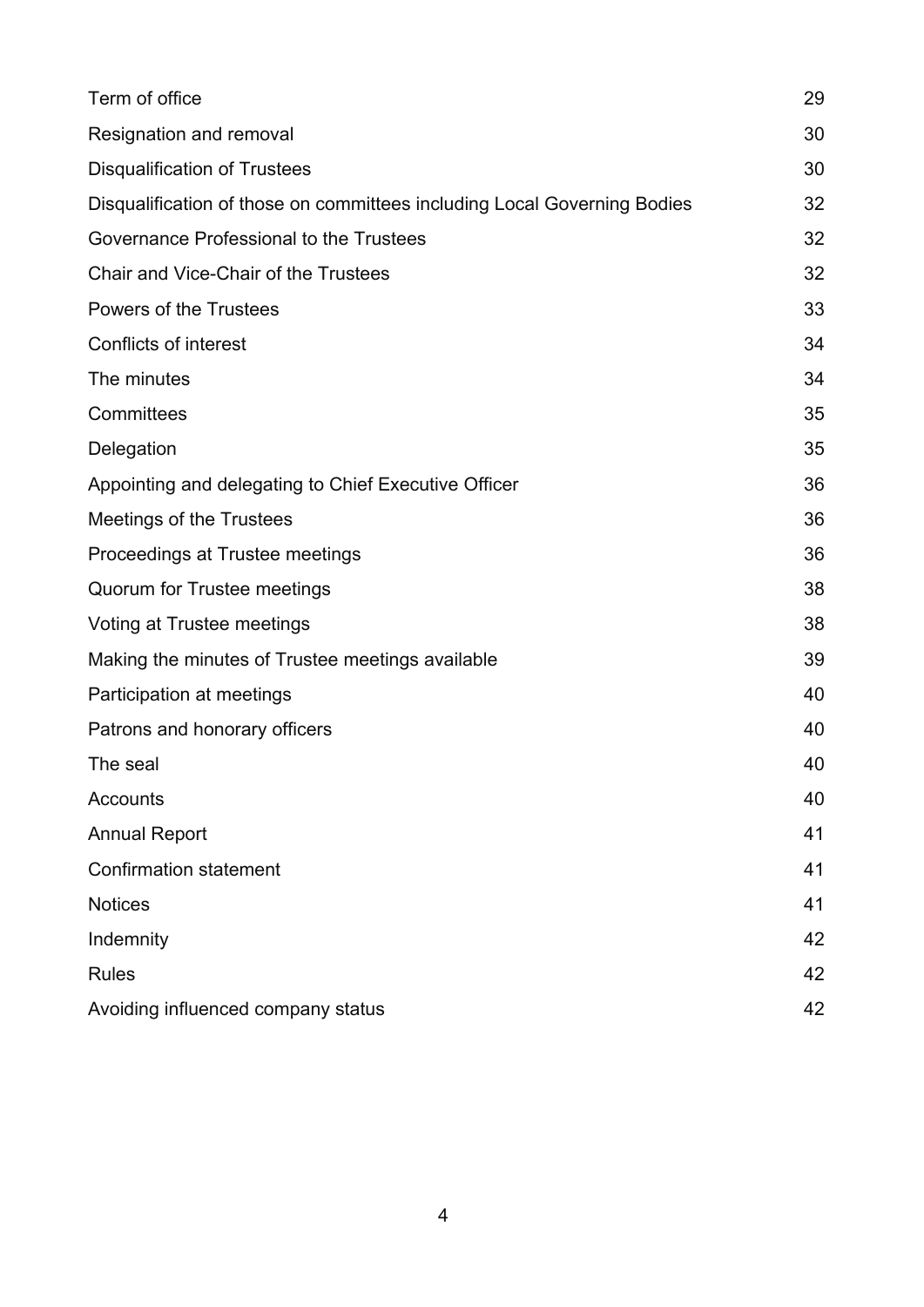14th December 2021

THE COMPANIES ACT 2006

#### A COMPANY LIMITED BY GUARANTEE

#### ARTICLES OF ASSOCIATION

OF

M20 Learning Trust

COMPANY NUMBER: 08698831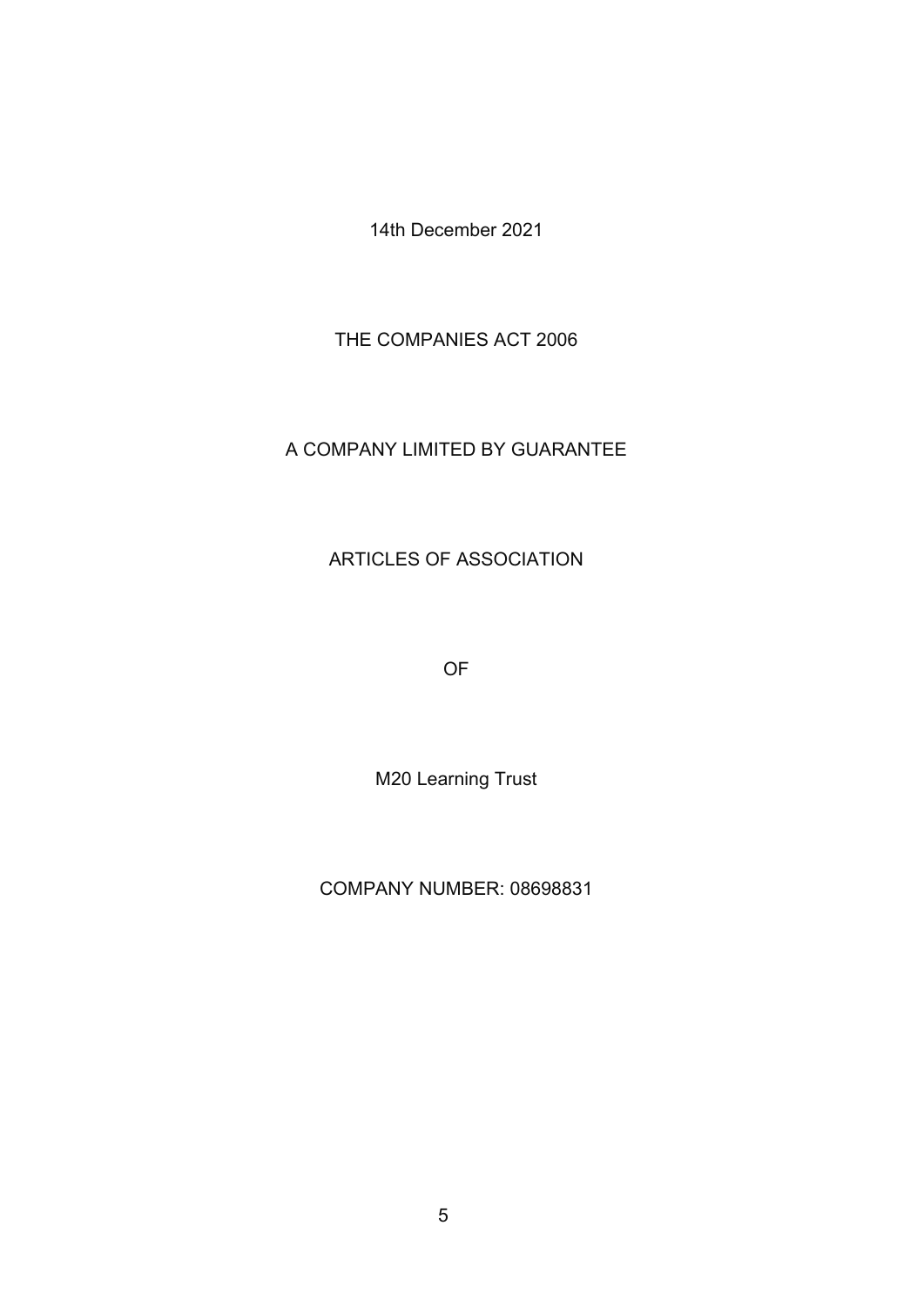#### THE COMPANIES ACT 2006

#### COMPANY LIMITED BY GUARANTEE

#### ARTICLES OF ASSOCIATION

OF

M20 LEARNING TRUST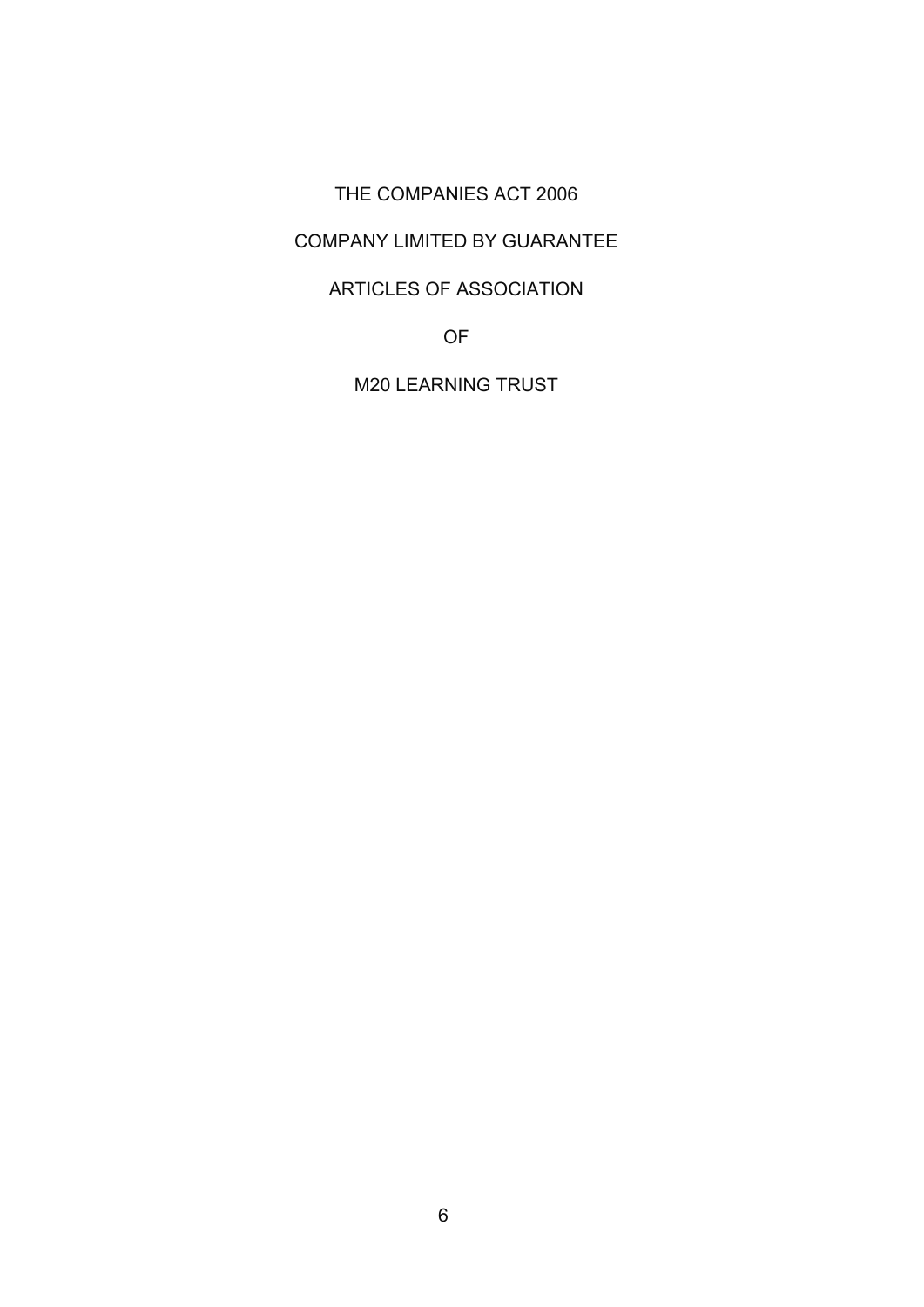# <span id="page-6-0"></span>**Interpretation**

- 1. In these Articles:
	- a. "the Academies" means all the schools and educational institutions referred to in Article 4a and operated by the Academy Trust (and "Academy" shall mean any one of those schools or educational institutions);
	- b. "Academy Financial Year" means the academic year from 1<sup>st</sup> of September to 31<sup>st</sup> of August of the following year;
	- c. "the Academy Trust" means the company intended to be regulated by these Articles and referred to in Article 2, subject to the definition of this term at Article 6.9(a) in relation to articles 6.2-6.4 and 6.6-6.8A;
	- d. "the Articles" means these Articles of Association of the Academy Trust;
	- e. "Chair" means the Chair of the Trustees, save that for the purposes of Articles 23 – 44 chair means the individual appointed as chair of a General Meeting pursuant to Article 25;
	- f. "Chief Executive Officer" means such person as may be appointed by the Trustees as the Chief Executive Officer of the Academy Trust<sup>[1](#page-6-1)</sup>;
	- g. "clear days" in relation to the period of a notice means the period excluding the day when the notice is given or deemed to be given and the day on which it is given or on which it is to take effect;
	- h. "Co-opted Trustee" has the meaning contained in Article 58;
	- i. "Governance Professional" means the Governance Professional to the Trustees or any other person appointed to perform the duties of the Governance Professional to the Trustees, including a joint, assistant or deputy governance professional;
	- j. "electronic form" has the meaning given in section 1168 of the Companies Act 2006;

<span id="page-6-1"></span> <sup>1</sup> Optional.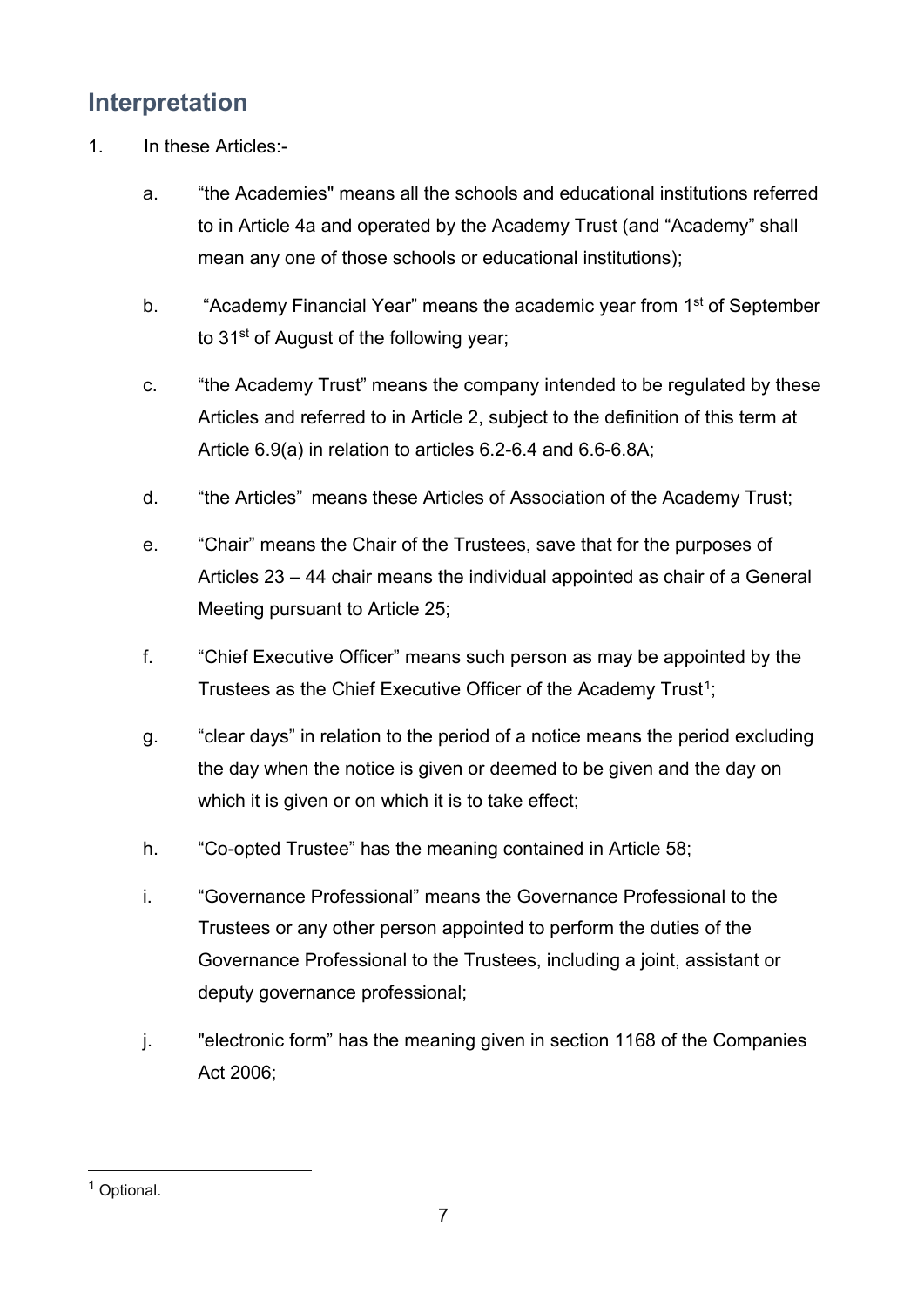- k. "financial expert" means an individual, company or firm who is authorised to give investment advice under the Financial Services and Markets Act 2000;
- l. "Foundation/Sponsor body" means M20 Learning Trust, or any successor entity discharging the same function in respect of the Academies;
- m. "Funding Agreement" means the agreement between the Academy Trust and the Secretary of State, including funding arrangements, obligations and termination provisions;
- n. "Local Authority Associated Person" means any person associated (within the meaning given in section 69(5) of the Local Government and Housing Act 1989) with any local authority by which the Academy Trust is influenced;
- o. "Local Governing Bodies" means the committees appointed pursuant to Articles 100-101A and 104 (and "Local Governing Body" means any one of these committees);
- p. "Member" means a member of the Academy Trust and someone who, as such, is bound by the undertaking contained in Article 8;
- q. "the Memorandum" means the Memorandum of Association of the Academy Trust;
- r. "Office" means the registered office of the Academy Trust;
- s. "Parent" includes any person with parental responsibility or care for a pupil, student, or child;
- t. "Parent Local Governor" means the Parent member of a Local Governing Body elected or appointed in accordance with Articles 54-56;
- u. "Parent Trustees" means the Trustees elected or appointed pursuant to Articles 53 – 56[B] inclusive;
- v. "Principals" means the head teachers of the Academies (and "Principal" means any one of these head teachers);
- w. "Principal Regulator" means the body or person appointed as the Principal Regulator under the Charities Act 2011;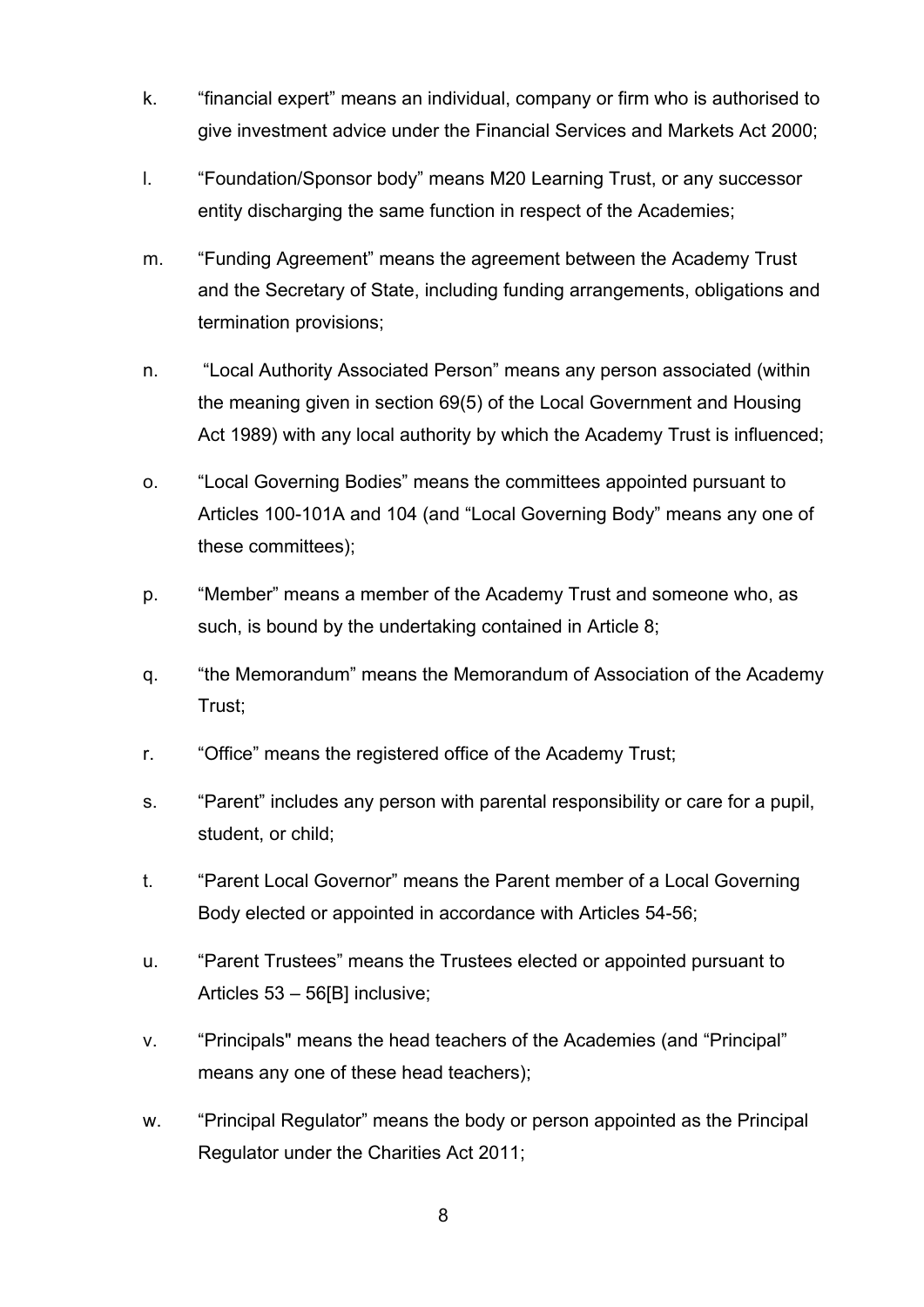- x. "the seal" means the common seal of the Academy Trust, if it has one;
- y. "Secretary of State" means the Secretary of State for Education or successor;
- z. "Serious Criminal Offence" means any criminal offence excluding those which have been spent under the Rehabilitation of Offenders Act 1974 and excluding any offence for which the maximum sentence is a fine or a lesser sentence, except where a person has been convicted of any offence which falls under section 178 of the Charities Act 2011
- aa. "Special Educational Needs" has the meaning set out in sections 20(1) and 21(2) of the Children and Families Act 2014;
- bb. "teacher" means a person employed under a contract of employment or a contract for services or otherwise engaged to provide their services as a teacher at one or more Academies;
- cc. "the Trustees" means the directors of the Academy Trust (and "Trustee" means any one of those directors), subject to the definition of this term at Article  $6.9(b)$  in relation to Articles  $6.2-6.4$  and  $6.6-6.8A^2$ ;
- dd. "the United Kingdom" means Great Britain and Northern Ireland;
- ee. "Vice-Chair" means the Vice-Chair of the Trustees;
- ff. words importing the singular number shall include the plural number, and vice versa;
- gg. subject as aforesaid, words or expressions contained in these Articles shall, unless the context requires otherwise, bear the same meaning as in the Companies Act 2006, as appropriate;
- hh. any reference to a statute or statutory provision shall include any statute or statutory provision which replaces or supersedes such statute or statutory provision including any modification or amendment thereto;
- ii. any reference to a document being 'signed' includes being executed under

<span id="page-8-0"></span> $2$  Trustees perform similar governance functions to those of governing bodies in maintained schools.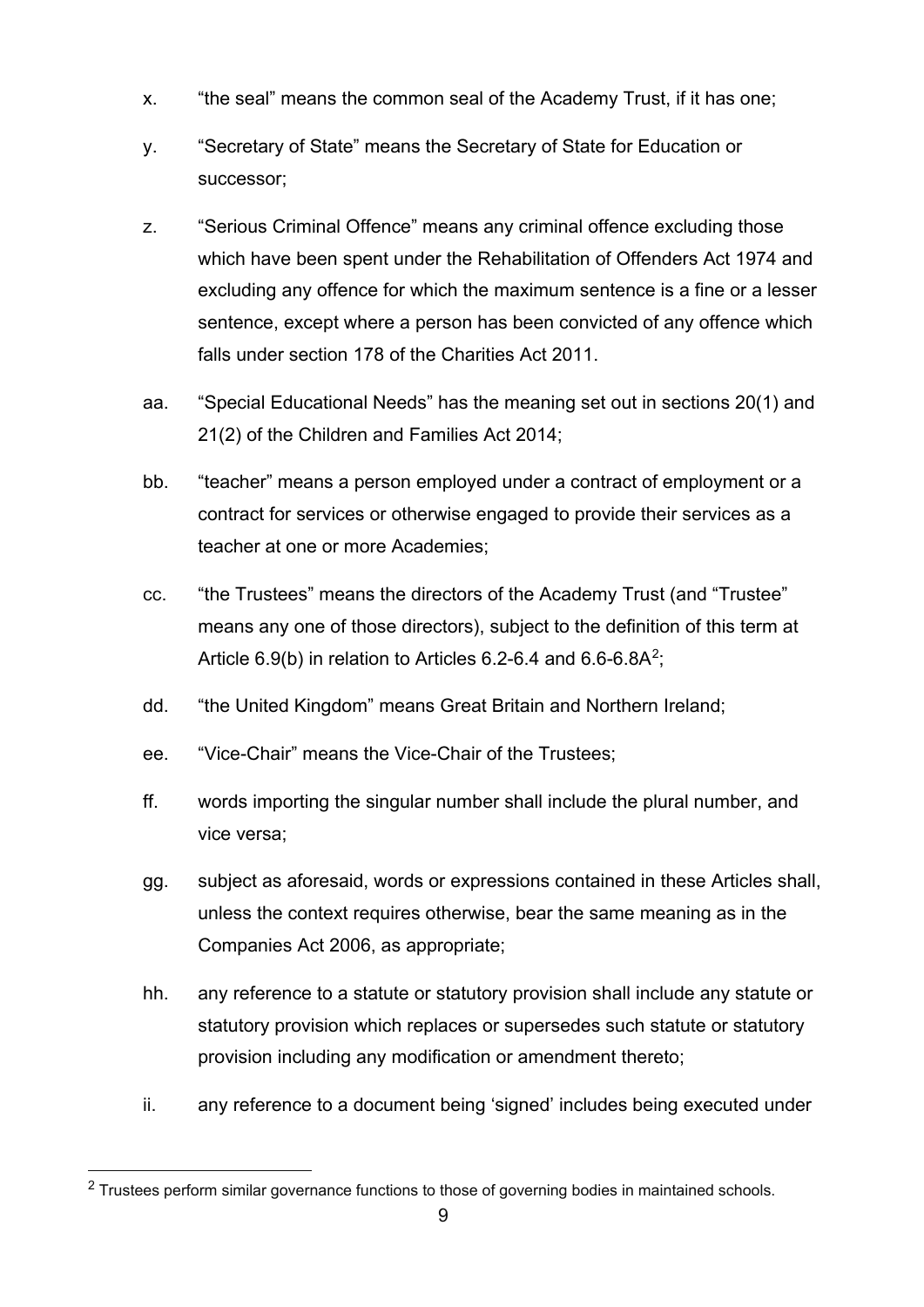hand or seal or by any other method, and in the case of communication in electronic form, such references are to its being authenticated as specified by the Companies Act 2006;

jj. any reference to communication or documents being 'in writing' or 'written' includes communications or documents which are in electronic form.

# <span id="page-9-0"></span>**Academy Trust name and registered office**

- 2. The company's name is **M20 Learning Trust** (and in this document it is called "the **Academy Trust**").
- 3. The Academy Trust's registered office is to be situated in England and Wales.

# <span id="page-9-1"></span>**Charitable objects**

4. The Academy Trust's objects ("the **Objects**") are specifically restricted to the following:

a. to advance for the public benefit education in the United Kingdom, in particular but without prejudice to the generality of the foregoing, by establishing, maintaining, carrying on, managing and developing schools offering a broad and balanced curriculum ("the **mainstream Academies**") or educational institutions which are principally concerned with providing full-time or part-time education for children of compulsory school age who, by reason of illness, exclusion from school or otherwise, may not for any period receive suitable education unless alternative provision is made for them ("the **alternative provision Academies**") or 16 to 19 Academies offering a curriculum appropriate to the needs of its students ("the **16 to 19 Academies**") or schools specially organised to make special educational provision for pupils with Special Educational Needs ("the **Special Academies**")

## <span id="page-9-2"></span>**Powers of the Academy Trust**

5. In furtherance of the Objects but not further or otherwise the Academy Trust may exercise the following powers: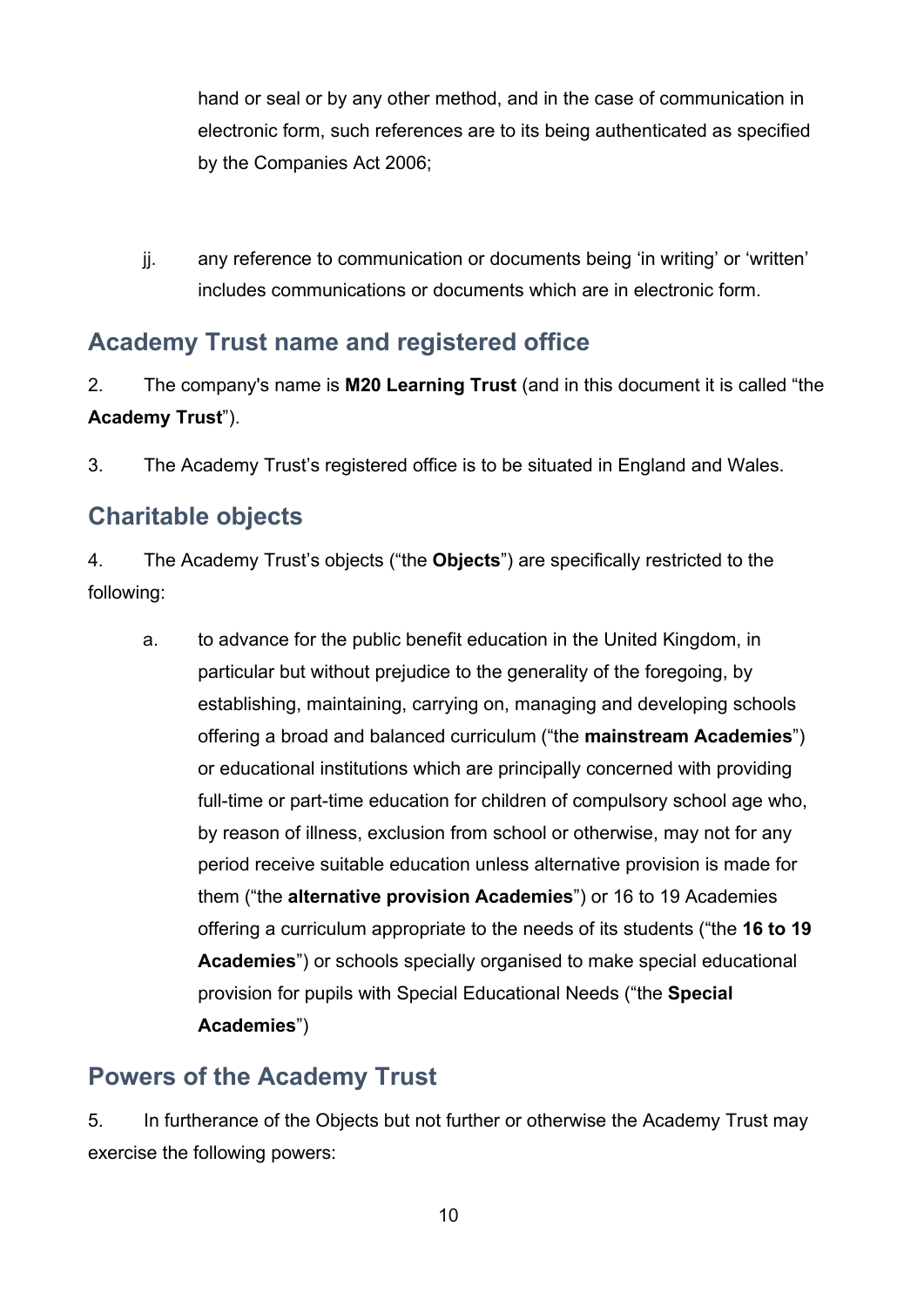- a. to draw, make, accept, endorse, discount, execute and issue promissory notes, bills, cheques and other instruments, and to operate bank accounts in the name of the Academy Trust;
- b. to raise funds and to invite and receive contributions provided that in raising funds the Academy Trust shall not undertake any substantial permanent trading activities and shall conform to any relevant statutory regulations;
- c. to acquire, alter, improve and (subject to such consents as may be required by law) to charge or otherwise dispose of property;
- d. subject to Articles 6.6-6.8A below to employ such staff as are necessary for the proper pursuit of the Objects and to make all reasonable and necessary provision for the payments of pensions and superannuation to staff and their dependants;
- e. to establish or support, whether financially or otherwise, any charitable companies, trusts, associations or institutions formed for all or any of the Objects;
- f. to co-operate with other charities, other independent and maintained schools, academies and institutions within the further education sector, voluntary bodies and statutory authorities operating in furtherance of the Objects and to exchange information and advice with them;
- g. to pay out of funds of the Academy Trust the costs, charges and expenses of and incidental to the formation and registration of the Academy Trust;
- h. to establish, maintain, carry on, manage and develop the Academies at locations to be determined by the Trustees;
- i. to offer scholarships, exhibitions, prizes and awards to pupils and students and former pupils and former students, and otherwise to encourage and assist the educational attainment of pupils and students and former pupils and former students;
- j. to provide educational facilities and services to students of all ages and the wider community for the public benefit;
- k. to carry out research into the development and application of new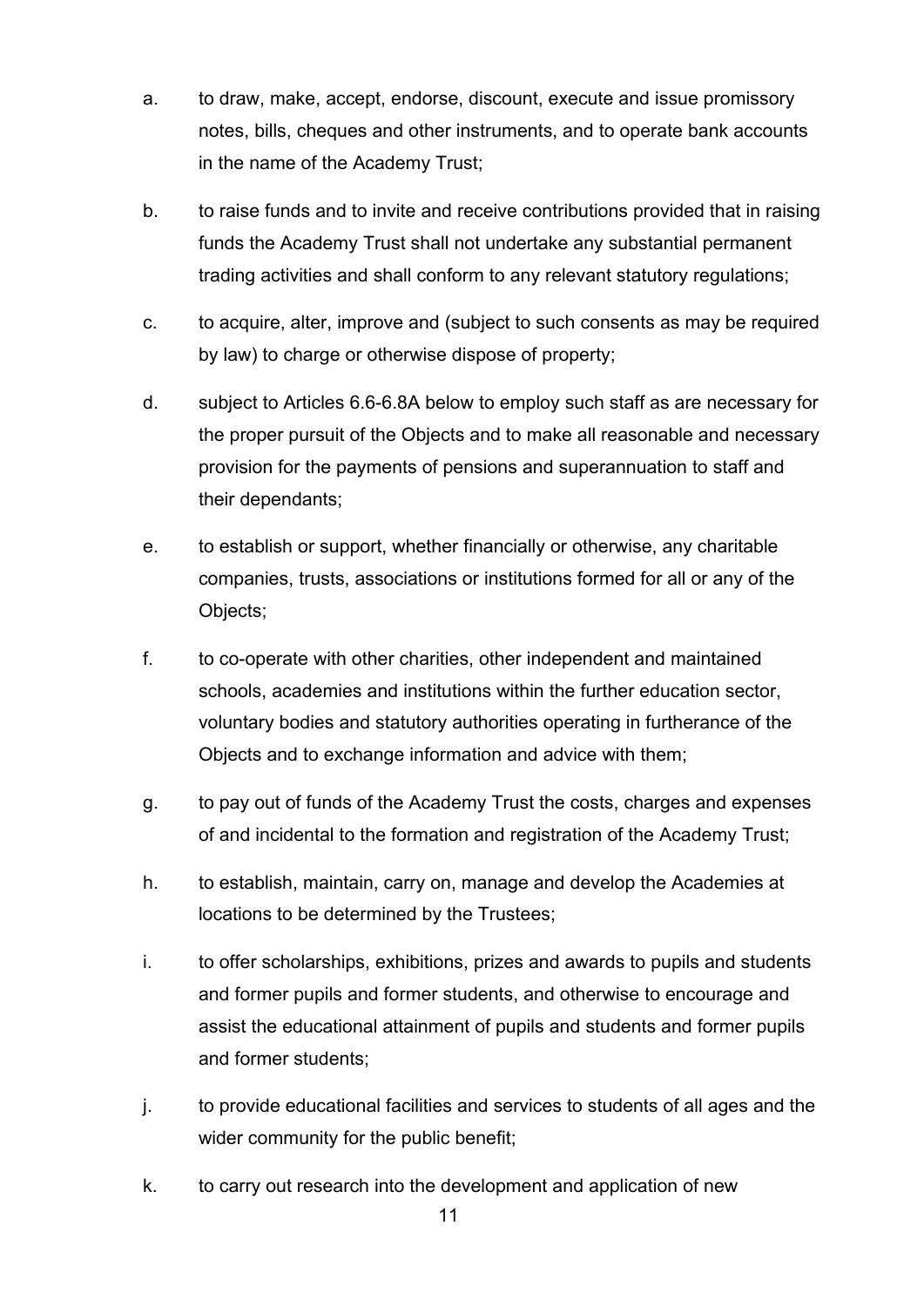techniques in education and to their approach to curriculum development and delivery and to publish the results of such research, and to develop means of benefiting from application of the experience of industry, commerce, other schools, educational institutions and the voluntary sector to the education of pupils and students in academies;

- l. subject to such consents as may be required by law and/or by any contract entered into by or on behalf of the Academy Trust, to borrow and raise money for the furtherance of the Objects in such manner and on such security as the Academy Trust may think fit;
- m. to deposit or invest any funds of the Academy Trust not immediately required for the furtherance of its Objects (but to invest only after obtaining such advice from a financial expert as the Trustees consider necessary and having regard to the suitability of investments and the need for diversification);
- n. to delegate the management of investments to a financial expert, but only on terms that:
	- i. the investment policy is set down in writing for the financial expert by the Trustees;
	- ii. every transaction is reported promptly to the Trustees;
	- iii. the performance of the investments is reviewed regularly with the Trustees;
	- iv. the Trustees are entitled to cancel the delegation arrangement at any time;
	- v. the investment policy and the delegation arrangement are reviewed at least once a year;
	- vi. all payments due to the financial expert are on a scale or at a level which is agreed in advance and are notified promptly to the Trustees on receipt; and
	- vii. the financial expert must not do anything outside the powers of the Trustees;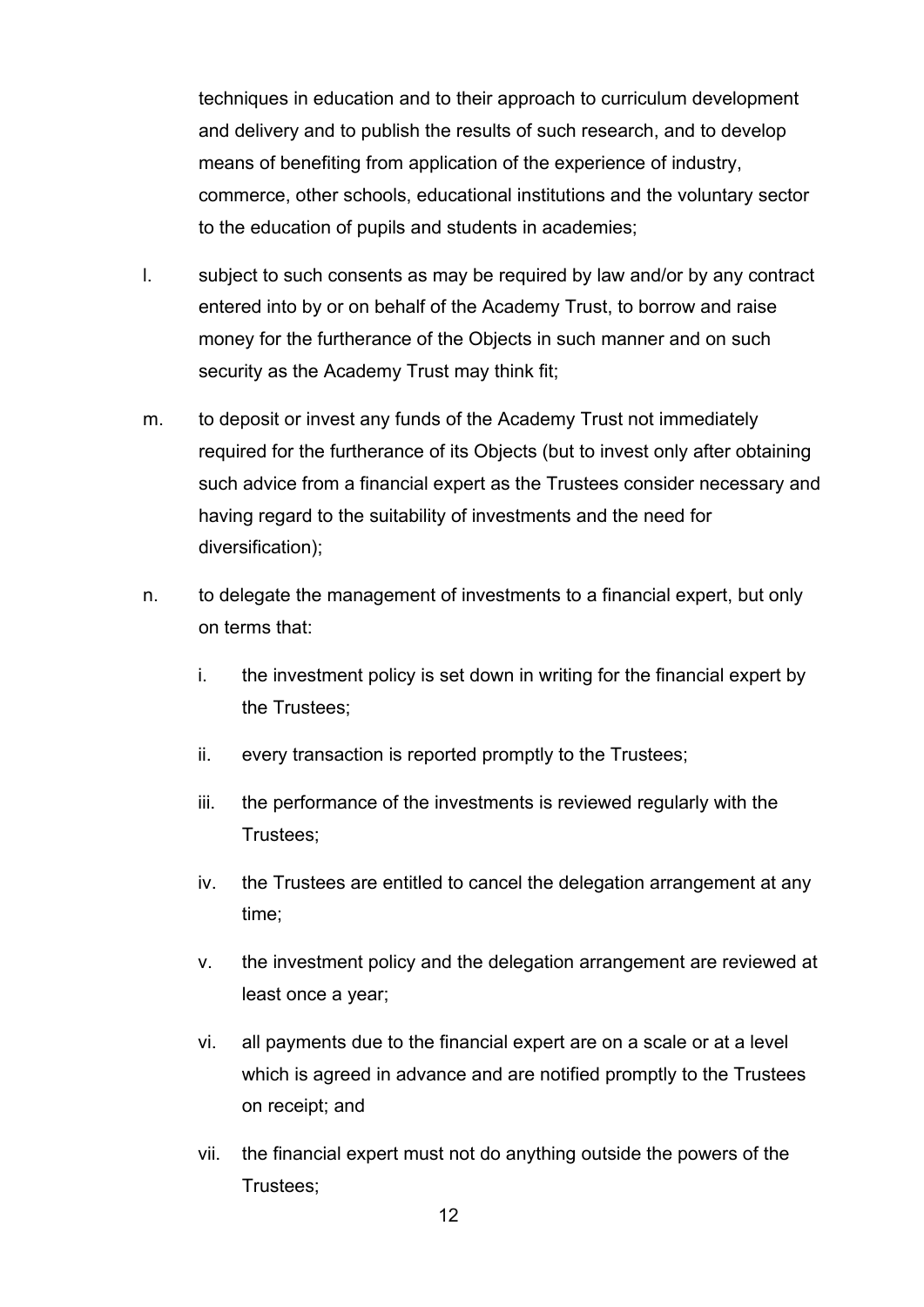- o. to arrange for investments or other property of the Academy Trust to be held in the name of a nominee company acting under the control of the Trustees or of a financial expert acting under their instructions, and to pay any reasonable fee required;
- p. to provide indemnity arrangements to Trustees in accordance with, and subject to the conditions of section 232 to 235 of the Companies Act 2006, section 189 of the Charities Act 2011 or any other provision of law applicable to charitable companies and any such indemnity is limited accordingly;
- q. not used;
- r. to establish subsidiary companies to carry on any trade or business for the purpose of raising funds for the Academy Trust; and
- s. to do all such other lawful things as are necessary for or are incidental to or conducive to the achievement of the Objects.

## <span id="page-12-0"></span>**Use of income and property**

6.1 The income and property of the Academy Trust shall be applied solely towards the promotion of the Objects.

6.2 None of the income or property of the Academy Trust may be paid or transferred directly or indirectly by way of dividend bonus or otherwise by way of profit to any Member of the Academy Trust. Nonetheless a Member of the Academy Trust who is not also a Trustee $3$  may:

- a. benefit as a beneficiary of the Academy Trust;
- b. be paid reasonable and proper remuneration for any goods or services supplied to the Academy Trust;
- c. be paid rent for premises let by the Member to the Academy Trust if the amount of the rent and other terms of the letting are reasonable and proper;

<span id="page-12-1"></span> $3$  A Member who is also a Trustee is subject to the restrictions on trustee benefits in articles  $6.3 - 6.9$ .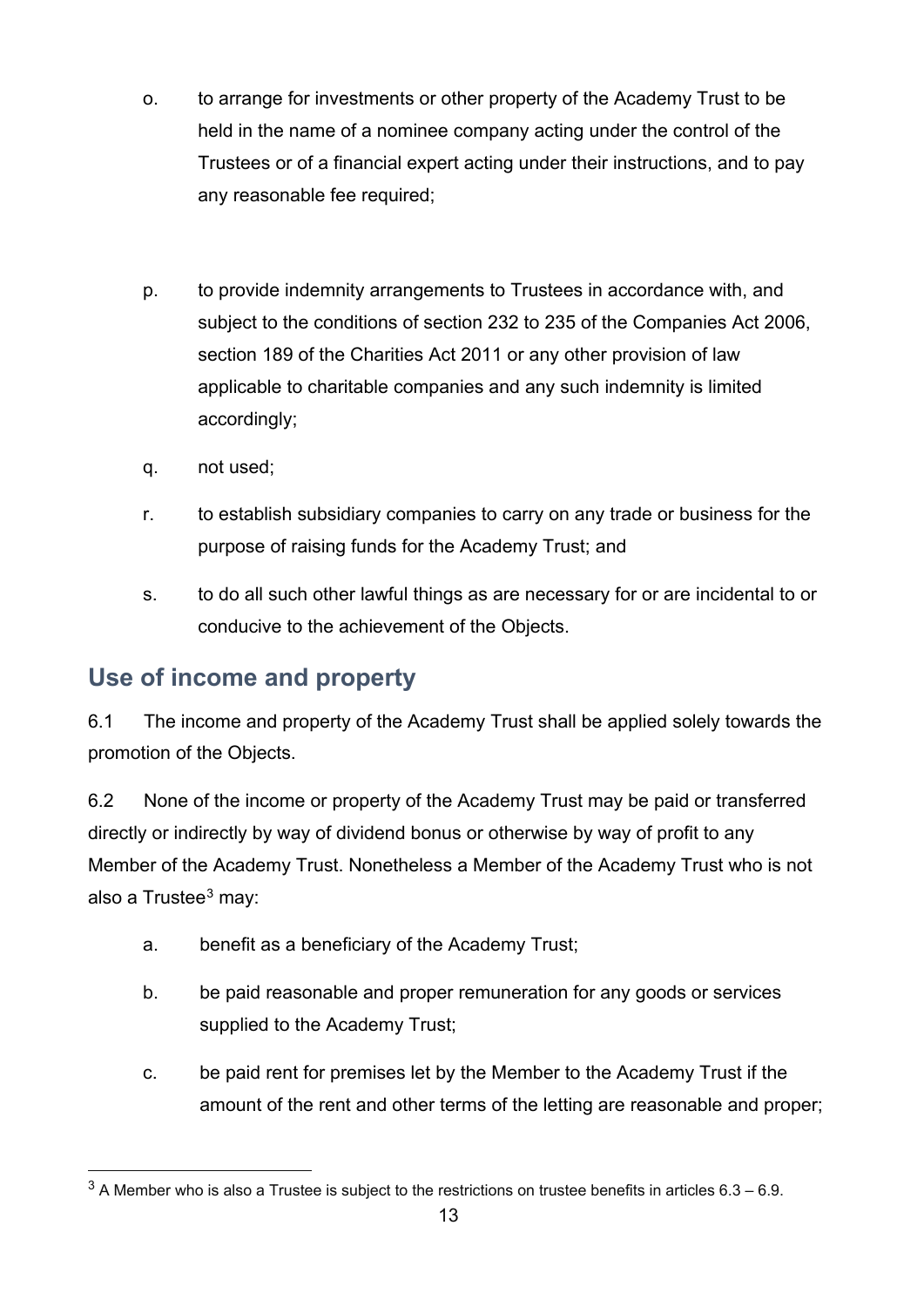and

d. be paid interest on money lent to the Academy Trust at a reasonable and proper rate, such rate not to exceed 2% per annum below the base lending rate of a UK clearing bank selected by the Trustees, or 0.5%, whichever is the higher.

6.2A. The Trustees may only rely upon the authority provided by Article 6.2 to allow a benefit to a Member if each of the following conditions is satisfied:

- a. the remuneration or other sums paid to the Member does not exceed an amount that is reasonable in all the circumstances;
- b. the Trustees are satisfied that it is in the interests of the Academy Trust to contract with that Member rather than with someone who is not a Member. In reaching that decision the Trustees must balance the advantage of contracting with a Member against the disadvantages of doing so; and
- c. the reason for their decision is recorded by the Trustees in the minute book.[4](#page-13-1)

## <span id="page-13-0"></span>**Trustees benefiting from indemnity arrangements**

6.3 A Trustee may benefit from any indemnity arrangement purchased at the Academy Trust's expense or any arrangement so agreed with the Secretary of State to cover the liability of the Trustees which by virtue of any rule of law would otherwise attach to them in respect of any negligence, default or breach of trust or breach of duty of which they may be guilty in relation to the Academy Trust, provided that any such arrangement shall not extend to: (i) any claim arising from any act or omission which the Trustees (or any of them) knew to be a breach of trust or breach of duty or which was committed by the Trustees (or any of them) in reckless disregard to whether it was a breach of trust or breach of duty or not; and (ii) the costs of any unsuccessful defence to a criminal prosecution brought against the Trustees (or any of them) in their capacity as directors of the Academy Trust. Further, this Article does not authorise a Trustee to benefit from any indemnity arrangement that would be rendered void by any provision of the Companies

<span id="page-13-1"></span> <sup>4</sup> This wording largely replicates the procedure for authorising a benefit to Trustees as set out in Article 6.8. Whilst the procedure for authorising a benefit to Trustees is also subject to a statutory framework under the Companies Act 2006, which is not applicable to Members, the Department nonetheless recommends that, in order to aid transparency and ensure good financial governance, this process is followed.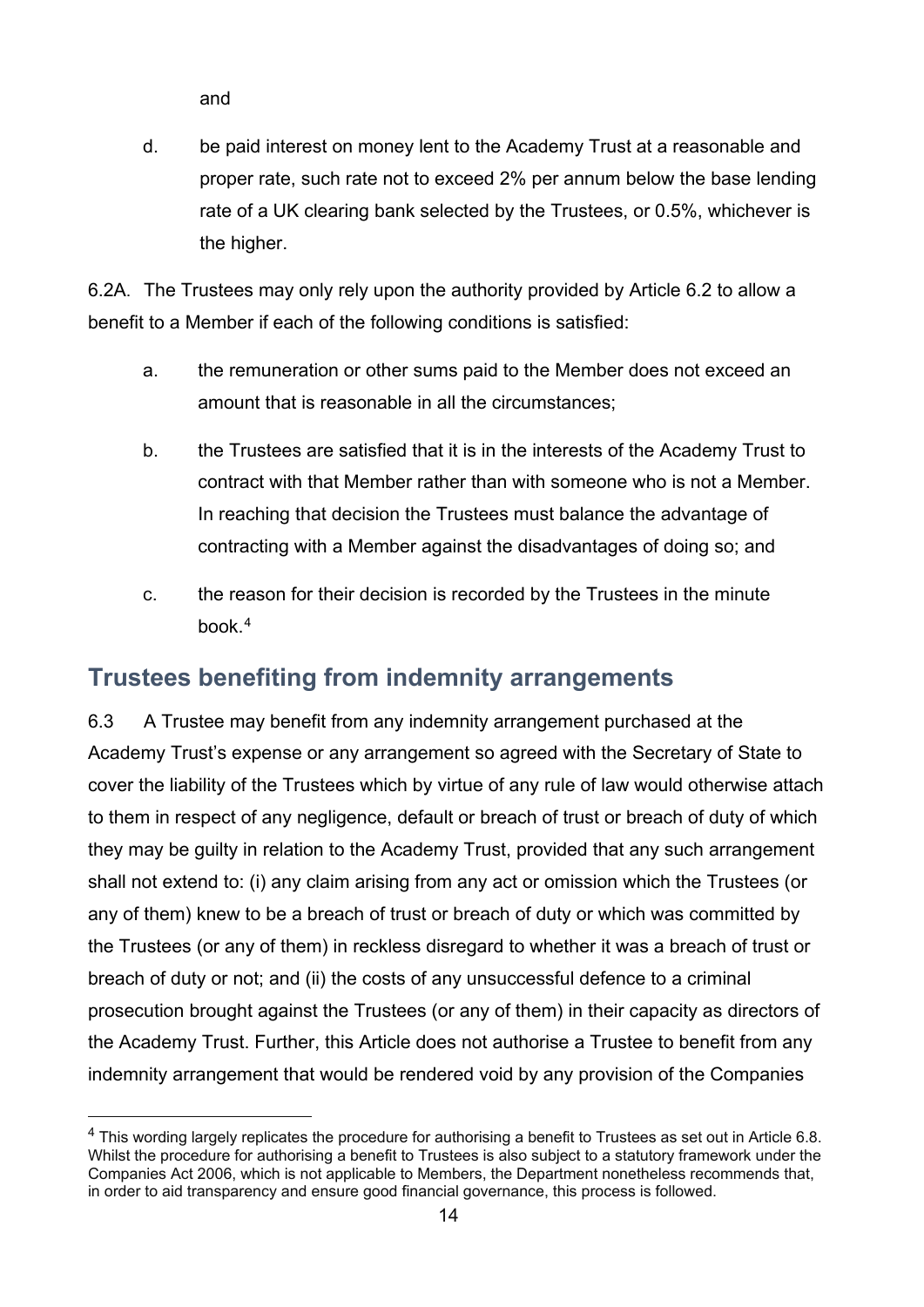Act 2006, the Charities Act 2011 or any other provision of law.

6.4 A public company, which has shares listed on a recognised stock exchange and of which any one Trustee holds no more than 1% of the issued capital of that company, may receive fees, remuneration or other benefit in money or money's worth from the Academy Trust.

## <span id="page-14-0"></span>**Trustees' reasonable expenses and restrictions on benefits and payments**

6.5 A Trustee may at the discretion of the Trustees be reimbursed from the property of the Academy Trust for reasonable expenses properly incurred by them when acting on behalf of the Academy Trust, but excluding expenses in connection with foreign travel.

6.6 No Trustee may:

- a. buy any goods or services from the Academy Trust;
- b. sell goods, services, or any interest in land to the Academy Trust;
- c. be employed by, or receive any remuneration from the Academy Trust (other than the Chief Executive Officer to the extent they are a Trustee whose employment and/or remuneration is subject to the procedure and conditions in Article 6.8);
- d. or receive any other financial benefit from the Academy Trust;

unless:

- e. the payment is permitted by Article 6.7 and the Trustees follow the procedure and observe the conditions set out in Article 6.8; or
- f. the Trustees obtain the prior written approval of the Charity Commission and fully comply with any procedures it prescribes.
- 6.7 Subject to Article 6.8, a Trustee may:
	- a. receive a benefit from the Academy Trust in the capacity of a beneficiary of the Academy Trust;
	- b. be employed by the Academy Trust or enter into a contract for the supply of goods or services to the Academy Trust, other than for acting as a Trustee;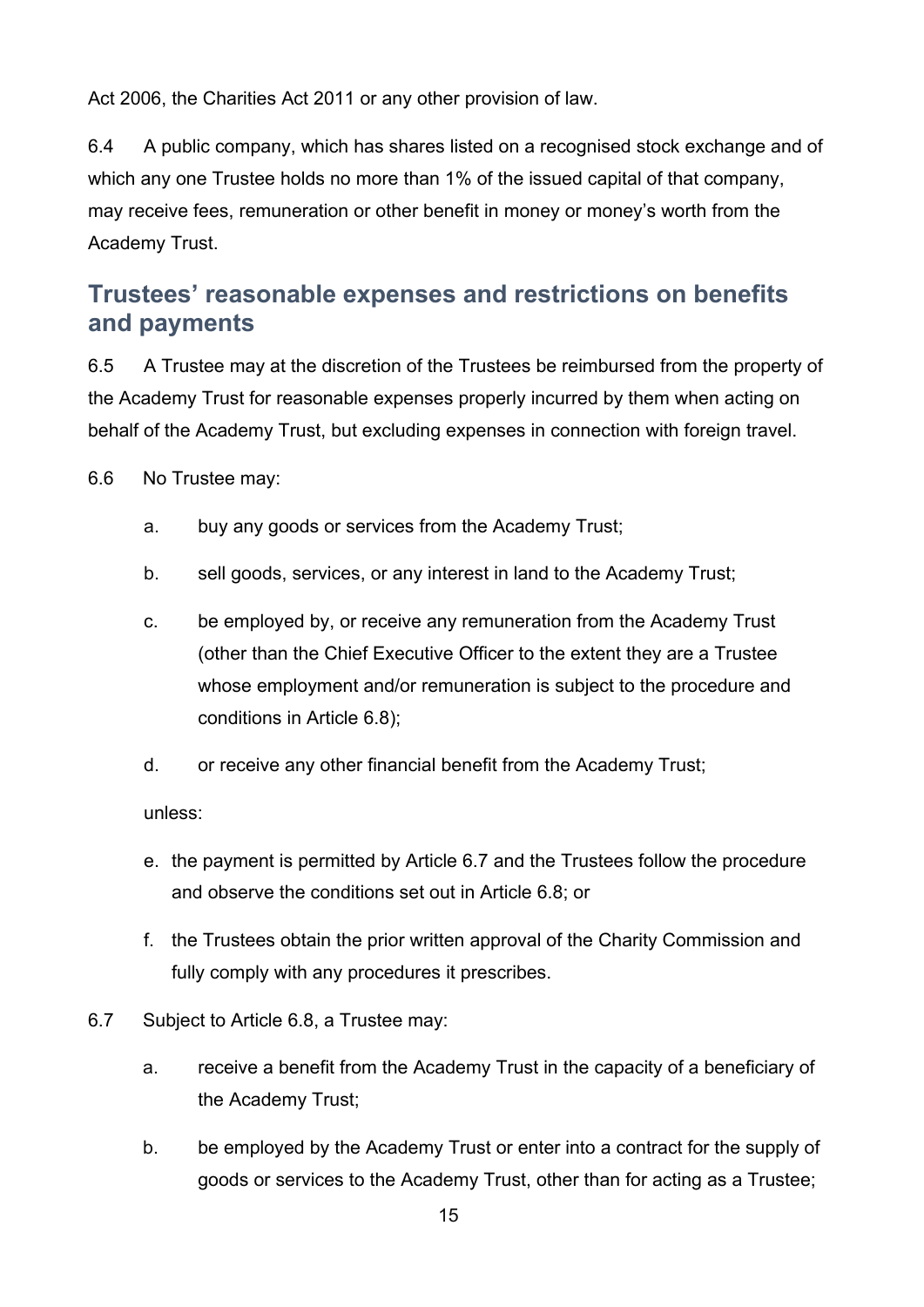- c. receive interest on money lent to the Academy Trust at a reasonable and proper rate not exceeding 2% per annum below the base rate of a clearing bank to be selected by the Trustees, or 0.5%, whichever is the higher; and
- d. receive rent for premises let by the Trustee to the Academy Trust if the amount of the rent and the other terms of the lease are reasonable and proper.

6.8 The Academy Trust and its Trustees may only rely upon the authority provided by Article 6.7 if each of the following conditions is satisfied:

- a. the remuneration or other sums paid to the Trustee does not exceed an amount that is reasonable in all the circumstances;
- b. the Trustee is absent from the part of any meeting at which there is discussion of:
	- i. their employment, remuneration, or any matter concerning the contract, payment or benefit; or
	- ii. their performance in the employment, or their performance of the contract; or
	- iii. any proposal to enter into any other contract or arrangement with them or to confer any benefit upon them that would be permitted under Article 6.7; or
	- iv. any other matter relating to a payment or the conferring of any benefit permitted by Article 6.7;
- c. the Trustee does not vote on any such matter and is not to be counted when calculating whether a quorum of Trustees is present at the meeting;
- d. save in relation to employing or contracting with the Chief Executive Officer (to the extent they are a Trustee), the other Trustees are satisfied that it is in the interests of the Academy Trust to employ or to contract with that Trustee rather than with someone who is not a Trustee. In reaching that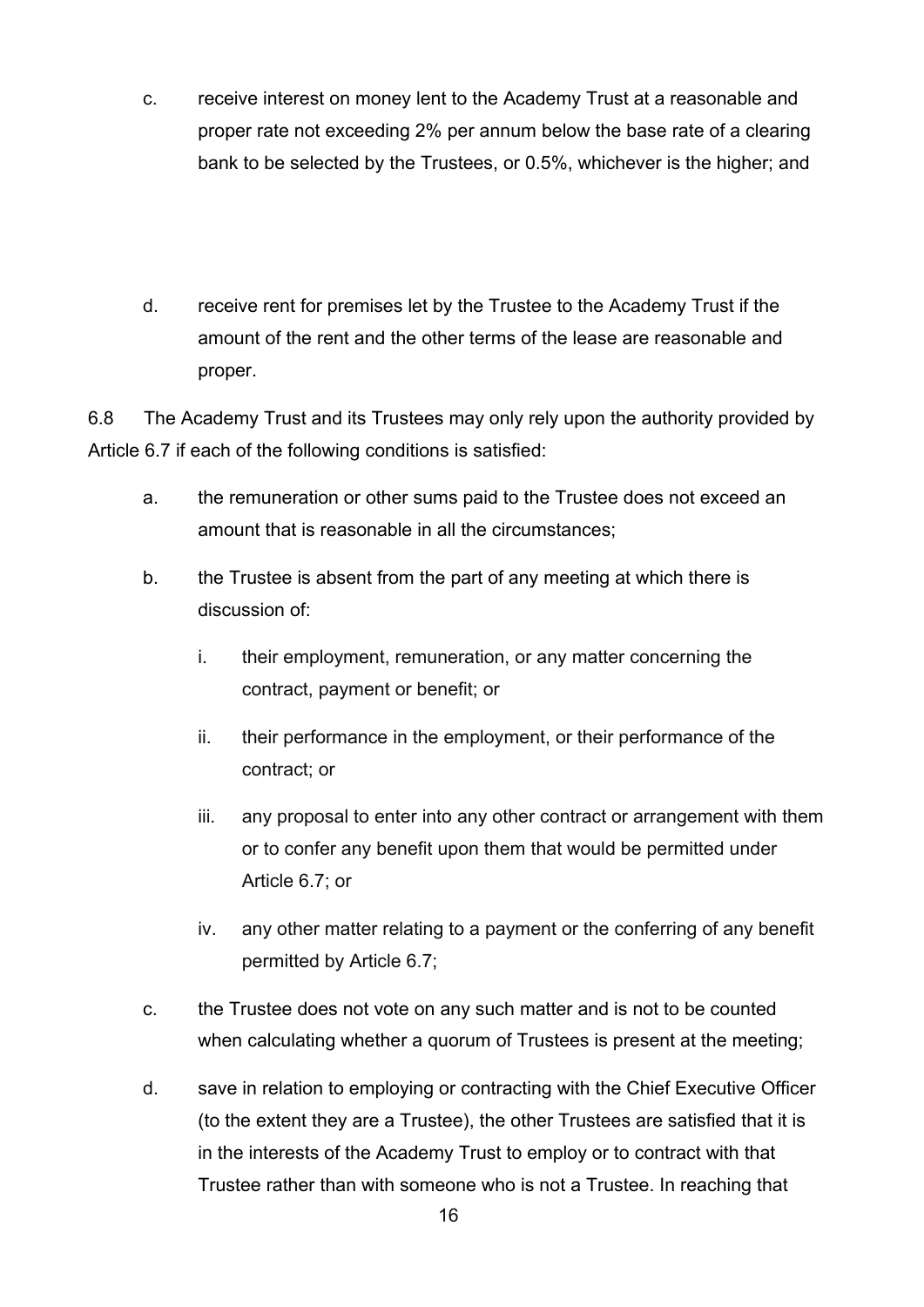decision the Trustees must balance the advantage of employing a Trustee against the disadvantages of doing so (especially the loss of the Trustee's services as a result of dealing with the Trustee's conflict of interest);

- e. the reason for their decision is recorded by the Trustees in the minute book; and
- f. a majority of the Trustees then in office have received no such payments or benefit.

6.8A The provision in Article 6.6(c) that no Trustee may be employed by or receive any remuneration from the Academy Trust (other than the Chief Executive Officer to the extent they are a Trustee) does not apply to an employee of the Academy Trust who is subsequently elected or appointed as a Trustee save that this Article shall only allow such a Trustee to receive remuneration or benefit from the Academy Trust in their capacity as an employee of the Academy Trust and provided that the procedure as set out in Articles 6.8(b) and 6.8(c) is followed.

- 6.9 In Articles 6.2-6.4 and 6.6-6.8A:
	- a. "Academy Trust" shall include any company in which the Academy Trust:
		- holds more than 50% of the shares; or
		- controls more than 50% of the voting rights attached to the shares; or
		- has the right to appoint one or more directors to the board of the company;
	- b. "Trustee" shall include any child, stepchild, parent, grandchild, grandparent, brother, sister or spouse of the Trustee or any person living with the Trustee as their partner;
	- c. the employment or remuneration of a Trustee includes the engagement or remuneration of any firm or company in which the Trustee is:
		- i. a partner;
		- ii. an employee;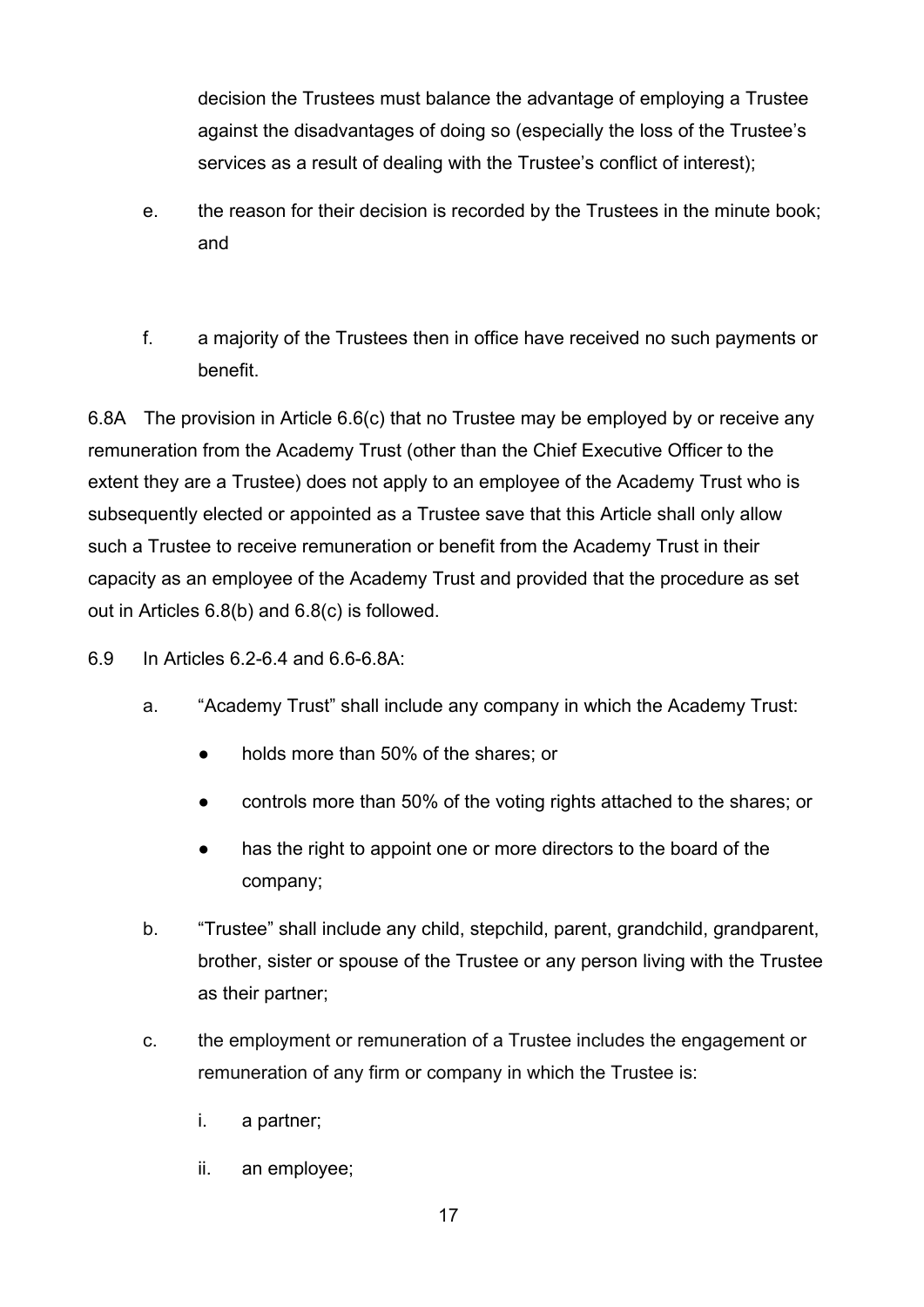- iii. a consultant;
- iv. a director;
- v. a member; or
- vi. a shareholder, unless the shares of the company are that of a public company which are listed on a recognised stock exchange and the Trustee holds less than 1% of the issued capital.

# <span id="page-17-0"></span>**Liability of Academy Trust Members**

7. The liability of the Members of the Academy Trust is limited.

8. Every Member of the Academy Trust undertakes to contribute such amount as may be required (not exceeding £10) to the Academy Trust's assets if it should be wound up while they are a Member or within one year after they cease to be a Member, for payment of the Academy Trust's debts and liabilities before they cease to be a Member, and of the costs, charges and expenses of winding up, and for the adjustment of the rights of the contributors among themselves.

## <span id="page-17-1"></span>**Arrangements for Academy Trust property on closure of trust**

9. If the Academy Trust is wound up or dissolved and after all its debts and liabilities (including any under section 2 of the Academies Act 2010) have been satisfied there remains any property it shall not be paid to or distributed among the Members of the Academy Trust (except for a Member which is itself a charity fulfilling the criteria set out below), but shall be given or transferred to some other charity or charities having objects similar to the Objects which prohibits the distribution of its or their income and property to an extent at least as great as is imposed on the Academy Trust by Article 6 above, chosen by the Members of the Academy Trust at or before the time of dissolution and if that cannot be done then to some other charitable object.

10. Not used.

## <span id="page-17-2"></span>**Restrictions on alterations to articles to protect charitable company status**

11. No alteration or addition shall be made to or in the provisions of the Articles which would have the effect: (a) that the Academy Trust would cease to be a company to which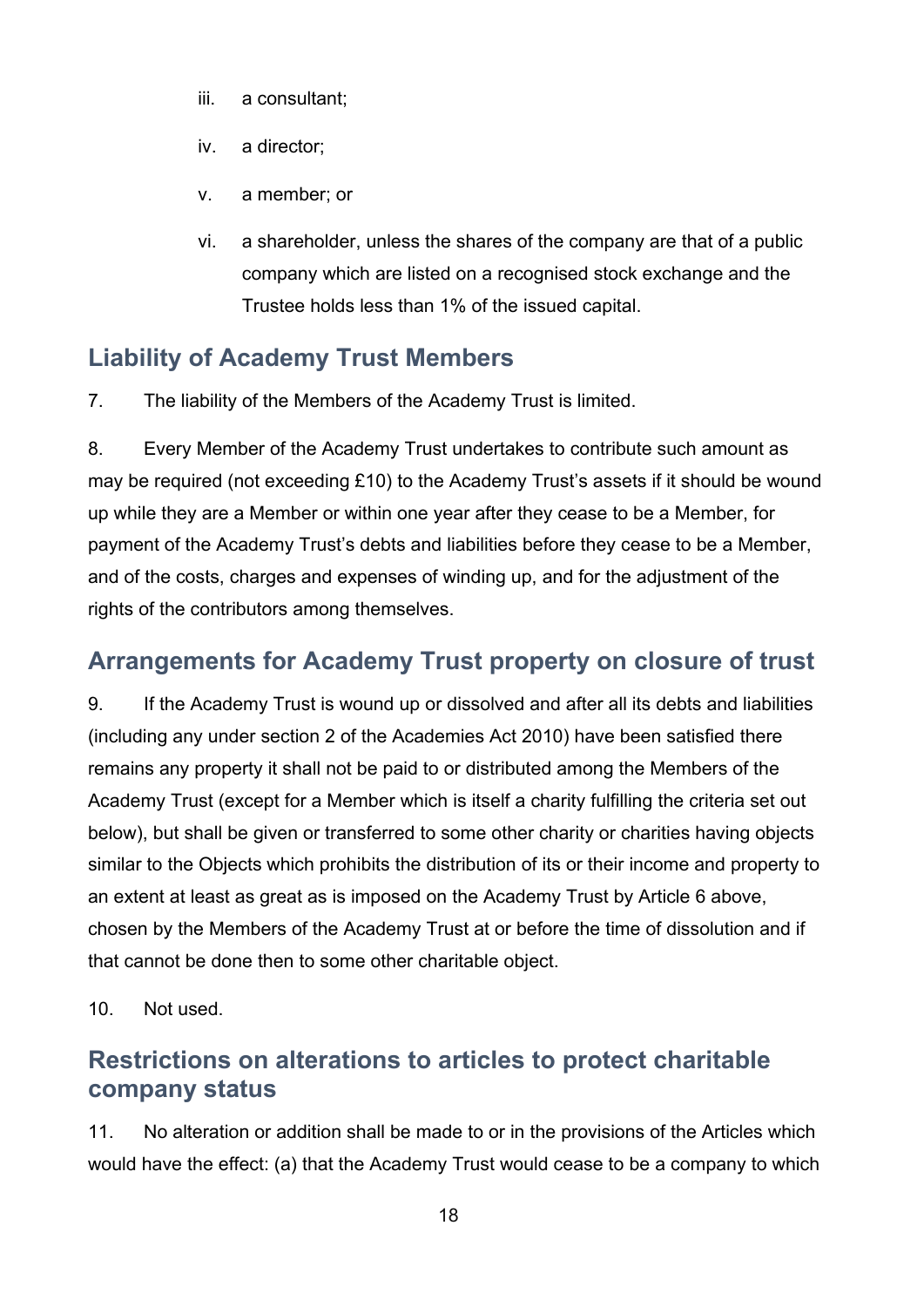section 60 of the Companies Act 2006 applies; or (b) that the Academy Trust would cease to be a charity.

#### <span id="page-18-0"></span>**Members**

- 12. The Members of the Academy Trust<sup>[5](#page-18-2)</sup> shall comprise:
	- a. the signatories to the Memorandum (until such time as they cease to be a Member);
	- b. any person appointed under Article 15A,

provided that at any time the minimum number of Members shall not be less than three.

- 12A. An employee of the Academy Trust cannot be a Member of the Academy Trust.
- 12B. There must be a majority of Members who are not also Trustees.

#### <span id="page-18-1"></span>**Rights to remove Members**

13. Each person entitled to appoint Members in Article 12 shall have the right from time to time by written notice delivered to the Office to remove any Member appointed by them and to appoint a replacement Member to fill a vacancy whether resulting from such removal or otherwise.

14. If any of the persons entitled to appoint Members in Article 12:

- a. in the case of an individual, die or become legally incapacitated;
- b. in the case of a corporate entity, cease to exist and are not replaced by a successor institution;
- c. becomes insolvent or makes any arrangement or composition with their

<span id="page-18-2"></span><sup>&</sup>lt;sup>5</sup> There must be at least three signatories to the Memorandum of Association. The Department's strong preference, wherever possible, is for academy trusts to have at least five members. Having more members increases the range of perspectives represented and reduces the risk of concentrating power. It also ensures that Members can take decisions via special resolution (75% of members agree) without requiring unanimity, while minimising circumstances in which a split membership prevents decisions being taken by ordinary resolution (at least 51% of the Members are in favour).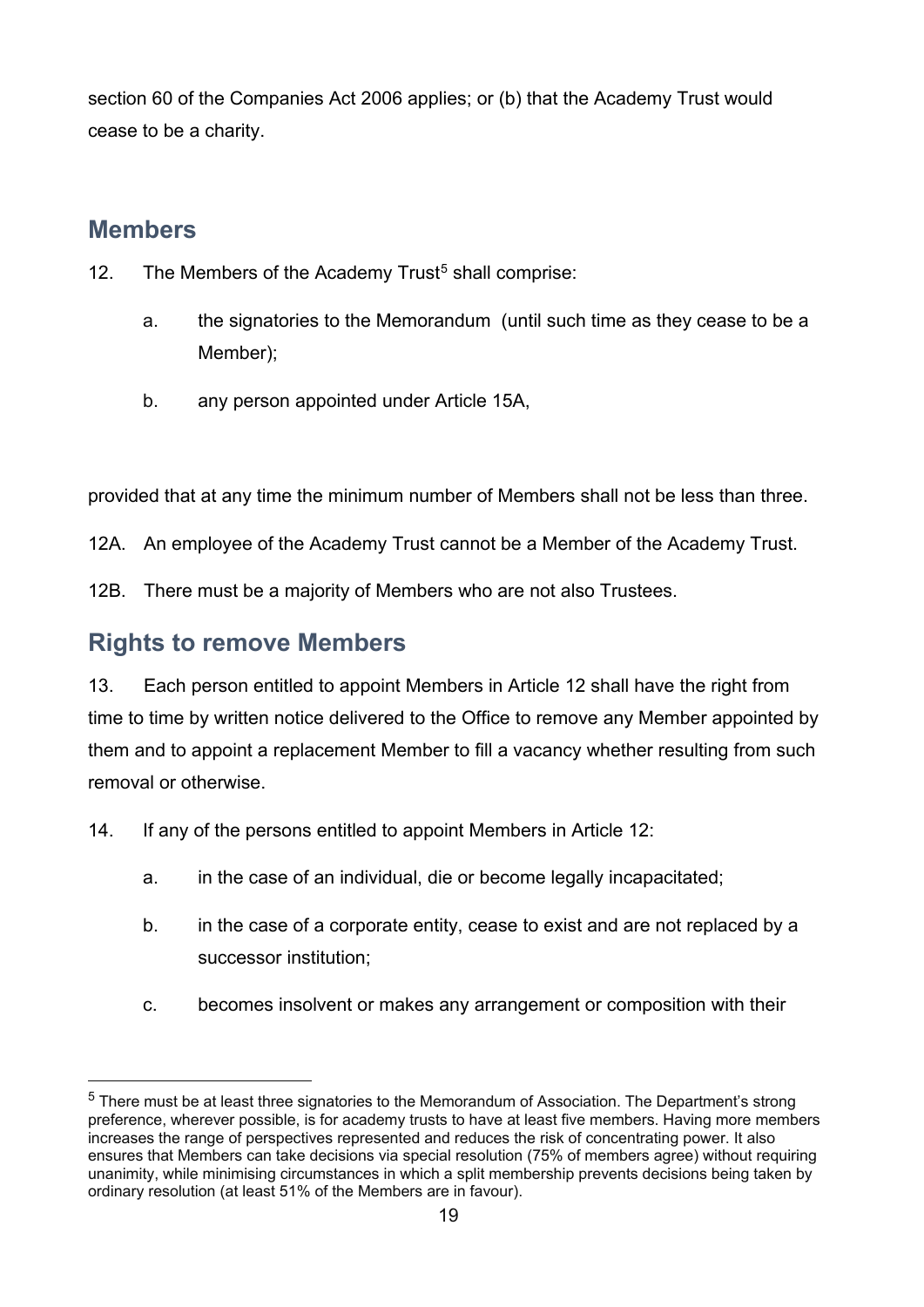creditors generally; or

d. ceases themselves, to be a Member,

their right to appoint Members under these Articles shall vest in the remaining Members.

## <span id="page-19-0"></span>**Disqualification and termination of membership**

- 15. A Member shall cease to be a Member if:
	- a. that Member (which is an individual) dies or becomes incapable by reason of illness or injury of managing and administering their own affairs;
	- b. that Member has been declared bankrupt and/or their estate has been seized from their possession for the benefit of their creditors and the declaration or seizure has not been discharged, annulled or reduced, or if they are the subject of a bankruptcy restrictions order or an interim order;
	- c. that Member is a corporate entity and:
		- i. ceases to exist;
		- ii. a resolution or order is made for the Member to be wound up or to enter into administration;
		- iii. enters into any arrangement or composition with its creditors; or
		- iv. becomes insolvent;
	- d. that Member has been convicted of a Serious Criminal Offence;
	- e. that Member has not provided to the Chair a criminal records certificate at an enhanced disclosure level under section 113B of the Police Act 1997 or if such a certificate discloses information which the Chair considers would make that Member unsuitable for their role. If a dispute arises as to whether the Member should be disqualified, a referral shall be made to the Secretary of State to determine the matter. The determination of the Secretary of State shall be final;
		- f. that Member refuses to consent to any checks required by the Secretary of State under the provisions of the Funding Agreement or otherwise;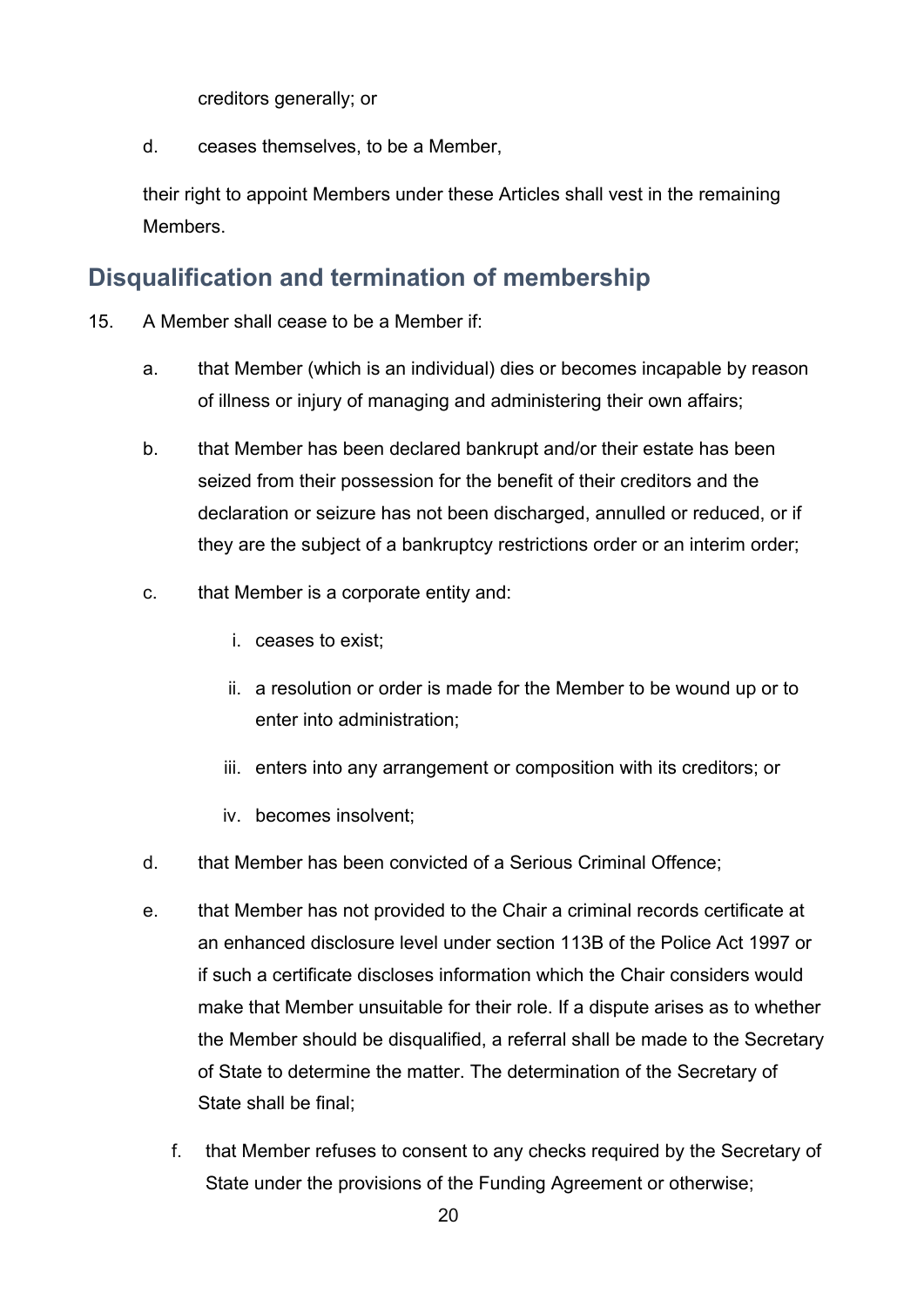- g. that Member is found to be unsuitable to be a Member by the Secretary of State under the provisions of the Funding Agreement;
- h. that Member is employed by the Academy Trust;
- i. that Member would be disqualified from being a Trustee of this Academy Trust for any other reason, regardless of whether they are also a Trustee.

15AA. Where, by virtue of these Articles a person becomes disqualified from holding, or continuing to hold office as a Member; and they are, or are proposed, to become such a Member, they shall upon becoming so disqualified give written notice of that fact to the Governance Professional.

# <span id="page-20-0"></span>**Appointing and removing Members**

15A. The Members may agree by passing a special resolution to appoint such additional Members as they think fit.

16. In addition to Article 13, the Members may agree by passing a special resolution to remove any Member(s). The Member whose proposed removal is the subject of the resolution shall not be entitled to vote on that resolution.

# <span id="page-20-1"></span>**Members and the charitable objects**

16A. In exercising their rights under these Articles and the Companies Act 2006, the Members shall not do anything or take any action which would cause the Academy Trust to contravene its Objects, and shall act in a way which they decide, in good faith, will be most likely to further the Objects of the Academy Trust.

## <span id="page-20-2"></span>**Consent to become a Member**

17. Every person nominated to be a Member of the Academy Trust shall sign a written consent to become a Member and sign the register of Members on becoming a Member.

# <span id="page-20-3"></span>**Member resignation**

18. Any Member may resign provided that after such resignation the number of Members is not less than three. A Member shall cease to be one immediately on the receipt by the Academy Trust of a notice in writing signed by the person or persons entitled to remove them under Articles 13 or 16 provided that no such notice shall take effect when the number of Members is less than three unless it contains or is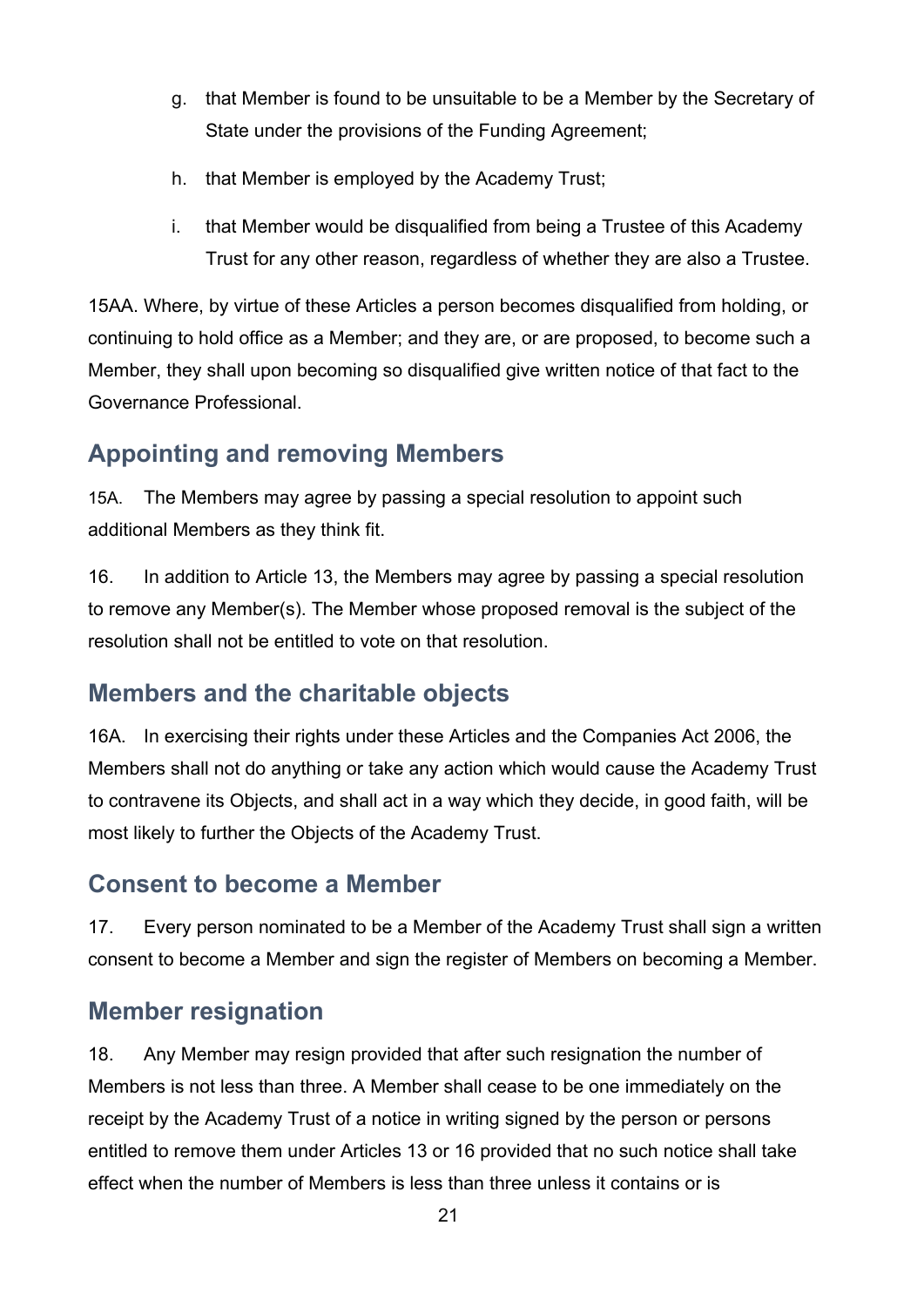accompanied by the appointment of a replacement Member.

# <span id="page-21-0"></span>**General Meetings**

# <span id="page-21-1"></span>**Annual General Meeting**

19. The Academy Trust shall hold an Annual General Meeting each Academy Financial Year in addition to any other meetings in that year, and shall specify the meeting as such in the notices calling it; and not more than fifteen months shall elapse between the date of one Annual General Meeting of the Academy Trust and that of the next. Provided that so long as the Academy Trust holds its first Annual General Meeting within eighteen months of its incorporation, it need not hold it in the year of its incorporation or the following year. The Annual General Meeting shall be held at such time and place as the Trustees shall appoint. All meetings other than the Annual General Meetings shall be called General Meetings.

## <span id="page-21-2"></span>**Arrangements for General Meetings**

20. The Trustees may call General Meetings and, on the requisition of Members pursuant to the provisions of the Companies Act 2006, shall forthwith proceed to convene a General Meeting in accordance with that Act. If there are not within the United Kingdom sufficient Trustees to call a General Meeting, any Trustee or any Member of the Academy Trust may call a General Meeting.

# <span id="page-21-3"></span>**Notice of General Meetings**

21. General meetings shall be called by at least fourteen clear days' notice but may be called by shorter notice if it is so agreed by a majority in number of Members having a right to attend and vote and together representing not less than 90% of the total voting rights at that meeting.

21A. The notice shall specify the time and place of the meeting and the general nature of the business to be transacted and, in the case of an Annual General Meeting, shall specify the meeting as such. The notice shall also state that the Member is entitled to appoint a proxy. The notice shall be given to all the Members, to the Trustees and auditors.

22. The accidental omission to give notice of a meeting to, or the non-receipt of notice of a meeting by, any person entitled to receive notice shall not invalidate the proceedings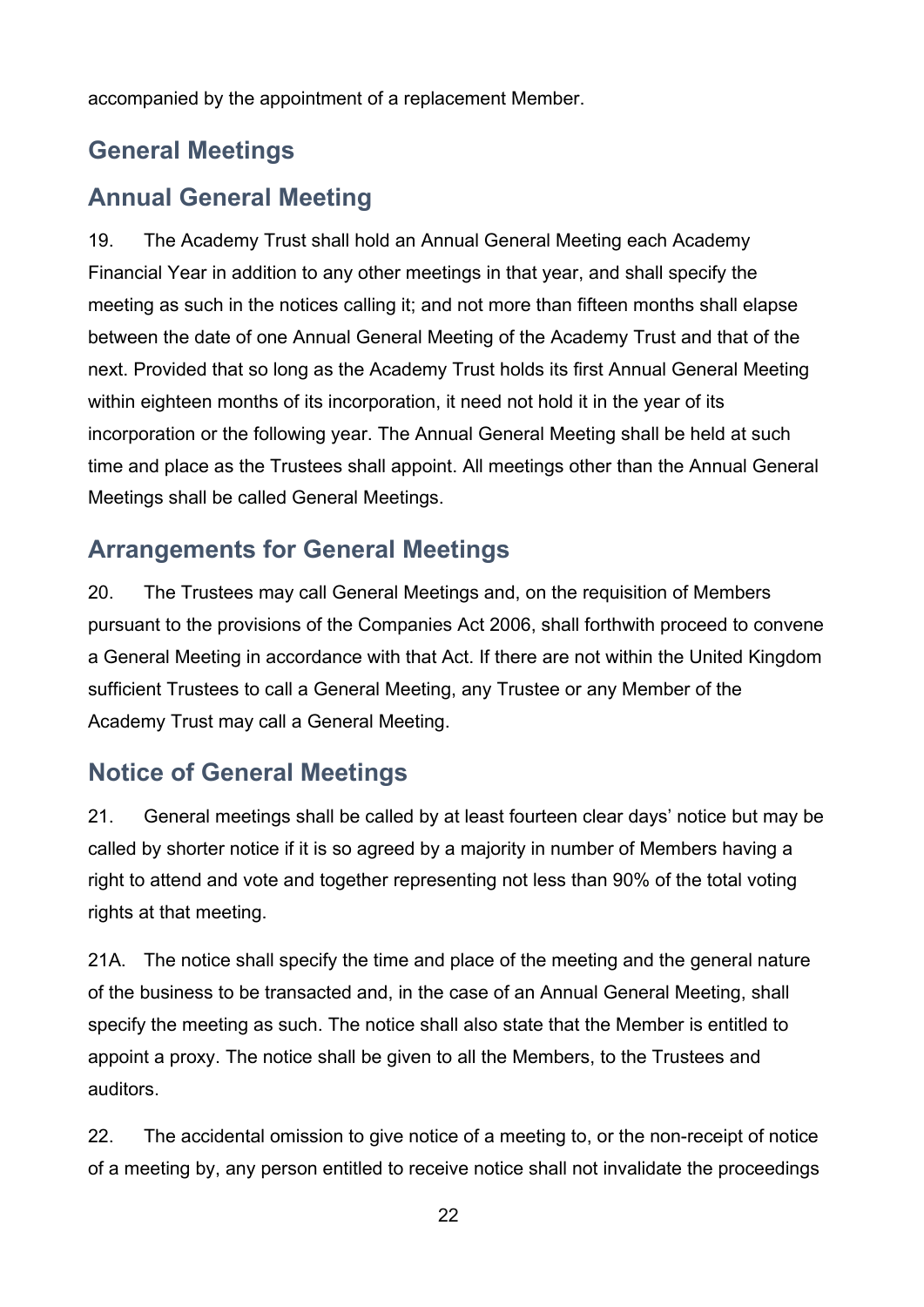at that meeting.

#### <span id="page-22-0"></span>**Proceedings at General Meetings**

23. No business shall be transacted at any meeting unless a quorum is present. A quorum is a majority of Members present in person or by proxy and entitled to vote upon the business to be transacted.

23A. A person may attend a General Meeting by telephone or by any suitable electronic means by which all those participating in the meeting are able to communicate with all other participants.

23B. A person so participating by telephone or other communication shall be deemed to be present in person at the meeting and shall be counted in a quorum and entitled to vote. A meeting shall be deemed to take place where the largest group of those participating is assembled or, if there is no group which is larger than any other group, where the chair of the meeting is located at that time.

24. If a quorum is not present within half an hour from the time appointed for the meeting, or if during a meeting a quorum ceases to be present, the meeting shall stand adjourned to the same day in the next week at the same time and place or to such time and place as the Trustees may determine.

25. The Members present and entitled to vote at the meeting shall elect by ordinary resolution one of their number to be the chair and such election shall be binding on all Members and Trustees present at the meeting.

26. Not used.

27. A Trustee shall, notwithstanding that they are not a Member, be entitled to attend and speak at any General Meeting or Annual General Meeting.

28. The chair may, with the consent of a majority of the Members at a meeting at which a quorum is present (and shall if so directed by the meeting), adjourn the meeting from time to time and from place to place, but no business shall be transacted at any adjourned meeting other than the business which might properly have been transacted at the meeting had the adjournment not taken place. When a meeting is adjourned for fourteen days or more, at least seven clear days' notice shall be given specifying the time, date and place of the adjourned meeting and the general nature of the business to

23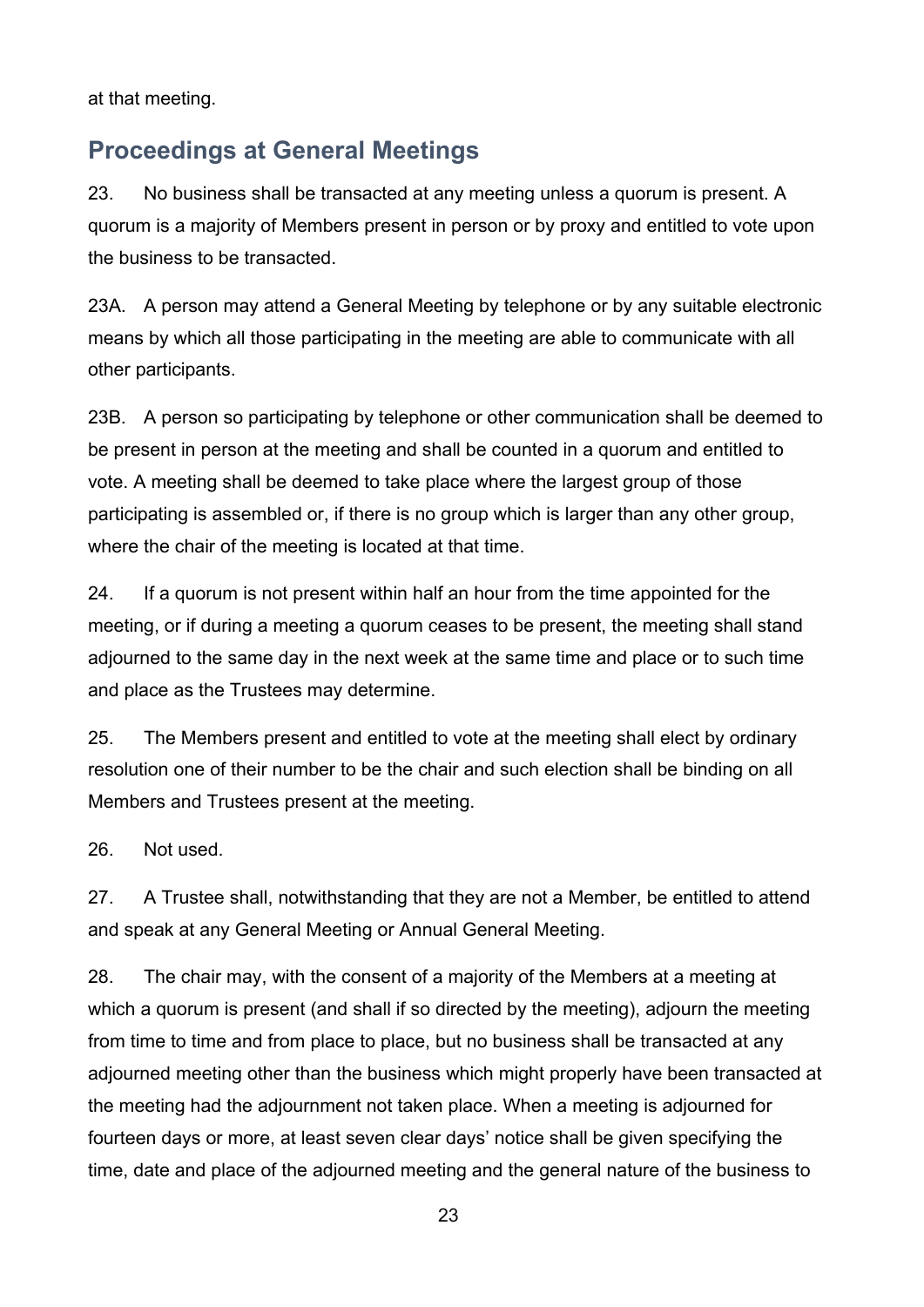be transacted. Otherwise it shall not be necessary to give any such notice.

29. A resolution put to the vote of the meeting shall be decided on a show of hands unless before, or on the declaration of the result of the show of hands, a poll is duly demanded. Subject to the provisions of the Companies Act 2006, a poll may be demanded:

- a. by the chair; or
- b. by at least two Members having the right to vote at the meeting; or
- c. by a Member or Members representing not less than one-tenth of the total voting rights of all the Members having the right to vote at the meeting.

30. Unless a poll is duly demanded a declaration by the chair that a resolution has been carried or carried unanimously, or by a particular majority, or lost, or not carried by a particular majority and an entry to that effect in the minutes of the meeting shall be conclusive evidence of the fact without proof of the number or proportion of the votes recorded in favour of or against such resolution.

31. The demand for a poll may be withdrawn, before the poll is taken, but only with the consent of the chair. The withdrawal of a demand for a poll shall not invalidate the result of a show of hands declared before the demand for the poll was made.

32. A poll shall be taken as the chair directs and they may appoint scrutineers (who need not be Members) and fix a time, date and place for declaring the results. The result of the poll shall be deemed to be the resolution of the meeting at which the poll was demanded.

33. A poll demanded on the election of the chair or on a question of adjournment shall be taken immediately. A poll demanded on any other question shall be taken either immediately or at such time, date and place as the chair directs not being more than thirty days after the poll is demanded. The demand for a poll shall not prevent the continuance of a meeting for the transaction of any business other than the question on which the poll is demanded. If a poll is demanded before the declaration of the result of a show of hands and the demand is duly withdrawn, the meeting shall continue as if the demand had not been made.

34. No notice need be given of a poll not taken immediately if the time, date and place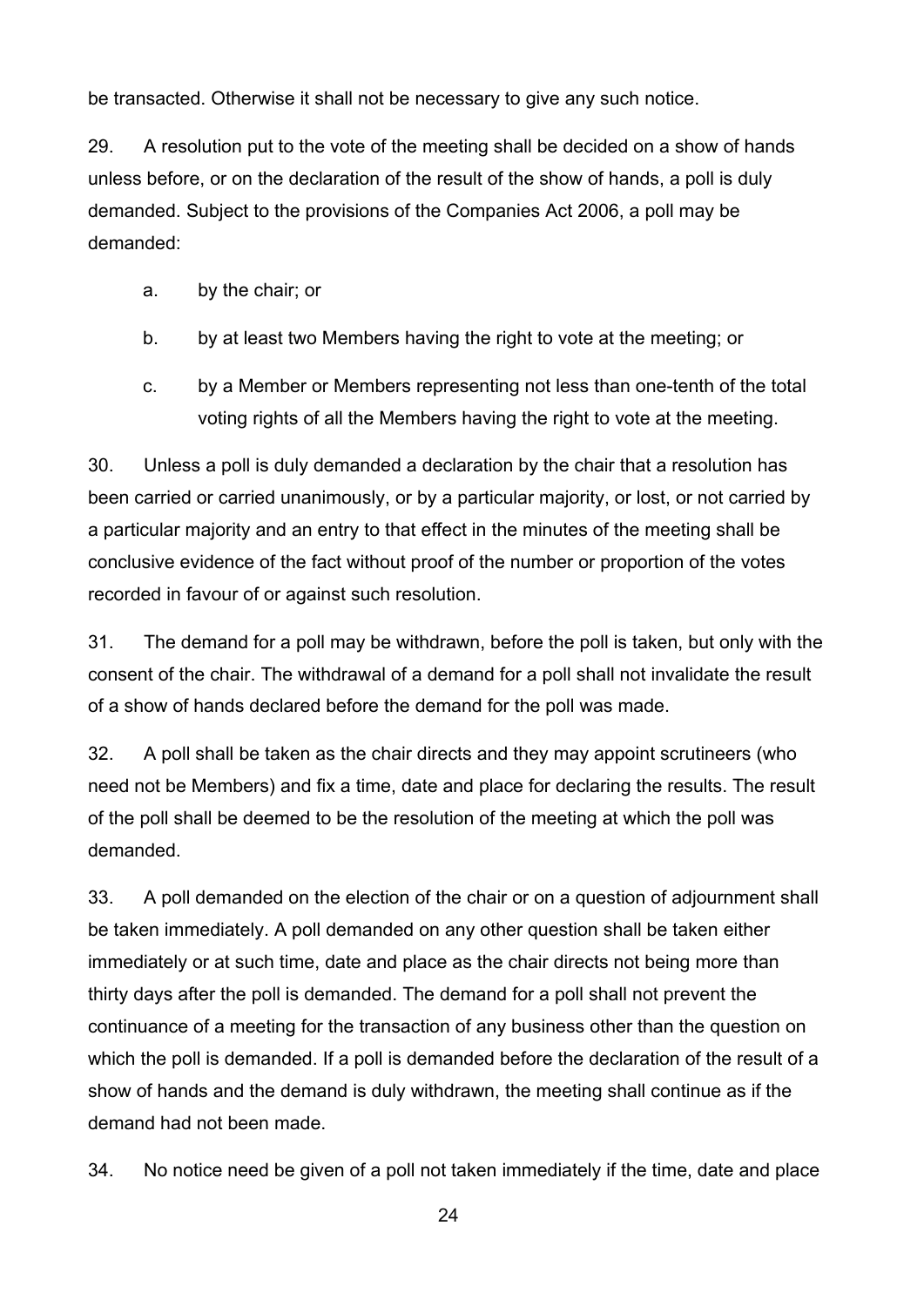at which it is to be taken are announced at the meeting at which it is demanded. In other cases at least seven clear days' notice shall be given specifying the time, date and place at which the poll is to be taken.

35. A resolution in writing, which includes a resolution in electronic form, agreed by such number of Members as required if it had been proposed at a General Meeting shall be as effectual as if it had been passed at a General Meeting duly convened and held provided that a copy of the proposed resolution has been sent to every Member. The resolution may consist of several instruments in the like form each agreed by one or more Members.

#### <span id="page-24-0"></span>**Votes of Members**

36. On the show of hands every Member present in person shall have one vote. On a poll every Member present in person or by proxy shall have one vote.

37. Not used.

38. No Member shall be entitled to vote at any General Meeting unless all moneys then payable by them to the Academy Trust have been paid.

39. No objections shall be raised to the qualification of any person to vote at any General Meeting except at the meeting or adjourned meeting at which the vote objected to is tendered, and every vote not disallowed at the meeting shall be valid. Any objection made in due time shall be referred to the chair whose decision shall be final and conclusive.

# <span id="page-24-1"></span>**Voting by proxy**

40. An instrument appointing a proxy shall be in writing, signed by or on behalf of the appointer and shall be in the following form (or in a form as near thereto as circumstances allow or in any other form which is usual or which the Trustees may approve):

> "I/We, …….., of ………, being a Member/Members of the above named Academy Trust, hereby appoint …… of ……, or in their absence, …….. of ....... as my/our proxy to attend, speak and vote in my/our name[s] and on my/our behalf at the annual general meeting/ general meeting of the Academy Trust to be held on …..20[ ], and at any adjournment thereof.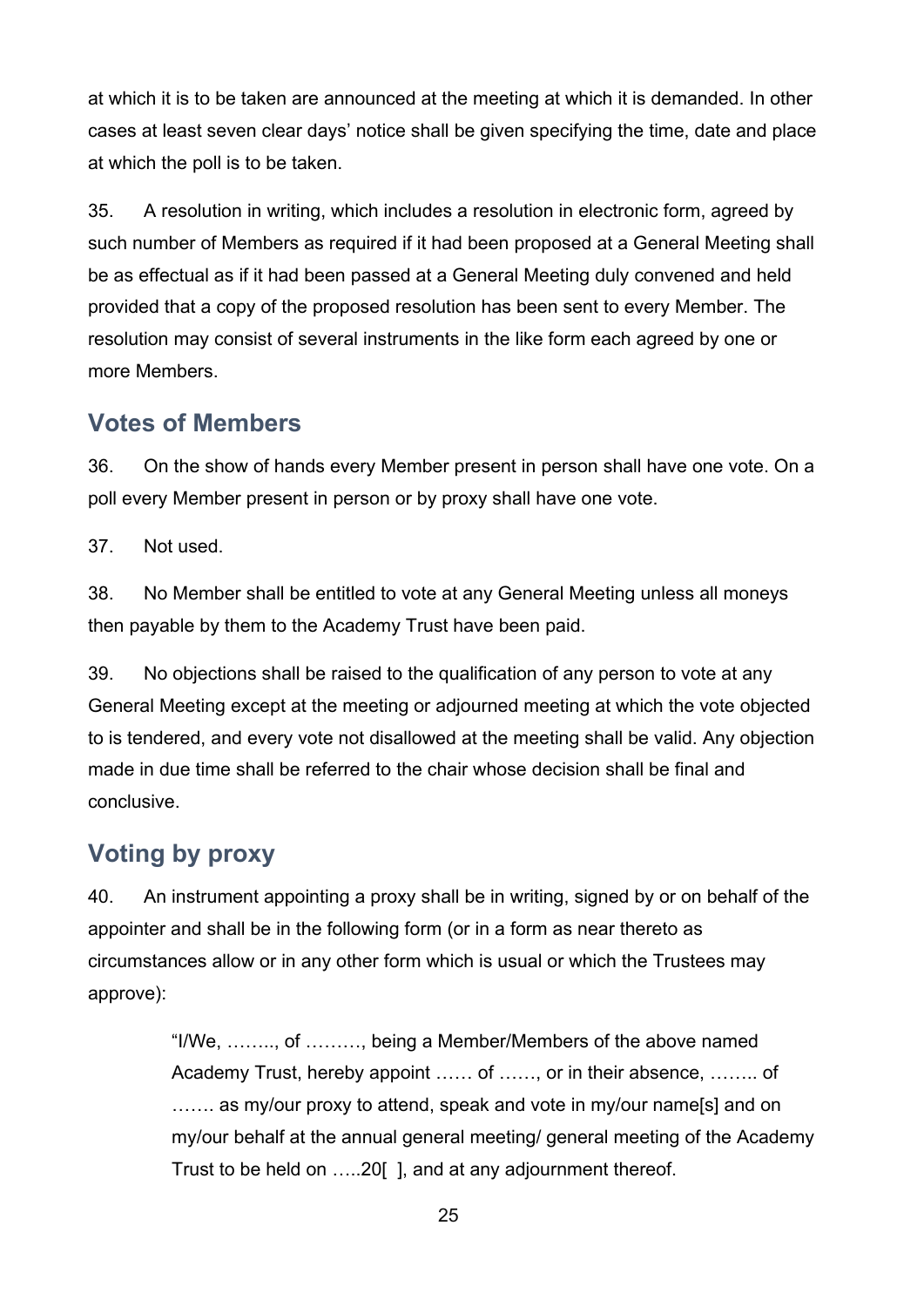Signed on ….. 20[ ]"

41. Where it is desired to afford Members an opportunity of instructing the proxy how they shall act the instrument appointing a proxy shall be in the following form (or in a form as near thereto as circumstances allow or in any other form which is usual or which the Trustees may approve):

> "I/We, ……., of ……., being a Member/Members of the above named Academy Trust, hereby appoint …. of ……., or in their absence, ….. of ……, as my/our proxy to attend, speak and vote in my/our name[s] and on my/our behalf at the annual general meeting/ general meeting of the Academy Trust, to be held on .... 20 [], and at any adjournment thereof.

This form is to be used in respect of the resolutions mentioned below as follows:

Resolution No. 1 \*for \* against

Resolution No. 2 \*for \* against.

● Strike out whichever is not desired.

Unless otherwise instructed, the proxy may vote as they think fit or abstain from voting.

Signed on 20[ ]"

42. The instrument appointing a proxy and any authority under which it is signed or a copy of such authority certified by a notary or in some other way approved by the Trustees may:

- a. be deposited at the Office or at such other place within the United Kingdom as is specified in the notice convening the meeting or in any instrument of proxy sent out by the Academy Trust in relation to the meeting not less than 48 hours before the time for holding the meeting or adjourned meeting at which the person named in the instrument proposes to vote; or
- b. in the case of a poll taken more than 48 hours after it is demanded, be deposited as aforesaid after the poll has been demanded and not less than 24 hours before the time appointed for the taking of the poll; or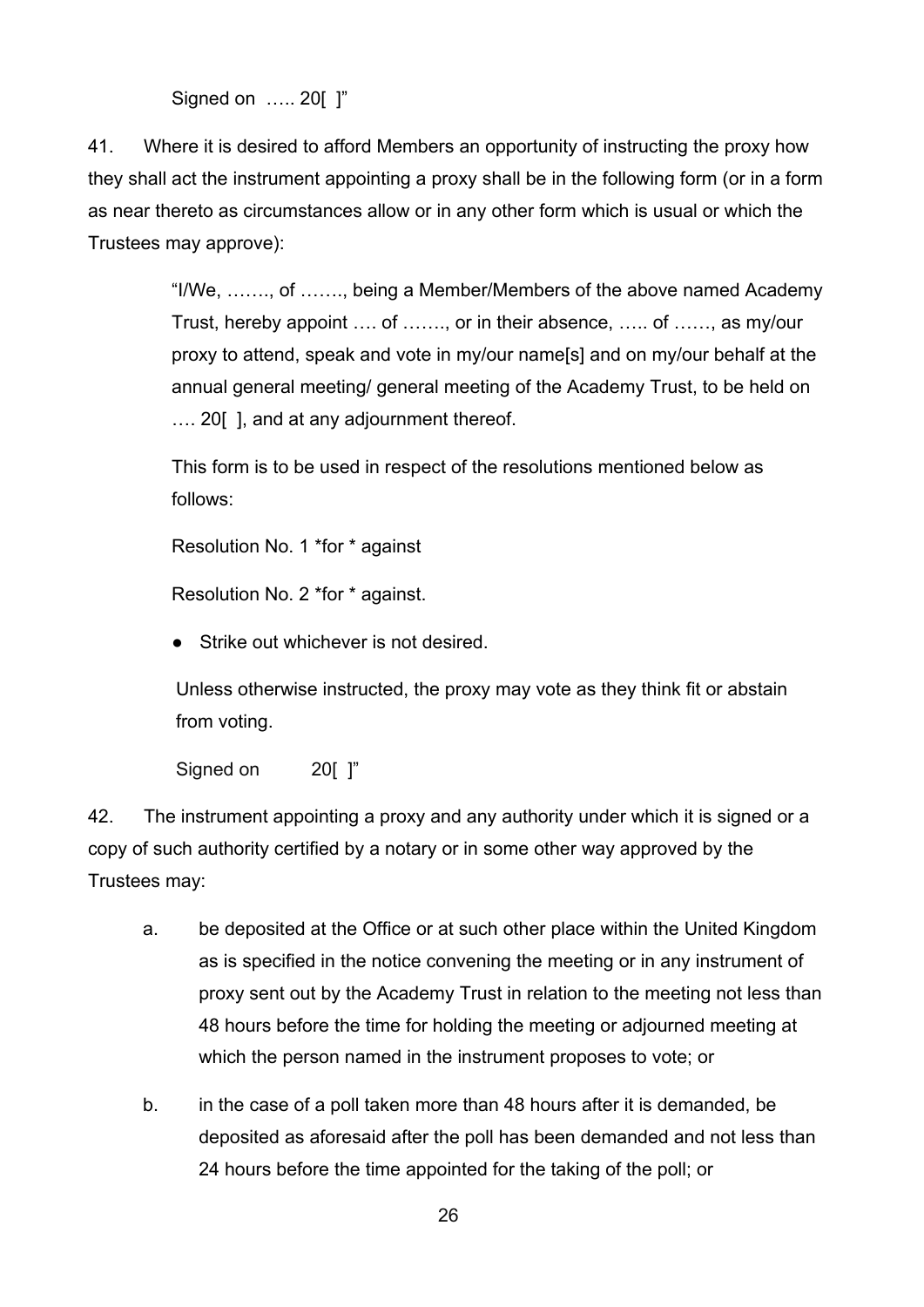c. where the poll is not taken forthwith but is taken not more than 48 hours after it was demanded, be delivered at the meeting at which the poll was demanded to the chair or to the Governance Professional or to any Trustee,

and an instrument of proxy which is not deposited or delivered in a manner so permitted shall be invalid.

43. A vote given or poll demanded by proxy or by the duly authorised representative of a corporation shall be valid notwithstanding the previous determination of the authority of the person voting or demanding a poll unless notice of the determination was received by the Academy Trust at the Office or at such other place at which the instrument of proxy was duly deposited before the commencement of the meeting or adjourned meeting at which the vote given or the poll demanded or (or in the case of a poll taken otherwise than on the same day as the meeting or adjourned meeting) the time appointed for taking the poll.

44. Any organisation which is a Member of the Academy Trust may by resolution of its board of directors or other governing body authorise such person as it thinks fit to act as its representative at any meeting of the Academy Trust, and the person so authorised shall be entitled to exercise the same powers on behalf of the organisation which they represent as that organisation could exercise if it were an individual Member of the Academy Trust.

#### <span id="page-26-0"></span>**Trustees**

45. The number of Trustees shall be not less than three but (unless otherwise determined by ordinary resolution) shall not be subject to any maximum.

46. Subject to Articles 48-49 and 53, the Academy Trust shall have the following Trustees:

- a. up to 10 Trustees, appointed under Article 50; [and]
- b. a minimum of two Parent Trustees elected or appointed under Articles 53- 56/56B in the event that no Local Governing Bodies are established under Article 100a or if no provision is made for at least two Parent Local Governors on each established Local Governing Body pursuant to Article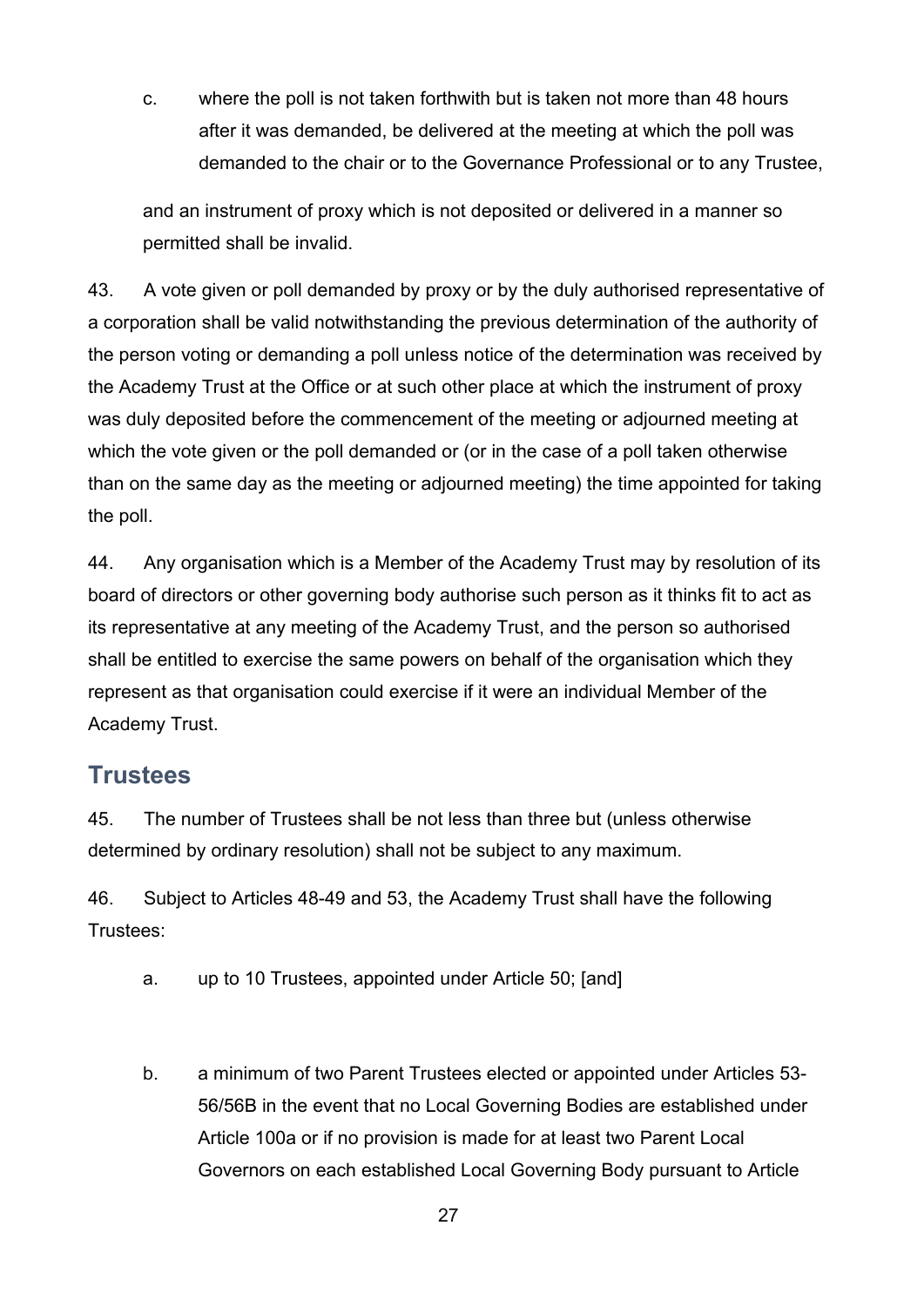101A.

47. The Academy Trust may also have any Co-opted Trustee appointed under Article 58.

48. The first Trustees shall be those persons named in the statement delivered pursuant to sections 9 and 12 of the Companies Act 2006.

49. Future Trustees shall be appointed or elected, as the case may be, under these Articles. Where it is not possible for such a Trustee to be appointed or elected due to the fact that an Academy has not yet been established, then the relevant Article or part thereof shall not apply.

# <span id="page-27-0"></span>**Appointment of Trustees**

50. The Members may appoint by ordinary resolution up to 10 Trustees.

50A. The total number of Trustees including the Chief Executive Officer, if they so choose to act as Trustee under Article 57 who are employees of the Academy Trust shall not exceed one third of the total number of Trustees.<sup>[6](#page-27-2)</sup>

51. Not used.

52. Not used.

#### <span id="page-27-1"></span>**Parent Trustees**

53. In circumstances where the Trustees have not appointed Local Governing Bodies in respect of the Academies as envisaged in Article 100a or if no provision is made for at least two Parent Local Governors on each established Local Governing Body pursuant to Article 101A there shall be a minimum of two Parent Trustees and otherwise such number as the Members shall decide who shall be appointed or elected in accordance with Articles 54 - 56.

<span id="page-27-2"></span> $6$  Whilst the members can decide whether to appoint the trust's CEO/Principal as a trustee, the Department's strong preference is for no other employees to serve as trustees in order to retain clear lines of accountability through the trust's single executive leader.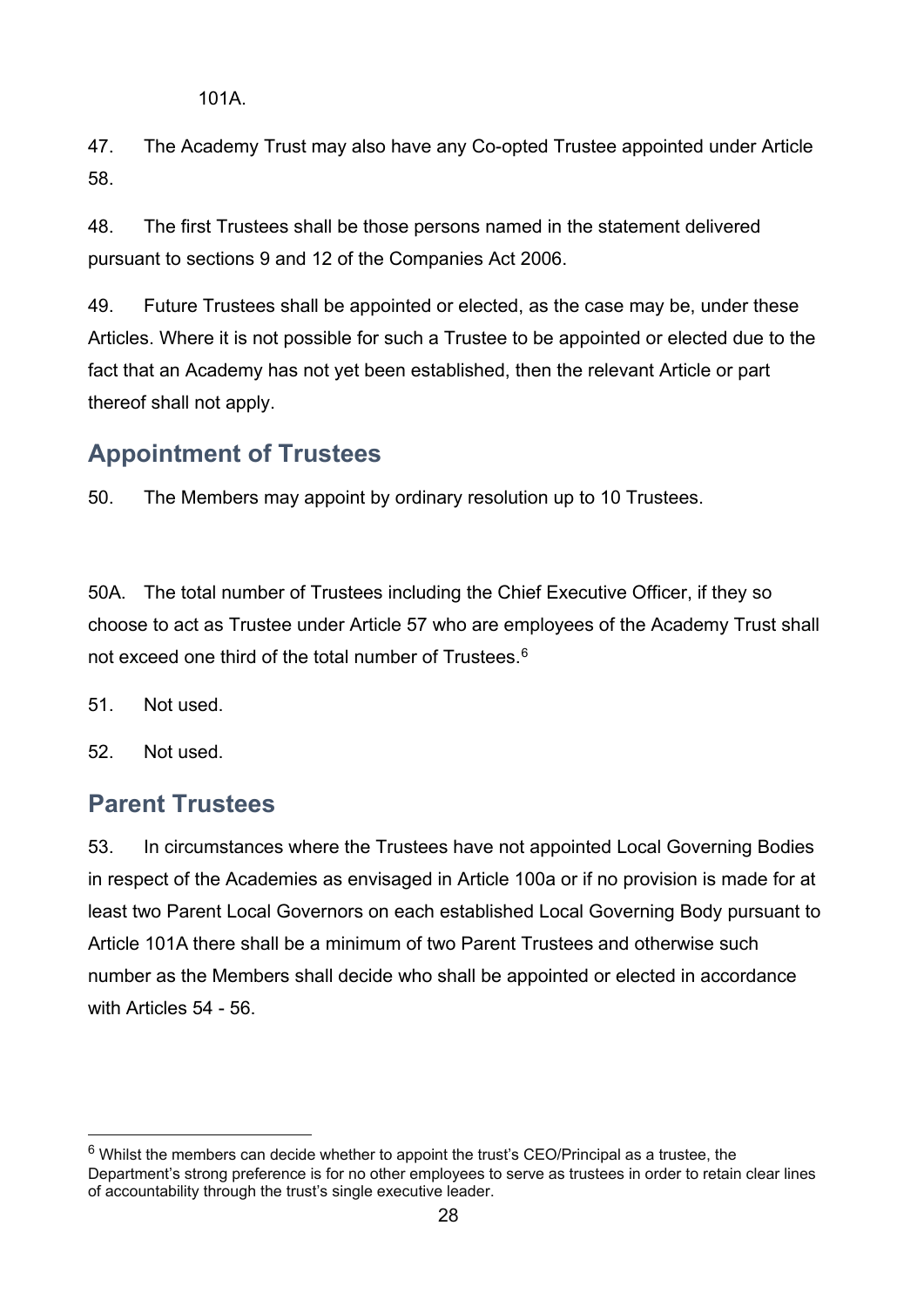#### <span id="page-28-0"></span>**Election of Parent Trustees and Parent Local Governors**

54. Parent Trustees and Parent Local Governors shall be elected or, if the number of Parents standing for election is less than the number of vacancies, appointed (in accordance with the terms of reference determined by the Trustees from time to time). The elected or appointed Parent Trustees must be a Parent of a registered pupil at one or more of the Academies at the time when they are elected or appointed. The elected (or, if the number of Parents standing for election is less than the number of vacancies, appointed) Parent Local Governors of the Local Governing Body must be a Parent of a registered pupil at one or more of the Academies overseen by the Local Governing Body at the time when they are elected or appointed.

54AA In the case of 16-19 Academies, references to 'a Parent of a registered pupil at one or more of the Academies' in Article 54 shall be deemed to be references to 'a Parent of a registered student at that 16-19 Academy' or, in circumstances where no Parent of a registered student at the 16-19 Academy is willing or able to act as a Parent Trustee or a Parent Local Governor, references to 'a Parent of a registered pupil at one or more of the Academies' shall be deemed to be references to 'a Parent of a child of above compulsory school age but not above the age of 19.

54A. The number of Parent Trustees and Parent Local Governors required shall be made up by Parent Trustees and Parent Local Governors appointed by the Trustees if the number of Parents standing for election is less than the number of vacancies.

55. The Trustees shall make all necessary arrangements for, and determine all other matters relating to, an election of the Parent Trustees or Parent Local Governors, including term dates and any question of whether a person is a Parent of a registered pupil at one of the Academies. Any election of the Parent Trustees or Parent Local Governors which is contested shall be held by secret ballot. For the purposes of any election of Parent Local Governors, any Parent of a registered pupil at the Academies overseen by the Local Governing Body shall be eligible to vote.

56. In appointing a Parent Trustee or Parent Local Governor the Trustees shall appoint a person who is the Parent of a registered pupil at an Academy as described in Articles 54 and 54AA; or where the Trustees are exercising their power to appoint a Parent Trustee or Parent Local Governor and it is not reasonably practical to appoint a Parent as described in Articles 54 and 54AA, then the Trustees may appoint a person

29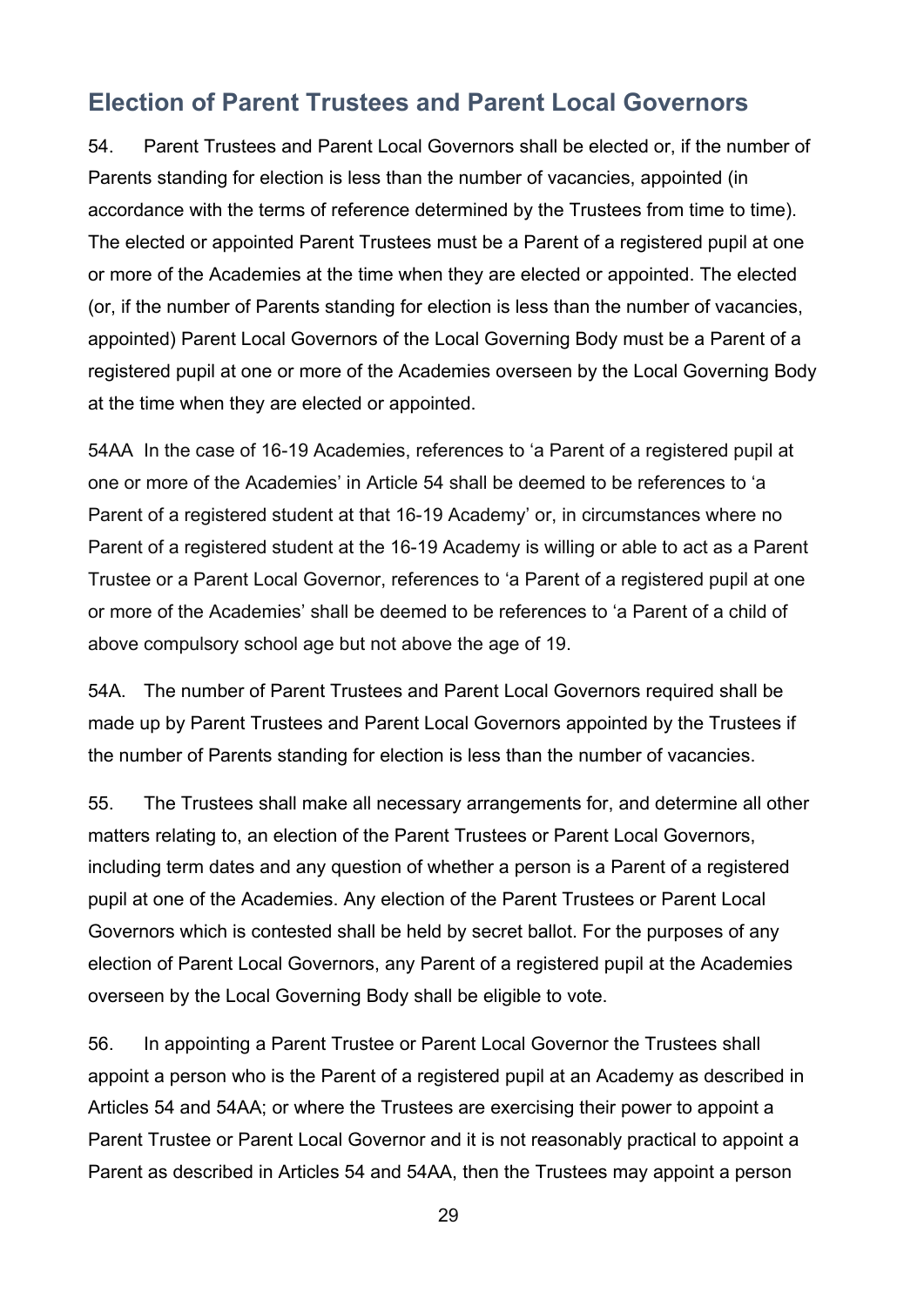who is the Parent of a child within the age range of at least one of the Academies or, in the case of an appointment to a Local Governing Body, the age range of at least one of the Academies overseen by that Local Governing Body.

## <span id="page-29-0"></span>**Chief Executive Officer as Trustee**

57. Providing that the Chief Executive Officer agrees so to act, the Members may by ordinary resolution appoint the Chief Executive Officer as a Trustee.<sup>7</sup>.

# <span id="page-29-1"></span>**Co-opted Trustees**

58. The Trustees may appoint Co-opted Trustees. A 'Co-opted Trustee' means a person who is appointed to be a Trustee by being Co-opted by Trustees who have not themselves been so appointed. The Trustees may not co-opt an employee of the Academy Trust as a Co-opted Trustee if thereby the number of Trustees who are employees of the Academy Trust would exceed one third of the total number of Trustees including the Chief Executive Officer to the extent they are a Trustee.

59 – 63. Not used.

# <span id="page-29-2"></span>**Term of office**

- 64. The term of office for any Trustee shall be four years, save that:
	- a. This time limit shall not apply to any post which is held ex officio.
	- b. The term of office may be shorter than four years for any Trustee except for Parent Trustees, if the Members (or in the case of a Co-opted Trustee, the Trustees) determine this at the time of appointment of such Trustee.

Subject to remaining eligible to be a particular type of Trustee, any Trustee may be reappointed or re-elected.

<span id="page-29-3"></span> <sup>7</sup> Members should carefully consider the benefits and risks of appointing the CEO/Principal as a trustee, seeking evidence to support their decisions. Any CEO/Principal serving as trustee should be excluded from discussions about salary and performance and others where there may be a conflict of interest. In accordance with their charitable duties, trustees must exercise independent judgement at all times, challenge proposals and seek evidence from a range of sources to support robust decision-making.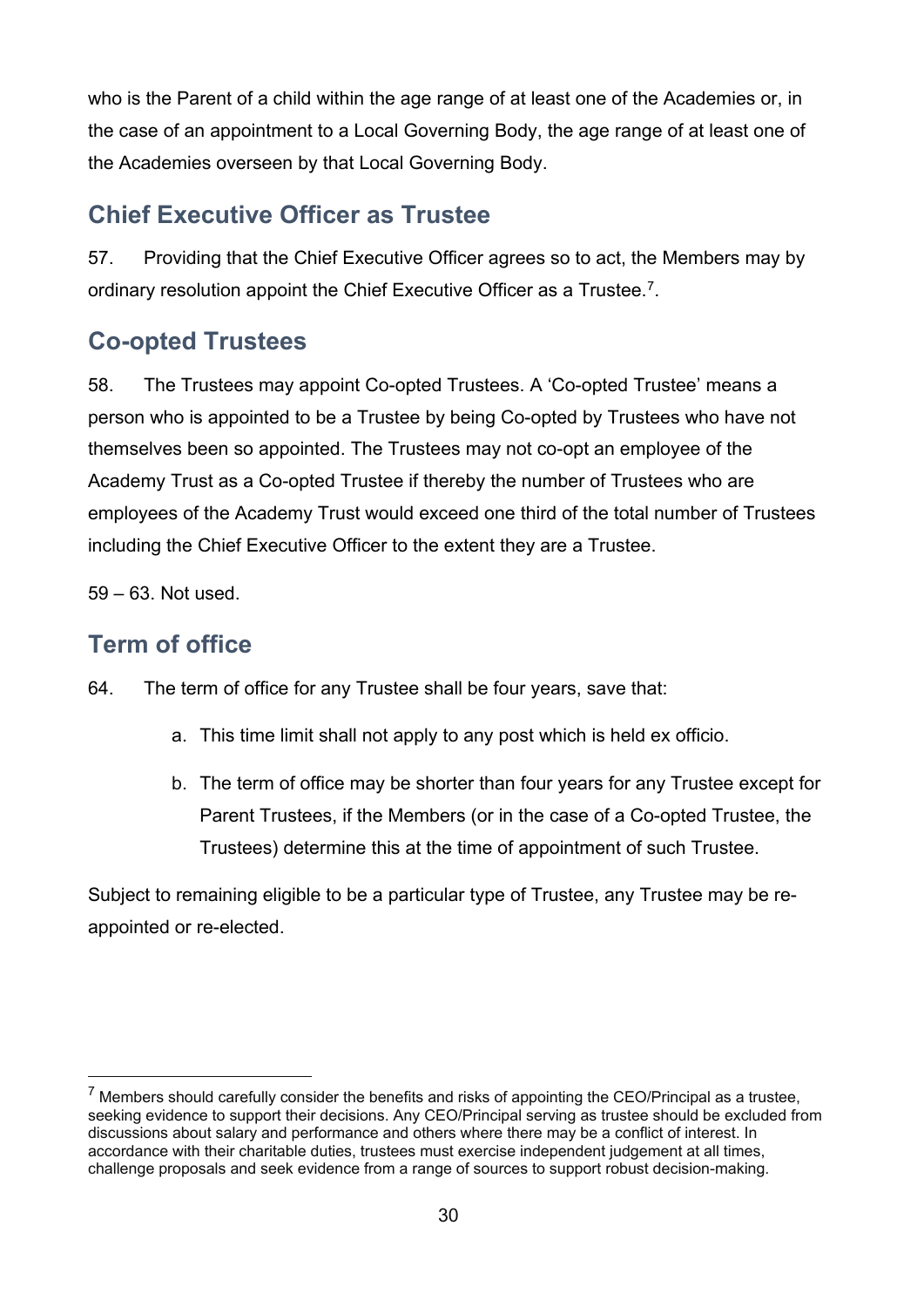# <span id="page-30-0"></span>**Resignation and removal**

65. A Trustee may resign their office by notice to the Academy Trust (but only if at least three Trustees will remain in office when the notice of resignation is to take effect).

66. A Trustee may be removed by the person or persons who appointed or elected them, or otherwise by ordinary resolution of the Members in accordance with the Companies Act 2006.

67. Either the Trustee resigning, or those removing the Trustee shall give written notice thereof to the Governance Professional.

# <span id="page-30-1"></span>**Disqualification of Trustees**

68. A Trustee must be aged 18 or over at the date of election or appointment. No current pupil or current student of any of the Academies shall be a Trustee.

69. A Trustee shall cease to hold office if they become incapable by reason of illness or injury of managing or administering their own affairs.

70. A Trustee shall cease to hold office if they are absent without the permission of the Trustees from all their meetings held within a period of six months and the Trustees resolve that the Trustee's office be vacated.

71. A person shall be disqualified from holding or continuing to hold office as a Trustee if:

- a. they have been declared bankrupt and/or their estate has been seized from their possession for the benefit of their creditors and the declaration or seizure has not been discharged, annulled or reduced; or
- b. they are the subject of a bankruptcy restrictions order or an interim order.

72. A person shall be disqualified from holding or continuing to hold office as a Trustee at any time when they are subject to a disqualification order or a disqualification undertaking under the Company Directors Disqualification Act 1986 or to an order made under section 429(2)(b) of the Insolvency Act 1986 (failure to pay under county court administration order).

73. A Trustee shall cease to hold office if they cease to be a Trustee by virtue of any provision in the Companies Act 2006, or are disqualified from acting as a trustee by virtue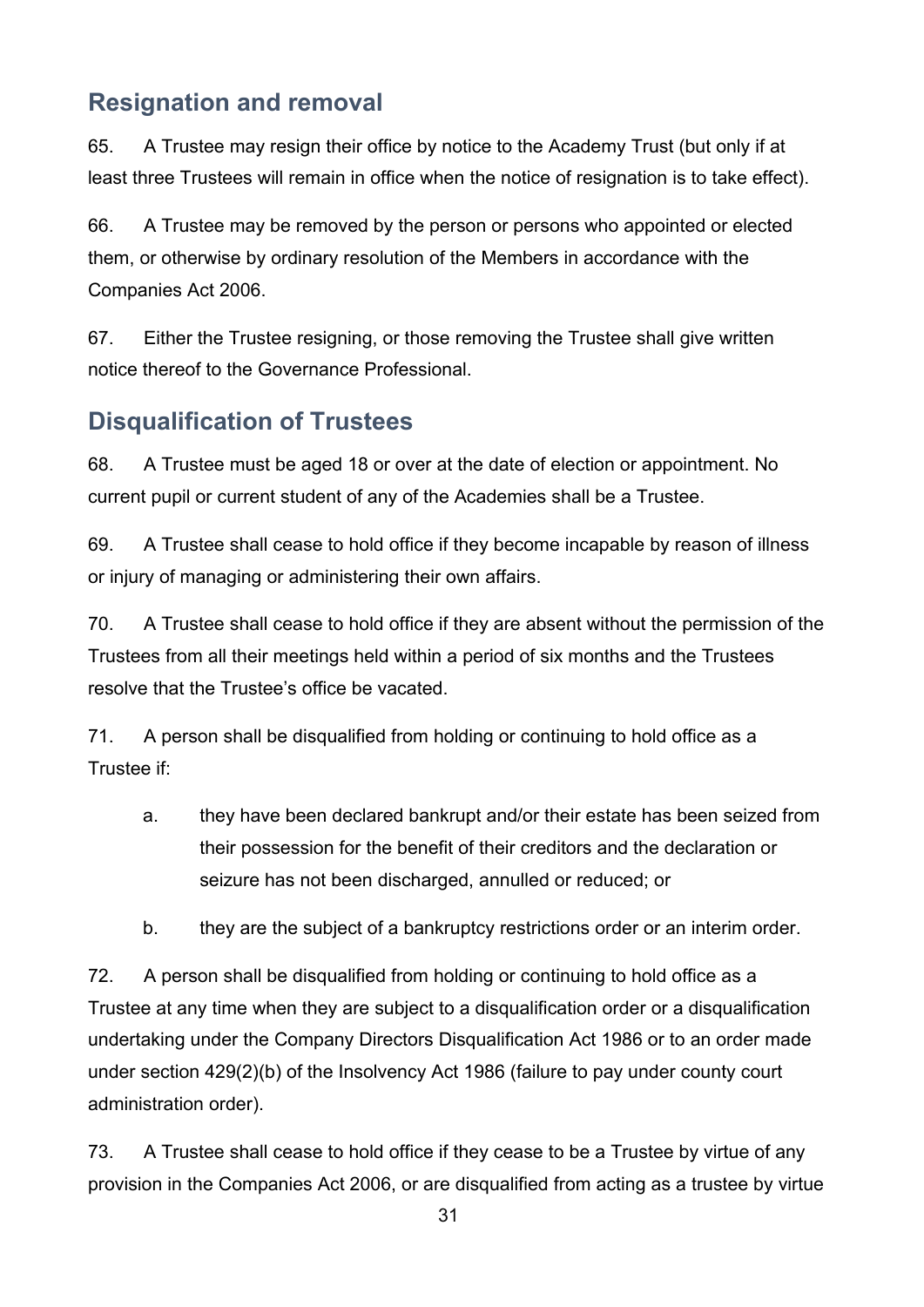of section 178 of the Charities Act 2011 (or any statutory re-enactment or modification of that provision).

74. A person shall be disqualified from holding or continuing to hold office as a Trustee if they have been removed from the office of charity trustee or trustee for a charity by an order made by the Charity Commission or the High Court on the grounds of any misconduct or mismanagement in the administration of the charity for which they were responsible or to which they were privy, or which their conduct contributed to or facilitated.

75. Not used.

76. Not used.

77. A person shall be disqualified from holding or continuing to hold office as a Trustee where they have, at any time, been convicted of a Serious Criminal Offence.

78. After the first Academy has opened, a person shall be disqualified from holding or continuing to hold office as a Trustee if that person does not provide the Chair with a criminal records certificate at an enhanced disclosure level under section 113B of the Police Act 1997 or if such a certificate discloses information which the Chair considers would make that person unsuitable for their role. If a dispute arises as to whether a person shall be disqualified, a referral shall be made to the Secretary of State to determine the matter. The determination of the Secretary of State shall be final.

78A A person (including the Chair) shall be disqualified from holding or continuing to hold office as a Trustee if that person:

- a. refuses to consent to any checks required by the Secretary of State under the provisions of the Funding Agreement, the Education (Independent School Standards) Regulations 2014 or otherwise; or
- b. is found to be unsuitable to be a Trustee by the Secretary of State under the provisions of the Funding Agreement or the Education (Independent School Standards) Regulations 2014.

79. Where, by virtue of these Articles a person becomes disqualified from holding, or continuing to hold office as a Trustee; and they are, or are proposed, to become such a Trustee, they shall upon becoming so disqualified give written notice of that fact to the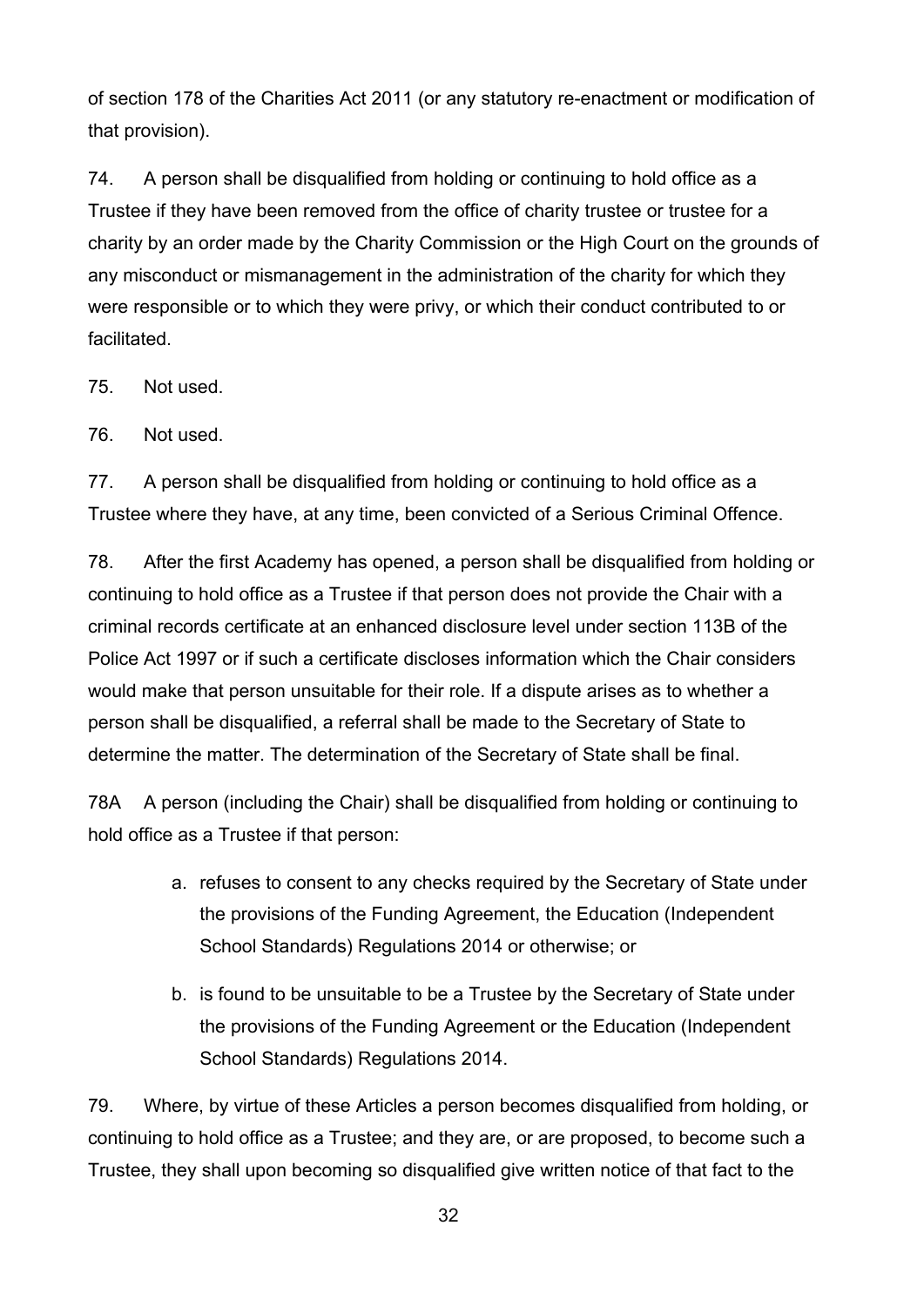Governance Professional.

## <span id="page-32-0"></span>**Disqualification of those on committees including Local Governing Bodies**

80. Articles 68 to 74, Articles 77 to 78, Article 79 and Articles 97 to 98 also apply to any member of any committee or delegate of the Trustees including a Local Governing Body who is not a Trustee.

## <span id="page-32-1"></span>**Governance Professional to the Trustees**

81. The Trustees must appoint a Governance Professional. The Governance Professional shall be appointed by the Trustees for such term, at such remuneration and upon such conditions as they may think fit; and any Governance Professional so appointed may be removed by them. The Governance Professional shall not be a Trustee, or the Chief Executive*.* Notwithstanding this Article, the Trustees may, where the Governance Professional fails to attend a meeting of theirs, appoint any one of their number or any other person to act as Governance Professional for the purposes of that meeting. The Governance Professional may, but need not be, the appointed company secretary of the Academy Trust.

## <span id="page-32-2"></span>**Chair and Vice-Chair of the Trustees**

82. The Trustees shall each school year elect a Chair and a Vice-Chair from among their number. A Trustee who is employed by the Academy Trust shall not be eligible for election as Chair or Vice-Chair.

83. Subject to Article 84, the Chair or Vice-Chair shall hold office as such until a successor has been elected in accordance with Article 85.

84. The Chair or Vice-Chair may at any time resign their office by giving notice in writing to the Governance Professional. The Chair or Vice-Chair shall cease to hold office if they:

- a. cease to be a Trustee;
- b. are employed by the Academy Trust;
- c. are removed from office in accordance with these Articles; or
- d. in the case of the Vice-Chair, they are elected in accordance with these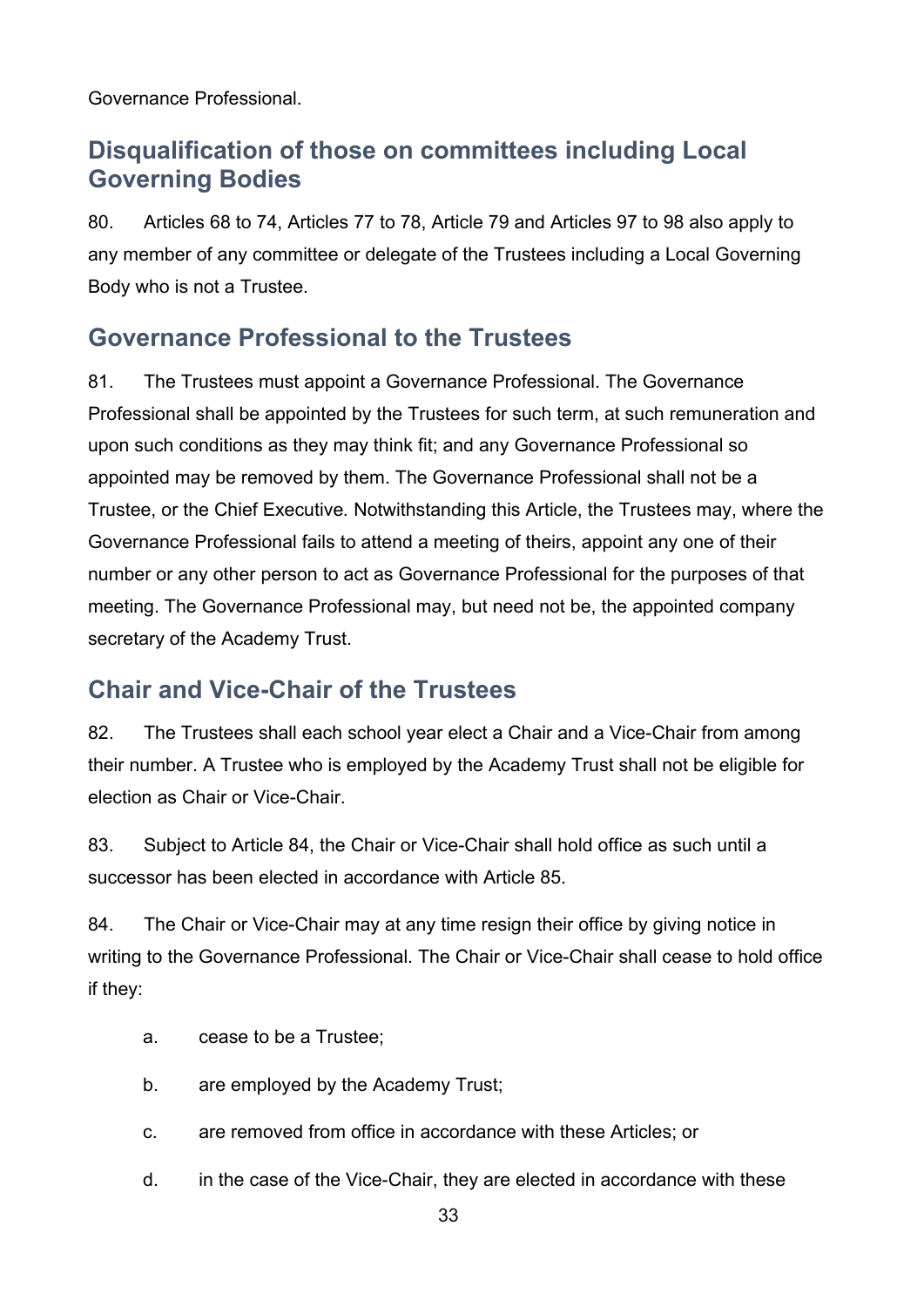Articles to fill a vacancy in the office of Chair.

85. Where by reason of any of the matters referred to in Article 84, a vacancy arises in the office of Chair or Vice-Chair, the Trustees shall at their next meeting elect one of their number to fill that vacancy.

86. Where the Chair is absent from any meeting or there is at the time a vacancy in the office of the Chair, the Vice-Chair shall act as the Chair for the purposes of the meeting.

87-89. Not used.

90. The Trustees may remove the Chair or Vice-Chair from office in accordance with these Articles.

91. A resolution to remove the Chair or Vice-Chair from office which is passed at a meeting of the Trustees shall not have effect unless:

- a. it is confirmed by a resolution passed at a second meeting of the Trustees held not less than fourteen days after the first meeting; and
- b. the matter of the Chair's or Vice-Chair's removal from office is specified as an item of business on the agenda for each of those meetings.

92. Before the Trustees resolve at the relevant meeting on whether to confirm the resolution to remove the Chair or Vice-Chair from office, the Trustee or Trustees proposing their removal shall at that meeting state their reasons for doing so and the Chair or Vice-Chair shall be given an opportunity to make a statement in response.

#### <span id="page-33-0"></span>**Powers of the Trustees**

93. Subject to provisions of the Companies Act 2006, the Articles and to any directions given by special resolution, the business of the Academy Trust shall be managed by the Trustees who may exercise all the powers of the Academy Trust. No alteration of the Articles and no such direction shall invalidate any prior act of the Trustees which would have been valid if that alteration had not been made or that direction had not been given. The powers given by this Article shall not be limited by any special power given to the Trustees by the Articles and a meeting of Trustees at which a quorum is present may exercise all the powers exercisable by the Trustees.

34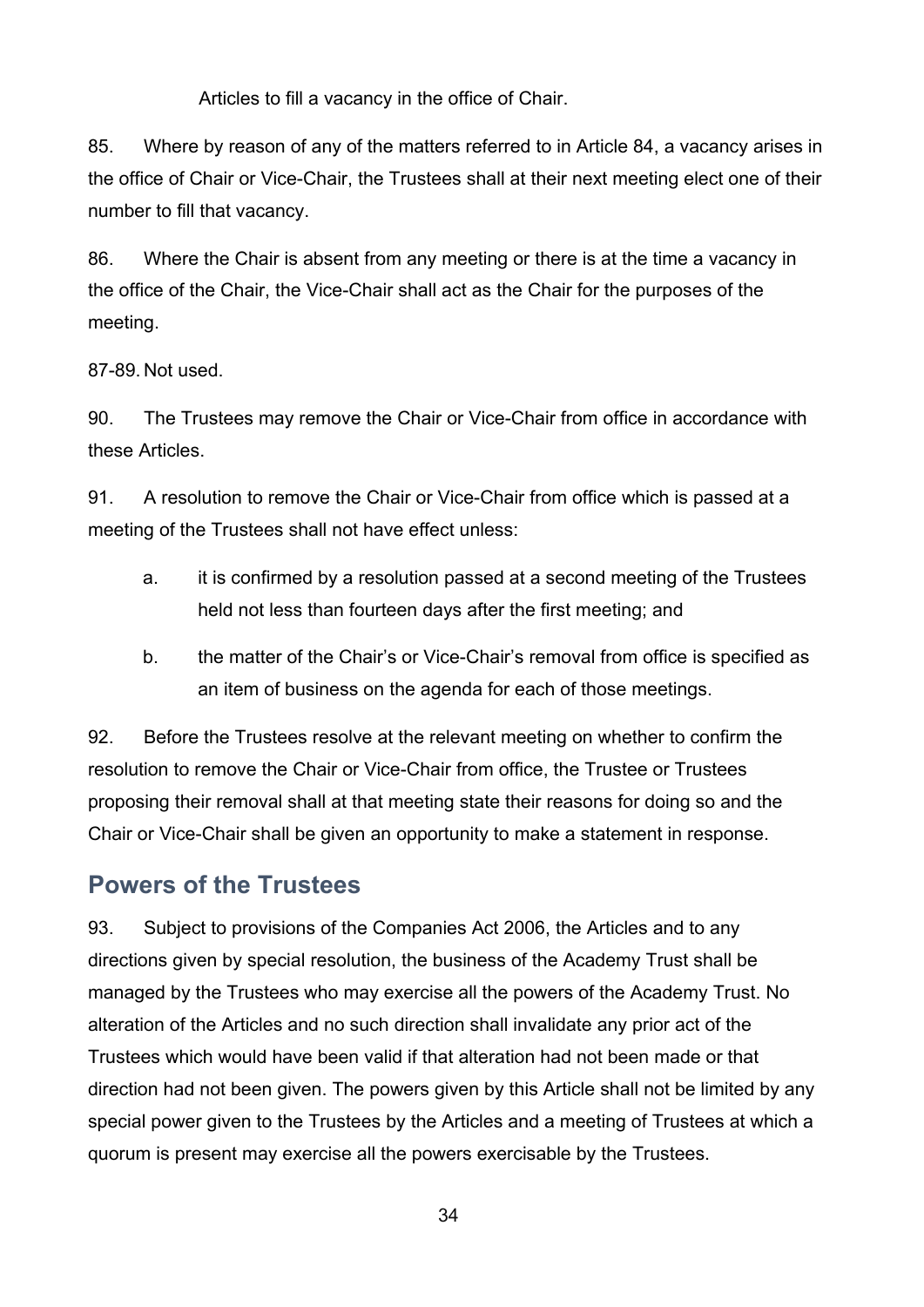94. In addition to all powers hereby expressly conferred upon them and without detracting from the generality of their powers under the Articles the Trustees shall have the following powers, namely:

- a. to expend the funds of the Academy Trust in such manner as they shall consider most beneficial for the achievement of the Objects and to invest in the name of the Academy Trust such part of the funds as they may see fit and to direct the sale or transposition of any such investments and to expend the proceeds of any such sale in furtherance of the Objects; and
- b. to enter into contracts on behalf of the Academy Trust.

95. In the exercise of their powers and functions, the Trustees may consider any advice given by the Chief Executive Officer to the extent they are not a Trustee and any other executive officer.

96. Any bank account in which any money of the Academy Trust is deposited shall be operated by the Trustees in the name of the Academy Trust. All cheques and orders for the payment of money from such an account shall be signed by at least two signatories authorised by the Trustees.

## <span id="page-34-0"></span>**Conflicts of interest**

97. Any Trustee who has or can have any direct or indirect duty or personal interest (including but not limited to any Personal Financial Interest) which conflicts or may conflict with their duties as a Trustee shall disclose that fact to the Trustees as soon as they become aware of it. A Trustee must be absent from any discussions of the Trustees in which it is possible that a conflict will arise between their duty to act solely in the interests of the Academy Trust and any duty or personal interest (including but not limited to any Personal Financial Interest).

98. For the purpose of Article 97, a Trustee has a Personal Financial Interest in the employment or remuneration of, or the provision of any other benefit to, that Trustee as permitted by and as defined by Articles 6.5-6.8A.

## <span id="page-34-1"></span>**The minutes**

99. The minutes of the proceedings of a meeting of the Trustees shall be recorded and kept for the purpose by the person acting as Governance Professional for the

35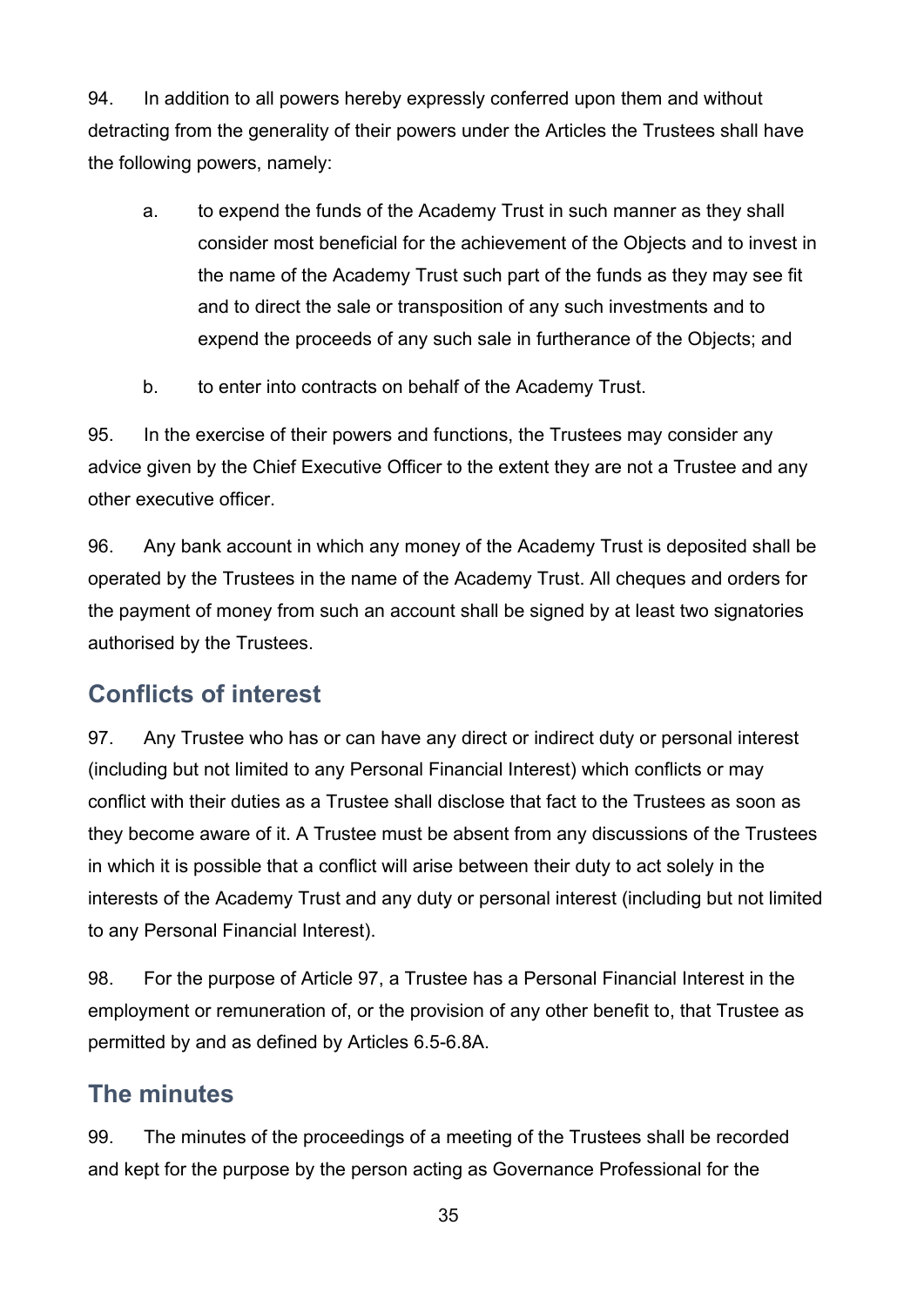purposes of the meeting; and shall be signed (subject to the approval of the Trustees) at the same or next subsequent meeting by the person acting as chair thereof.

#### <span id="page-35-0"></span>**Committees**

100. Subject to these Articles, the Trustees:

- a. may appoint committees to be known as Local Governing Bodies for each Academy (and the same Local Governing Body may be appointed for more than one Academy); and
- b. may establish any other committee.

101. Subject to these Articles, the constitution, membership and proceedings of any committee shall be determined by the Trustees. The establishment, terms of reference, constitution and membership of any committee of the Trustees shall be reviewed at least once in every twelve months. The membership of any committee of the Trustees may include persons who are not Trustees, provided that (with the exception of the Local Governing Bodies) a majority of members of any such committee shall be Trustees. Except in the case of a Local Governing Body, no vote on any matter shall be taken at a meeting of a committee of the Trustees unless the majority of members of the committee present are Trustees.

101A. The Trustees shall ensure that any Local Governing Body shall include at least two Parent Local Governors.

102. Not used.

103. Not used.

104. The functions, duties and proceedings of the Local Governing Bodies or committees shall be subject to regulations made by the Trustees from time to time. Local Governing Bodies may also be established solely for the purpose of fulfilling an advisory function to the board of Trustees.

#### <span id="page-35-1"></span>**Delegation**

105. The Trustees may delegate any of their powers or functions (including the power to sub-delegate) to any Trustee, committee (including any Local Governing Body), the Chief Executive Officer or any other holder of an executive office. Any such delegation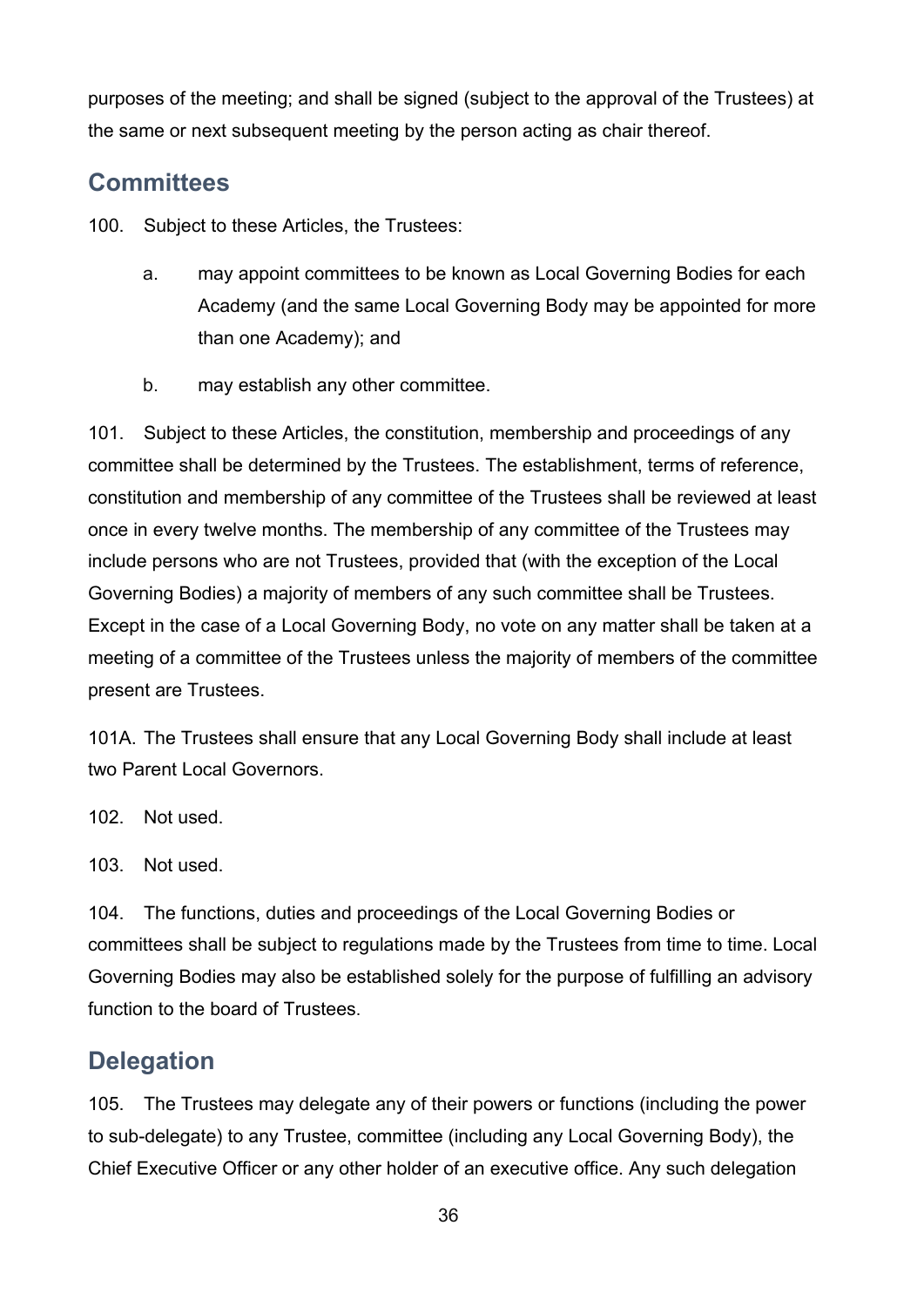shall be made in writing and subject to any conditions the Trustees may impose, and may be revoked or altered.

105A. A Trustee, committee (including any Local Governing Body), the Chief Executive Officer or any other holder of an executive office to whom a power or function of the Trustees is delegated under Article 105 may further sub-delegate those powers or functions (or any of them) to a further person. Where any power or function of the Trustees is sub-delegated by any person to whom it has been delegated, that person must inform the Trustees as soon as reasonably practicable which powers and functions have been further delegated and to whom, and any such sub-delegation shall be made subject to any conditions the Trustees may impose, and may be revoked or altered by the Trustees.

106. Where any power or function of the Trustees has been exercised by any committee (including any Local Governing Body), any Trustee, the Chief Executive Officer any other holder of an executive office, or a person to whom a power or function has been sub-delegated under Article 105A, that person or committee shall report to the Trustees in respect of any action taken or decision made with respect to the exercise of that power or function at the meeting of the Trustees immediately following the taking of the action or the making of the decision.

# <span id="page-36-0"></span>**Appointing and delegating to Chief Executive Officer**

107. The Trustees shall appoint the Chief Executive Officer of the Academies. The Trustees may delegate such powers and functions as they consider are required by the Chief Executive Officer for the internal organisation, management and control of the Academies (including the implementation of all policies approved by the Trustees and for the direction of the teaching and curriculum at the Academies).

## <span id="page-36-1"></span>**Meetings of the Trustees**

## <span id="page-36-2"></span>**Proceedings at Trustee meetings**

108. Subject to these Articles, the Trustees may regulate their proceedings as they think fit.

109. The Trustees shall hold at least three meetings in every school year. Meetings of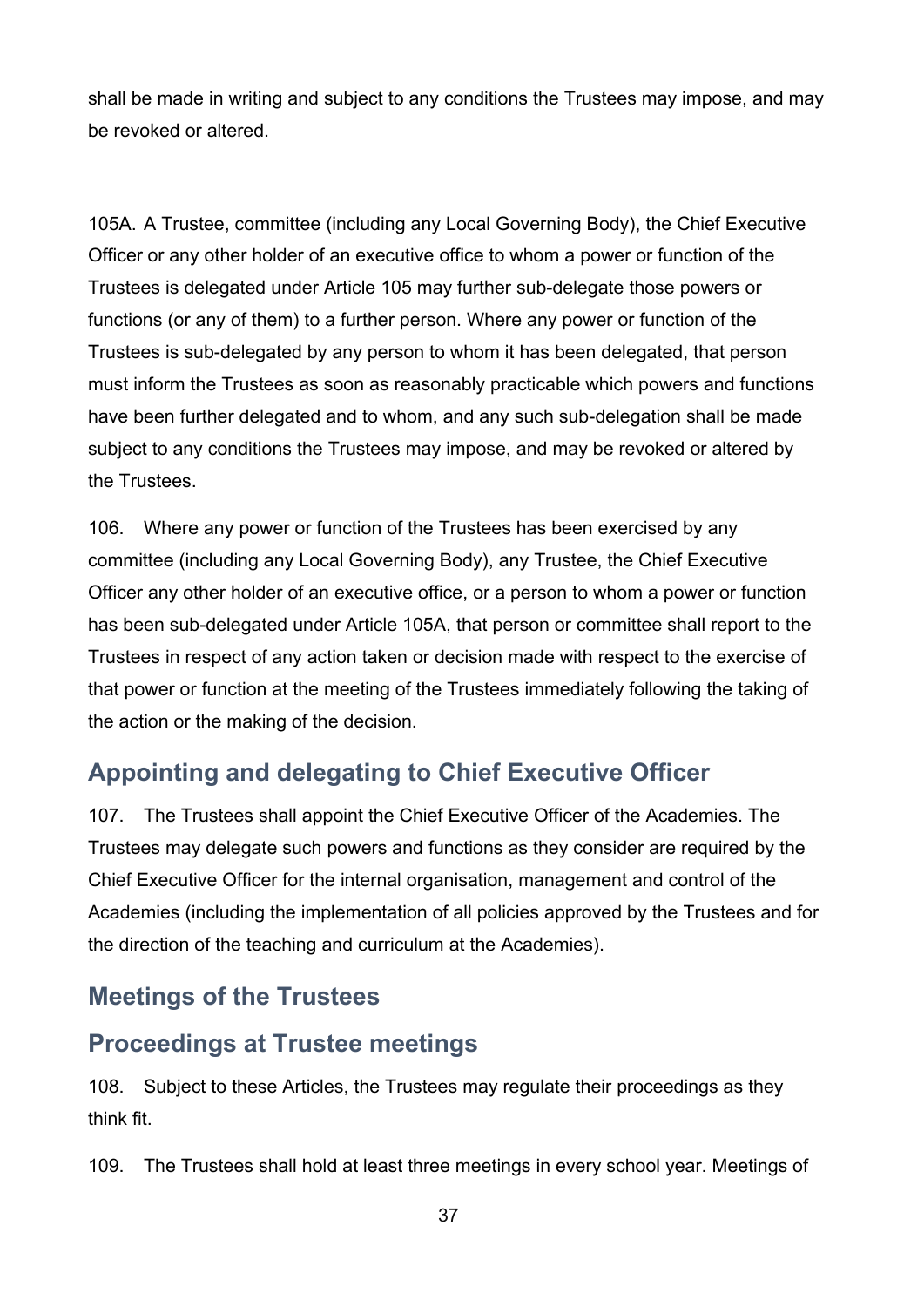the Trustees shall be convened by the Governance Professional. In exercising the functions under this Article the Governance Professional shall comply with any direction:

a. given by the Trustees; or

b. given by the Chair, or in their absence, the Vice-Chair, so far as such direction is not inconsistent with any direction given as mentioned in (a).

110. Any three Trustees may, by notice in writing given to the Governance Professional, requisition a meeting of the Trustees; and it shall be the duty of the Governance Professional to convene such a meeting as soon as is reasonably practicable.

111. Each Trustee shall be given at least seven clear days before the date of a meeting:

- a. notice in writing thereof by the Governance Professional, and sent to each Trustee at the address provided by each Trustee from time to time; and
- b. a copy of the agenda for the meeting,

provided that where the Chair or, in their absence, the Vice-Chair, so determines on the ground that there are matters demanding urgent consideration, it shall be sufficient if the written notice of a meeting, and the copy of the agenda thereof are given within such shorter period as they direct.

112. The convening of a meeting and the proceedings conducted thereat shall not be invalidated by reason of any individual not having received written notice of the meeting or a copy of the agenda thereof.

113. A resolution to rescind or vary a resolution carried at a previous meeting of the Trustees shall not be proposed at a meeting of the Trustees unless the consideration of the rescission or variation of the previous resolution is a specific item of business on the agenda for that meeting.

114. A meeting of the Trustees shall be terminated forthwith if:

- a. the Trustees so resolve; or
- b. the number of Trustees present ceases to constitute a quorum for a meeting of the Trustees in accordance with Article 117, subject to Article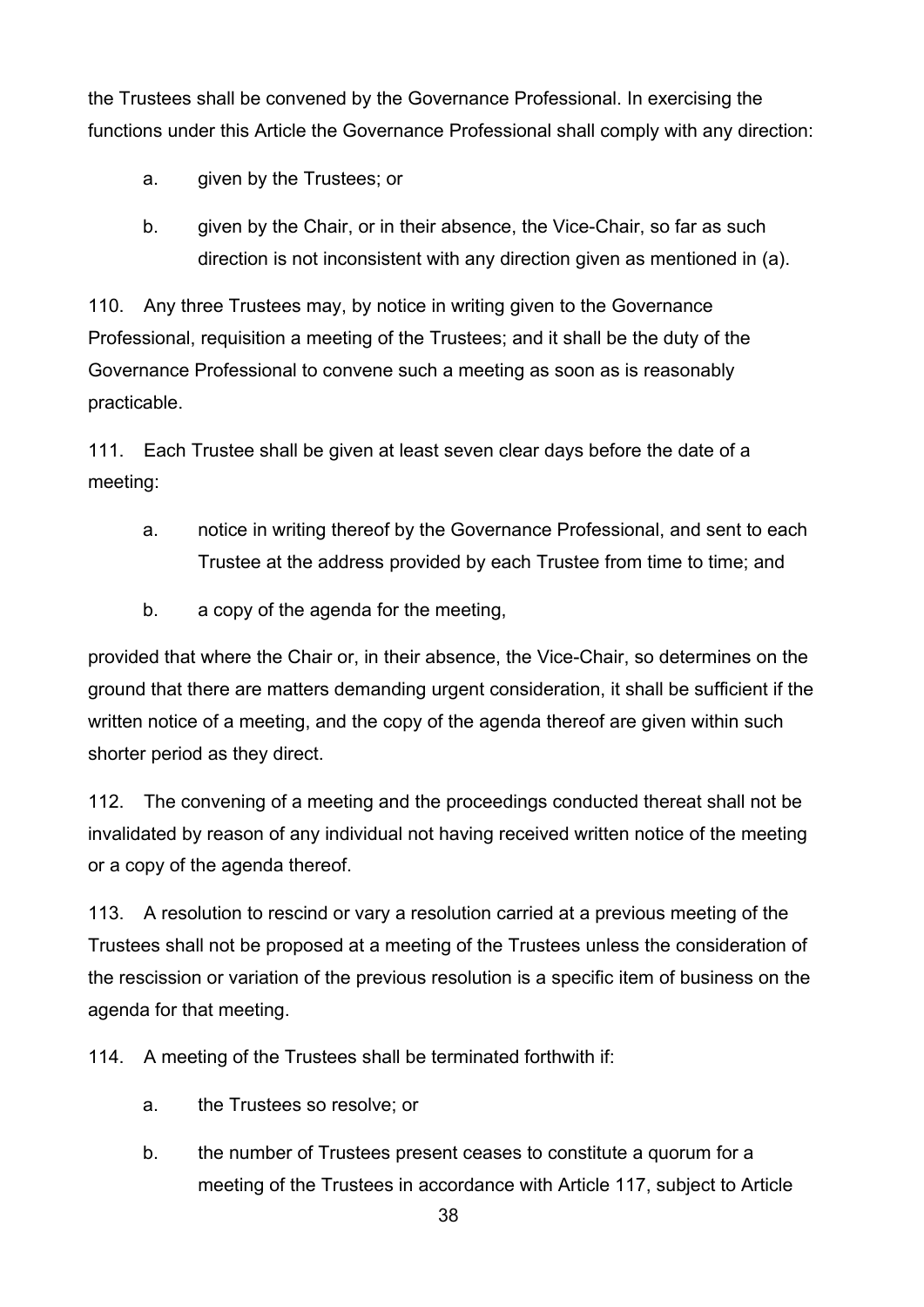115. Where in accordance with Article 114 a meeting is not held or is terminated before all the matters specified as items of business on the agenda for the meeting have been disposed of, a further meeting shall be convened by the Governance Professional as soon as is reasonably practicable, but in any event within seven days of the date on which the meeting was originally to be held or was so terminated.

116. Where the Trustees resolve in accordance with Article 114 to adjourn a meeting before all the items of business on the agenda have been disposed of, the Trustees shall before doing so determine the time and date at which a further meeting is to be held for the purposes of completing the consideration of those items, and they shall direct the Governance Professional to convene a meeting accordingly.

#### <span id="page-38-0"></span>**Quorum for Trustee meetings**

117. Subject to Article 119, the quorum for a meeting of the Trustees, and any vote on any matter thereat, shall be any three Trustees, or where greater, any one third (rounded up to a whole number) of the total number of Trustees holding office at the date of the meeting, who are in each case present at the meeting and entitled to vote on the matters to be resolved.

118. The Trustees may act notwithstanding any vacancies in their number, but, if the numbers of Trustees is less than the number fixed as the quorum, the continuing Trustees may act only for the purpose of filling vacancies or of calling a General Meeting.

119. The quorum for the purposes of:

- a. any vote on the removal of a Trustee in accordance with Article 66; and
- b. any vote on the removal of the Chair of the Trustees in accordance with Article 90,

shall be any two-thirds (rounded up to a whole number) of the persons who are at the time Trustees present at the meeting and entitled to vote on those respective matters.

#### <span id="page-38-1"></span>**Voting at Trustee meetings**

120. Subject to these Articles, every question to be decided at a meeting of the Trustees shall be determined by a majority of the votes of the Trustees present and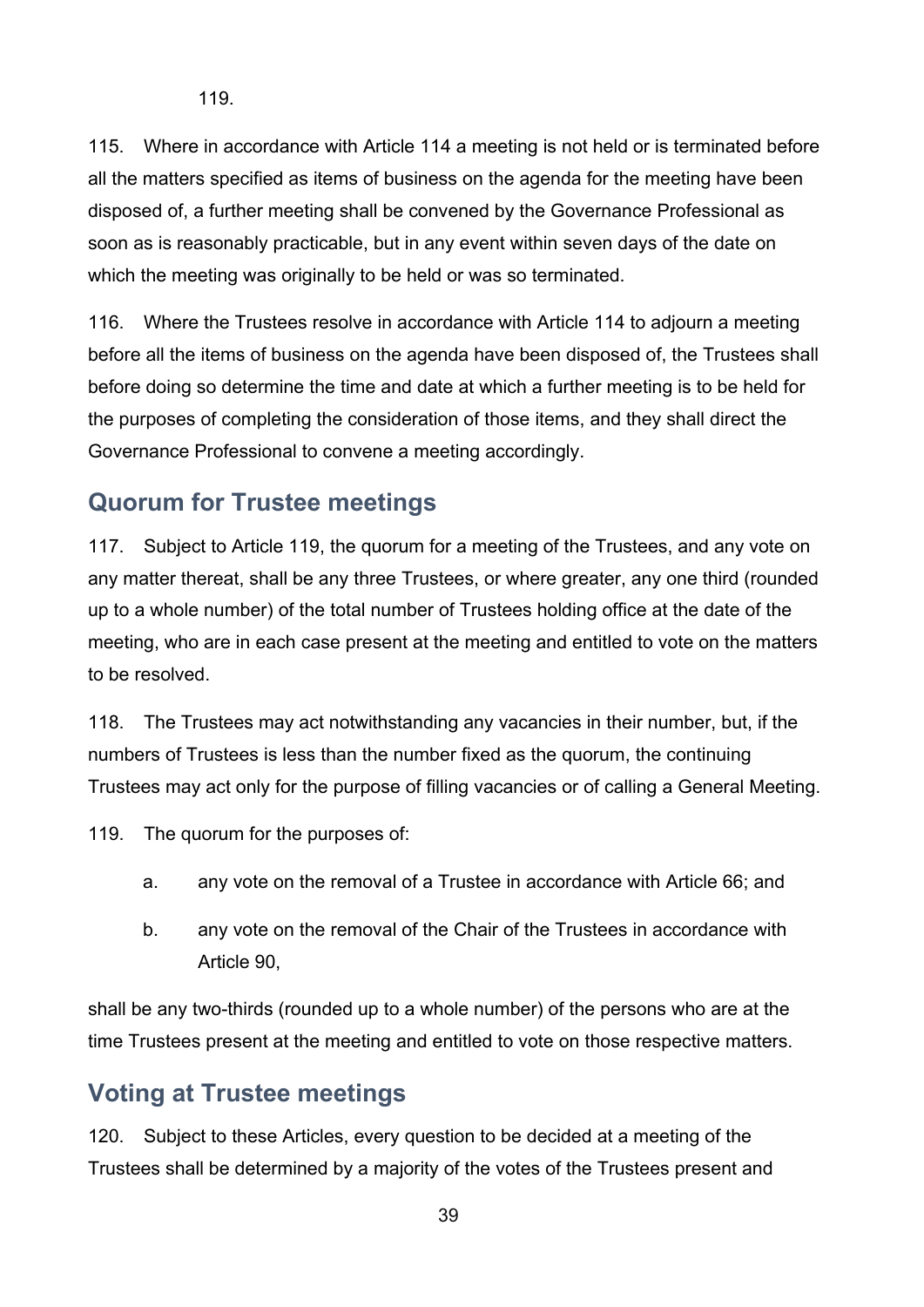voting on the question. Every Trustee shall have one vote.

121. Subject to Articles 117-119, where there is an equal division of votes, the chair of the meeting shall have a casting vote in addition to any other vote they may have.

122. The proceedings of the Trustees shall not be invalidated by:

- a. any vacancy among their number; or
- b. any defect in the election, appointment or nomination of any Trustee.

123. A resolution in writing, which includes a resolution in electronic form, signed by all the Trustees entitled to receive notice of and vote at a meeting of Trustees or of a committee of Trustees, shall be valid and effective as if it had been passed at a meeting of Trustees or (as the case may be) a committee of Trustees duly convened and held. Such a resolution may consist of several documents in the same form, each signed or authenticated by one or more of the Trustees.

#### <span id="page-39-0"></span>**Making the minutes of Trustee meetings available**

124. Subject to Article 125, the Trustees shall ensure that a copy of:

- a. the agenda for every meeting of the Trustees;
- b. the draft minutes of every such meeting, if they have been approved by the person acting as chair of that meeting;
- c. the signed minutes of every such meeting; and
- d. any report, document or other paper considered at any such meeting,

are, as soon as is reasonably practicable, made available at every Academy to persons wishing to inspect them.

125. There may be excluded from any item required to be made available in pursuance of Article 124, any material relating to:

- a. a named teacher or other person employed, or proposed to be employed, at any Academy;
- b. a named pupil or named student at, or candidate for admission or referral to, any Academy; and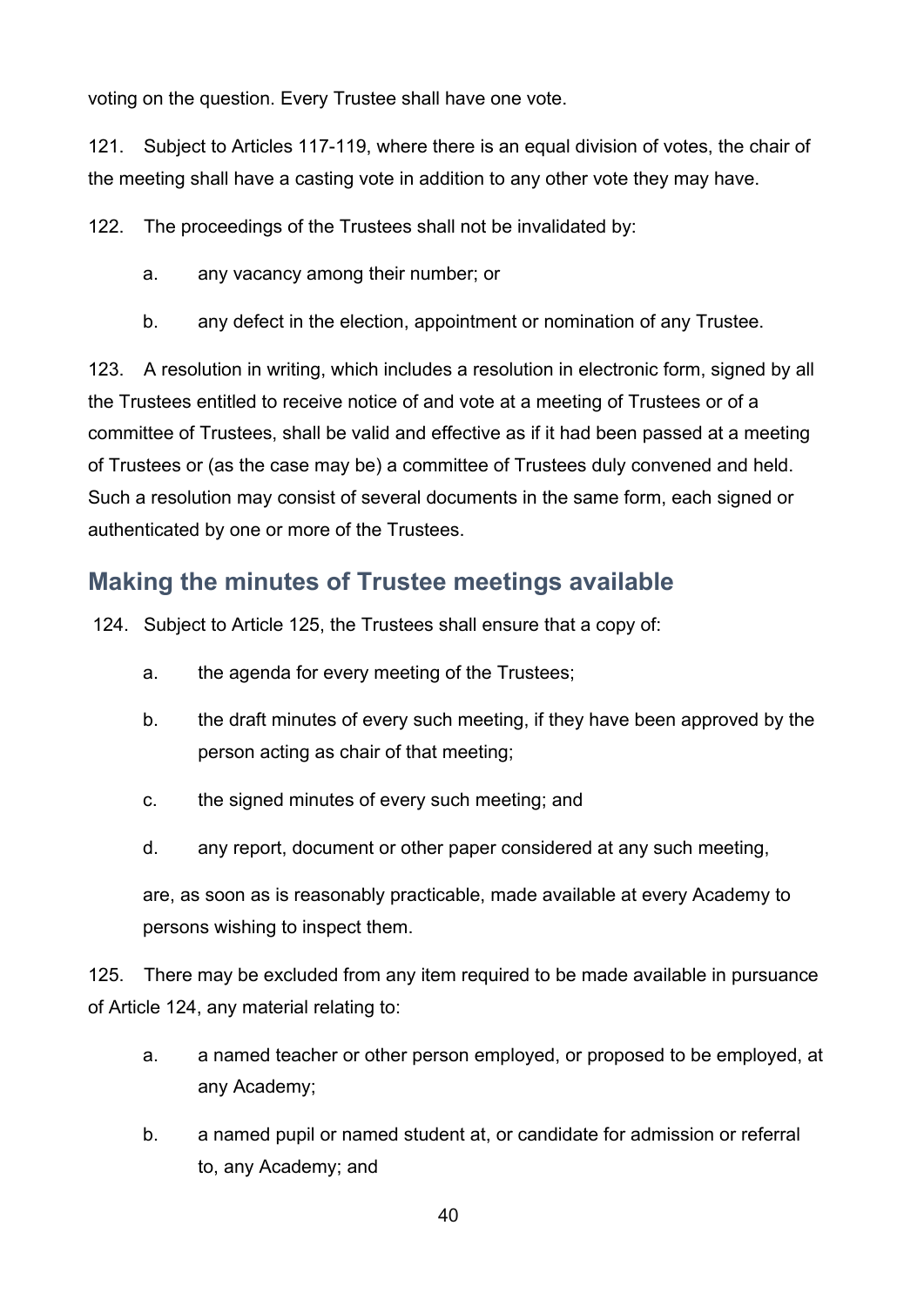c. any matter which, by reason of its nature, the Trustees are satisfied should remain confidential.

# <span id="page-40-0"></span>**Participation at meetings**

126. Any Trustee shall be able to participate in meetings of the Trustees by telephone or by any suitable electronic means agreed by the Trustees and by which all those participating in the meeting are able to communicate with all other participants.

126A. A person so participating by telephone or other communication shall be deemed to be present in person at the meeting and shall be counted in a quorum and entitled to vote. Such a meeting shall be deemed to take place where the largest group of those participating is assembled or, if there is no group which is larger than any other group, where the chair of the meeting is located at that time.

## <span id="page-40-1"></span>**Patrons and honorary officers**

127. The Trustees may from time to time appoint any person whether or not a Member of the Academy Trust to be a patron of the Academy Trust or to hold any honorary office and may determine for what period they are to hold such office.

#### <span id="page-40-2"></span>**The seal**

128. The seal, if any, shall only be used by the authority of the Trustees or of a committee of Trustees authorised by the Trustees. The Trustees may determine who shall sign any instrument to which the seal is affixed and unless otherwise so determined it shall be signed by a Trustee and by the Governance Professional or by a second Trustee.

## <span id="page-40-3"></span>**Accounts**

129. Accounts shall be prepared in accordance with the relevant statement of recommended practice published by the Charity Commission from time to time (the "**Statement of Recommended Practice**") as if the Academy Trust was a non-exempt charity, and Parts 15 and 16 of the Companies Act 2006, and the Academy Trust shall file these with the Secretary of State and the Principal Regulator by 31 December each Academy Financial Year.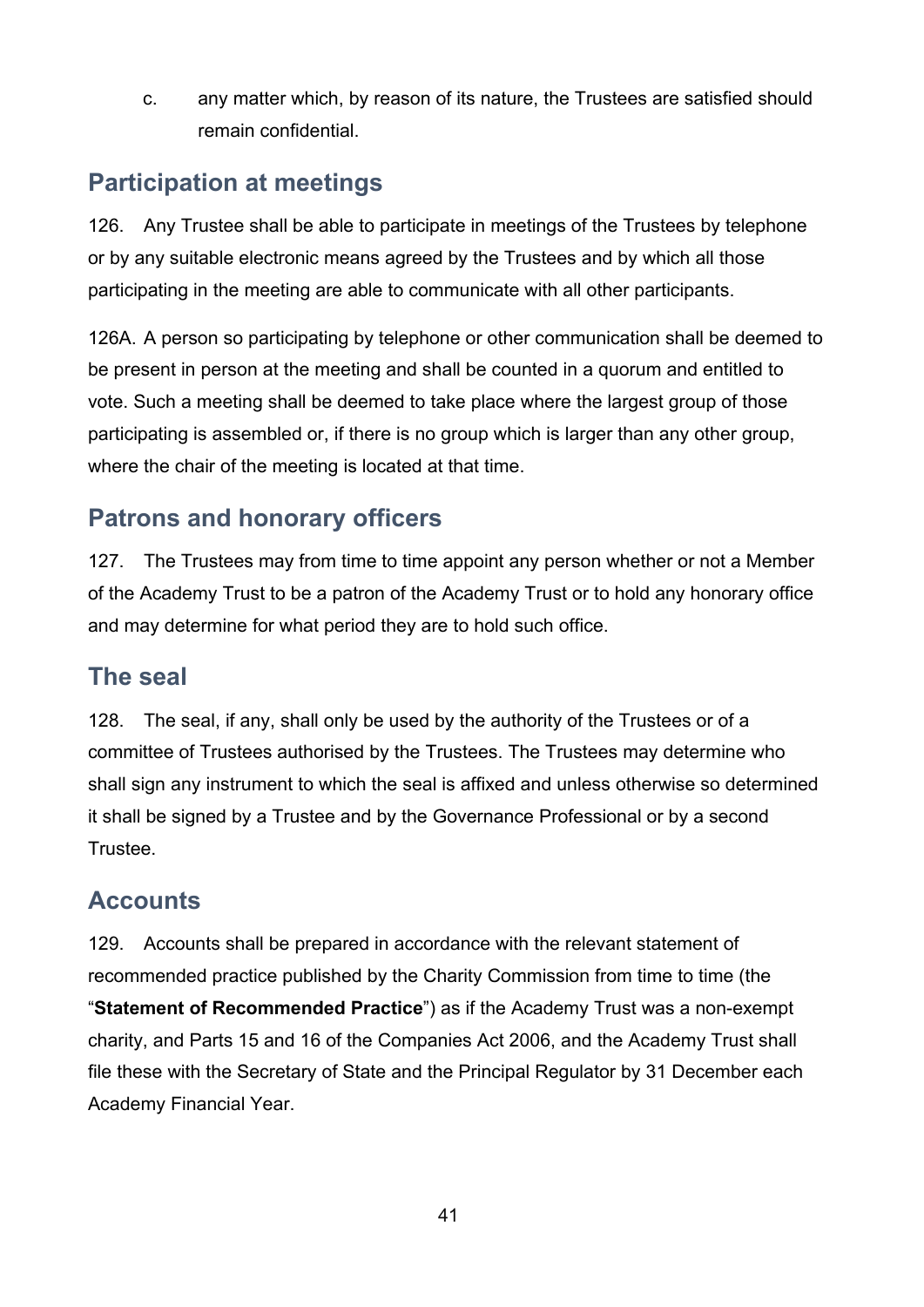# <span id="page-41-0"></span>**Annual Report**

130. The Trustees shall prepare the Annual Report in accordance with the Statement of Recommended Practice as if the Academy Trust was a non-exempt charity and shall file this with the Secretary of State and the Principal Regulator by 31 December each Academy Financial Year.

## <span id="page-41-1"></span>**Confirmation statement**

131. The Trustees shall comply with their obligations under Part 24 of the Companies Act 2006 (or any statutory re-enactment or modification of that Act) with regard to the preparation and delivery of a confirmation statement to the Registrar of Companies.

## <span id="page-41-2"></span>**Notices**

132. Any notice to be given to or by any person pursuant to the Articles (other than a notice calling a meeting of the Trustees) shall be in writing, which includes being given using electronic communications to an address for the time being notified for that purpose to the person giving the notice. In these Articles, "Address" in relation to electronic communications, includes a number or address used for the purposes of such communications.

133. A notice may be given by the Academy Trust to a Member either personally or by sending it by post in a prepaid envelope addressed to the Member at their registered address or by leaving it at that address or by giving it using electronic communications to an address for the time being notified to the Academy Trust by the Member. A Member whose registered address is not within the United Kingdom and who gives to the Academy Trust an address within the United Kingdom at which notices may be given to them, or an address to which notices may be sent using electronic communications, shall be entitled to have notices given to them at that address, but otherwise no such Member shall be entitled to receive any notice from the Academy Trust.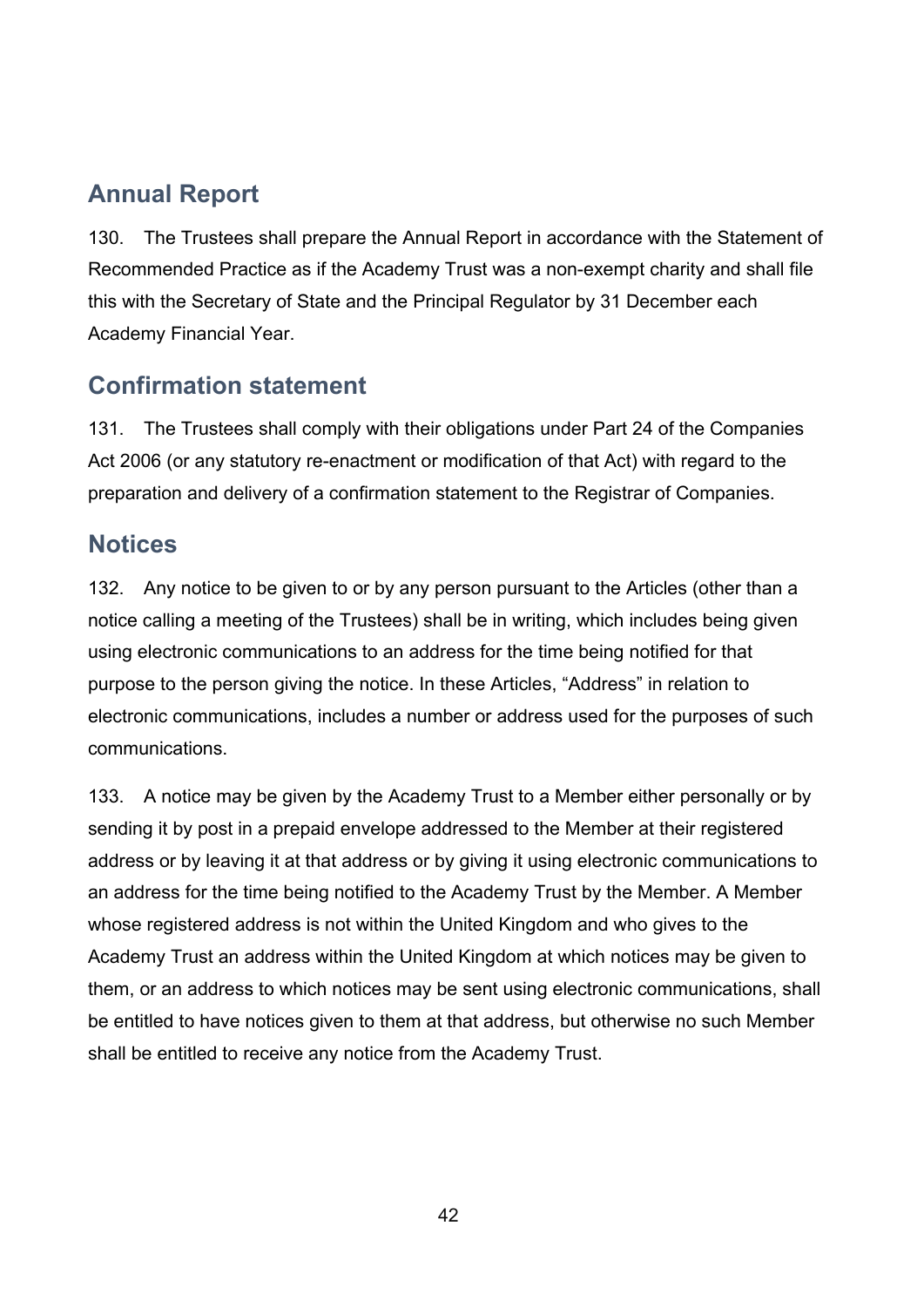134. A Member present, either in person or by proxy, at any meeting of the Academy Trust shall be deemed to have received notice of the meeting and, where necessary, of the purposes for which it was called.

135. Proof that an envelope containing a notice was properly addressed, prepaid and posted shall be conclusive evidence that the notice was given. Proof that a notice contained in an electronic communication was sent in accordance with guidance issued by The Chartered Governance Institute UK & Ireland shall be conclusive evidence that the notice was given. A notice shall be deemed to be given at the expiration of 48 hours after the envelope containing it was posted or, in the case of a notice contained in an electronic communication, at the expiration of 48 hours after the time it was sent.

## <span id="page-42-0"></span>**Indemnity**

136. Subject to the provisions of the Companies Act 2006 and Article 6.3, every Trustee or other officer or auditor of the Academy Trust shall be indemnified out of the assets of the Academy Trust against any liability incurred by them in that capacity in defending any proceedings, whether civil or criminal, in which judgment is given in favour or in which they are acquitted or in connection with any application in which relief is granted to them by the court from liability for negligence, default, breach of duty or breach of trust in relation to the affairs of the Academy Trust.

#### <span id="page-42-1"></span>**Rules**

137. The Trustees may make such rules or bye laws as they may deem necessary or expedient or convenient for the proper conduct and management of the Academy Trust including, but not limited to, how they take decisions, including the procedure at meetings, and the means of recording and communicating such rules to Trustees and Members, insofar as such rules are not already regulated by the Articles.

138. The Academy Trust in general meetings shall have power to alter, add or to repeal the rules or bye laws. No rule or bye law shall be inconsistent with, or shall affect or repeal anything contained in the Articles.

## <span id="page-42-2"></span>**Avoiding influenced company status**

139. Notwithstanding the number of Members from time to time, the maximum aggregate number of votes exercisable by Local Authority Associated Persons shall never exceed 19.9% of the total number of votes exercisable by Members in general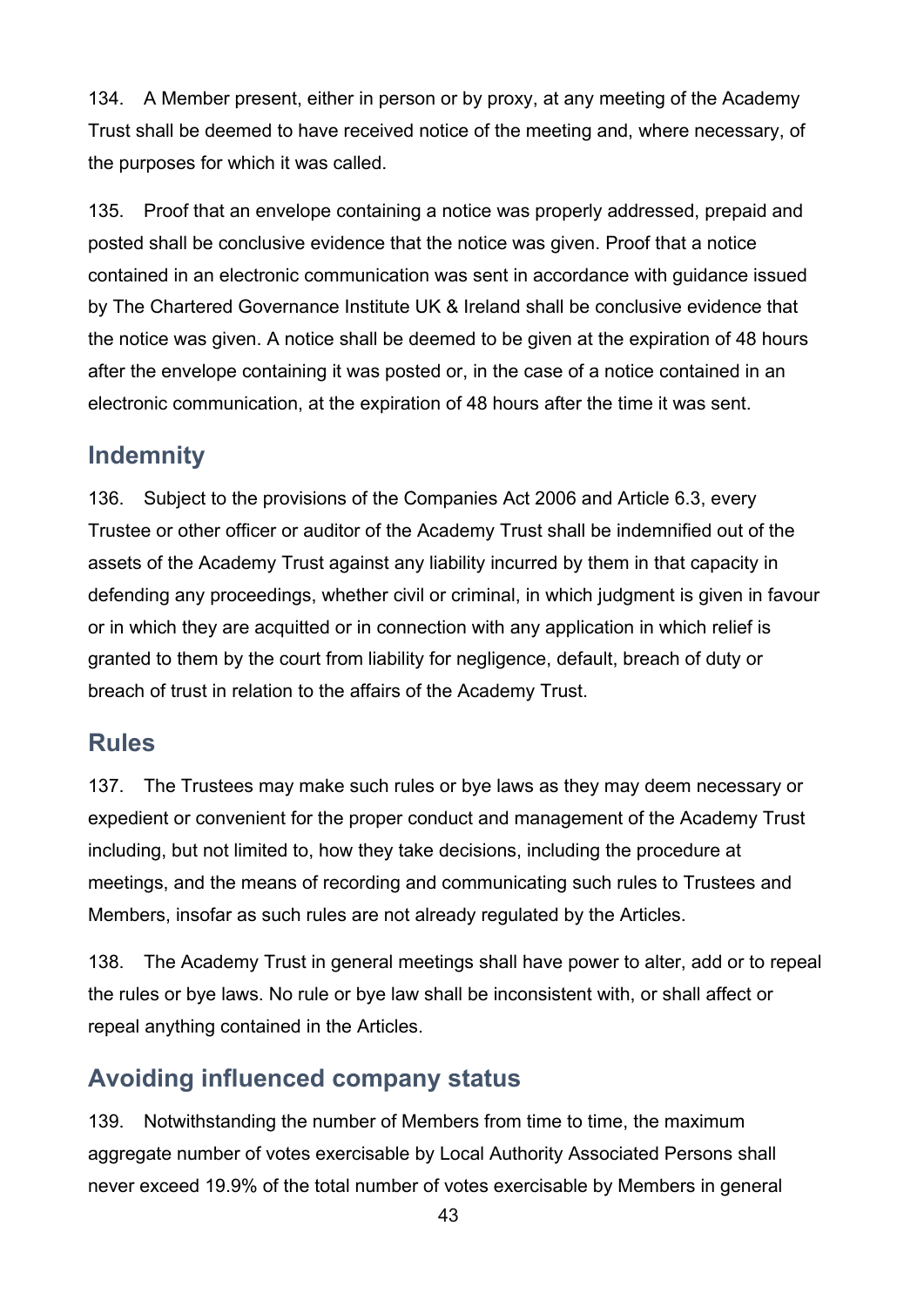meeting and the votes of the other Members having a right to vote at the meeting will be increased on a pro-rata basis.

140. No person who is a Local Authority Associated Person may be appointed or elected as a Trustee if, once the appointment or election had taken effect, the number of Trustees who are Local Authority Associated Persons would represent 20% or more of the total number of Trustees. Upon any resolution put to the Trustees, the maximum aggregate number of votes exercisable by any Trustees who are Local Authority Associated Persons shall represent a maximum of 19.9% of the total number of votes cast by the Trustees on such a resolution and the votes of the other Trustees having a right to vote at the meeting will be increased on a pro-rata basis.

141. No person who is a Local Authority Associated Person is eligible to be appointed or elected to the office of Trustee unless their appointment or election to such office is authorised by the local authority to which they are associated.

142. If at the time of either their becoming a Member of the Academy Trust or their first appointment or election to office as a Trustee any Member or Trustee was not a Local Authority Associated Person but later becomes so during their membership or tenure as a Trustee they shall be deemed to have immediately resigned their membership and/or resigned from their office as a Trustee as the case may be.

143. If at any time the number of Trustees or Members who are also Local Authority Associated Persons would (but for Articles 139 to 142 inclusive) represent 20% or more of the total number of Trustees or Members (as the case may be) then a sufficient number of the Trustees or Members (as the case may be) who are Local Authority Associated Persons shall be deemed to have resigned as Trustees or Members (as the case may be) immediately before the occurrence of such an event to ensure that at all times the number of such Trustees or Members (as the case may be) is never equal to or greater than 20% of the total number of Trustees or Members (as the case may be). Trustees or Members (as the case may be) who are Local Authority Associated Persons shall be deemed to have resigned in order of their appointment or election date the most recently appointed or elected resigning first.

144. The Members will each notify the Academy Trust and each other if at any time they believe that the Academy Trust or any of its subsidiaries has become subject to the influence of a local authority (as described in section 69 of the Local Government and

44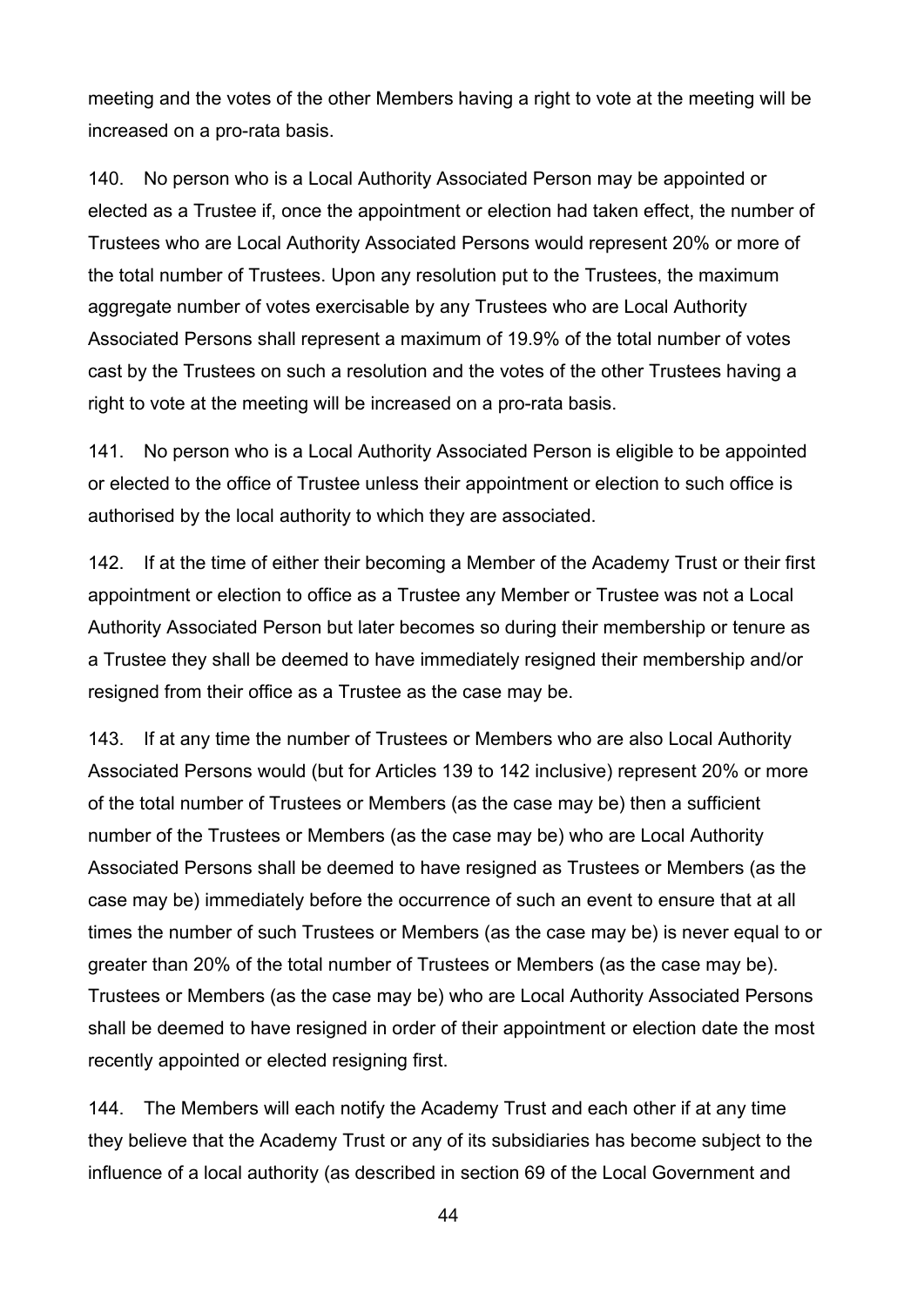Housing Act) 1989.

#### THE COMPANIES ACT 2006

#### & COMPANIES (REGISTRATION) REGULATIONS 2008 (SI 2008/3014)

#### A COMPANY LIMITED BY GUARANTEE

MEMORANDUM OF ASSOCIATION

OF

M20 LEARNING TRUST